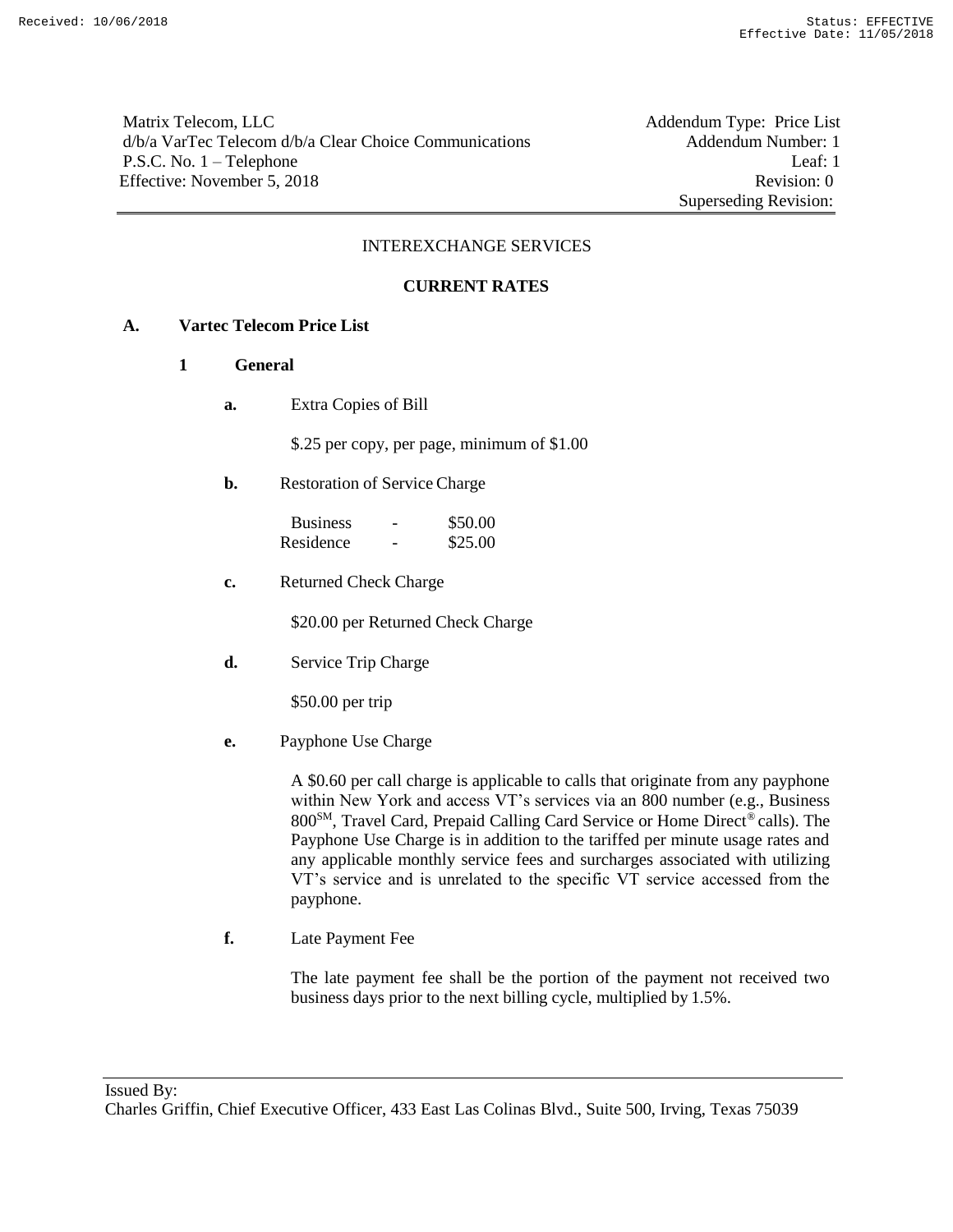Matrix Telecom, LLC **Addendum Type: Price List** d/b/a VarTec Telecom d/b/a Clear Choice Communications Addendum Number: 1 P.S.C. No. 1 – Telephone Leaf: 2 Effective: November 5, 2018 Revision: 0

Superseding Revision:

#### INTEREXCHANGE SERVICES

### **CURRENT RATES (Cont'd.)**

### **A. Vartec Telecom Price List (Cont'd.)**

#### **1 General (Continued)**

**g.** Minimum Usage Fee

Customers of any and all services listed in the VarTec Telecom Price List will be assessed a Minimum Usage Fee, per account, in each billing cycle in which their qualifying VarTec charges do not meet the minimum usage amount for their bill type. The Minimum Usage Fee is the difference between the minimum usage amount (i.e., \$7.50 or \$10.00 based on bill type) and the Customer's qualifying charges in a billing cycle. Customers billed directly by VT will be assessed a Minimum Usage Fee if their qualifying charges total less than \$10.00 in a billing cycle. Customers billed through their local telephone company will be assessed a Minimum Usage Fee if their qualifying charges total less than \$7.50 in a billing cycle. The Minimum Usage Fee will not apply to Customers of VT's local exchange services or to customer accounts with no call usage in a given billing cycle when the account is assigned to a rate plan without a monthly fee or to one with only a monthly access fee, a fee which is billed only if the customer has used the service during the billing cycle.

Qualifying charges to be applied toward calculating the monthly usage minimum will be derived only from the following VarTec charges: all long distance, calling card, toll free, operator assisted and directory assistance usage charges, Carrier Cost Recovery Fee as well as any monthly access fees or monthly recurring charges associated with the customer's rate plan.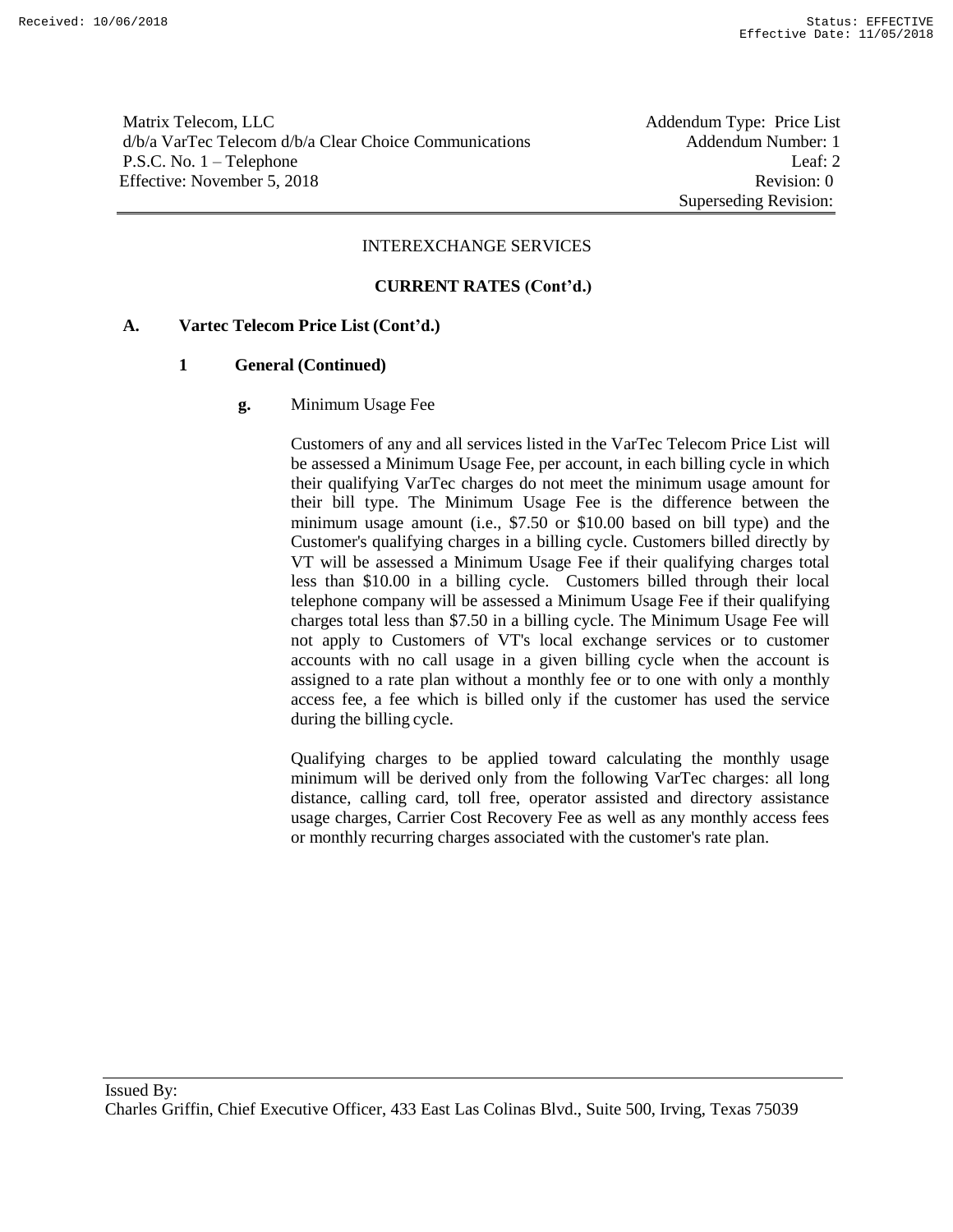# Matrix Telecom, LLC<br>
d/b/a VarTec Telecom d/b/a Clear Choice Communications Addendum Number: 1 d/b/a VarTec Telecom d/b/a Clear Choice Communications P.S.C. No. 1 – Telephone Leaf: 3 Effective: November 5, 2018 Revision: 0

Superseding Revision:

### INTEREXCHANGE SERVICES

#### **CURRENT RATES (Cont'd.)**

### **A. Vartec Telecom Price List (Cont'd.)**

#### **2. TollSaver® Service - Intrastate Usage Rates**

| <br>11111 astate 11111 a.l. 1 1 1 1 |                |                |                |                |                |                |
|-------------------------------------|----------------|----------------|----------------|----------------|----------------|----------------|
|                                     |                |                |                |                |                |                |
|                                     | <b>DAY</b>     |                | <b>EVENING</b> |                | NIGHT/WEEKEND  |                |
| <b>MILEAGE</b>                      | <b>INITIAL</b> | <b>EACH</b>    | <b>INITIAL</b> | <b>EACH</b>    | <b>INITIAL</b> | <b>EACH</b>    |
|                                     | <b>MINUTE</b>  | <b>ADDIT'L</b> | <b>MINUTE</b>  | <b>ADDIT'L</b> | <b>MINUTE</b>  | <b>ADDIT'L</b> |
|                                     |                | <b>MINUTE</b>  |                | <b>MINUTE</b>  |                | <b>MINUTE</b>  |
| $0 - 8$                             | .1266          | .0400          | .0760          | .0240          | .0443          | .0140          |
| $9 - 13$                            | .1641          | .0590          | .0984          | .0354          | .0574          | .0206          |
| $14 - 18$                           | .1700          | .1260          | .1020          | .0756          | .0595          | .0441          |
| $19 - 44$                           | .1700          | .1260          | .1020          | .0756          | .0595          | .0441          |
| $45 - 65$                           | .1700          | .1560          | .1020          | .0936          | .0595          | .0546          |
| $66 - 85$                           | .1700          | .1560          | .1020          | .0936          | .0595          | .0546          |
| $86 - 104$                          | .1700          | .1560          | .1020          | .0936          | .0595          | .0546          |
| $105 - 130$                         | .1700          | .1560          | .1020          | .0936          | .0595          | .0546          |
| $131 - 164$                         | .1700          | .1560          | .1020          | .0936          | .0595          | .0546          |
| $165 +$                             | .1700          | .1560          | .1020          | .0936          | .0595          | .0546          |

a. Intrastate/IntraLATA

b. Intrastate/InterLATA

|                | <b>DAY</b>                      |                                                | <b>EVENING</b>                  |                                                | NIGHT/WEEKEND                   |                                                |
|----------------|---------------------------------|------------------------------------------------|---------------------------------|------------------------------------------------|---------------------------------|------------------------------------------------|
| <b>MILEAGE</b> | <b>INITIAL</b><br><b>MINUTE</b> | <b>EACH</b><br><b>ADDIT'L</b><br><b>MINUTE</b> | <b>INITIAL</b><br><b>MINUTE</b> | <b>EACH</b><br><b>ADDIT'L</b><br><b>MINUTE</b> | <b>INITIAL</b><br><b>MINUTE</b> | <b>EACH</b><br><b>ADDIT'L</b><br><b>MINUTE</b> |
| $0 - 8$        | .2210                           | .1520                                          | .1020                           | .1045                                          | .0935                           | .0855                                          |
| $9 - 13$       | .2210                           | .1520                                          | .1020                           | .1045                                          | .0935                           | .0950                                          |
| 14-18          | .2210                           | .1520                                          | .1020                           | .1045                                          | .0935                           | .1045                                          |
| $19 - 44$      | .2295                           | .1615                                          | .1105                           | .1045                                          | .0935                           | .0950                                          |
| $45 - 65$      | .2550                           | .1710                                          | .1190                           | .1235                                          | .0935                           | .1045                                          |
| $66 - 85$      | .2635                           | .1805                                          | .1275                           | .1425                                          | .1105                           | .1140                                          |
| $86 - 104$     | .2635                           | .1805                                          | .1275                           | .1425                                          | .1105                           | .1140                                          |
| $105 - 164$    | .2635                           | .1805                                          | .1360                           | .1520                                          | .1105                           | .1140                                          |
| $165 +$        | .2805                           | .1900                                          | .1360                           | .1520                                          | .1190                           | .1235                                          |

#### Issued By: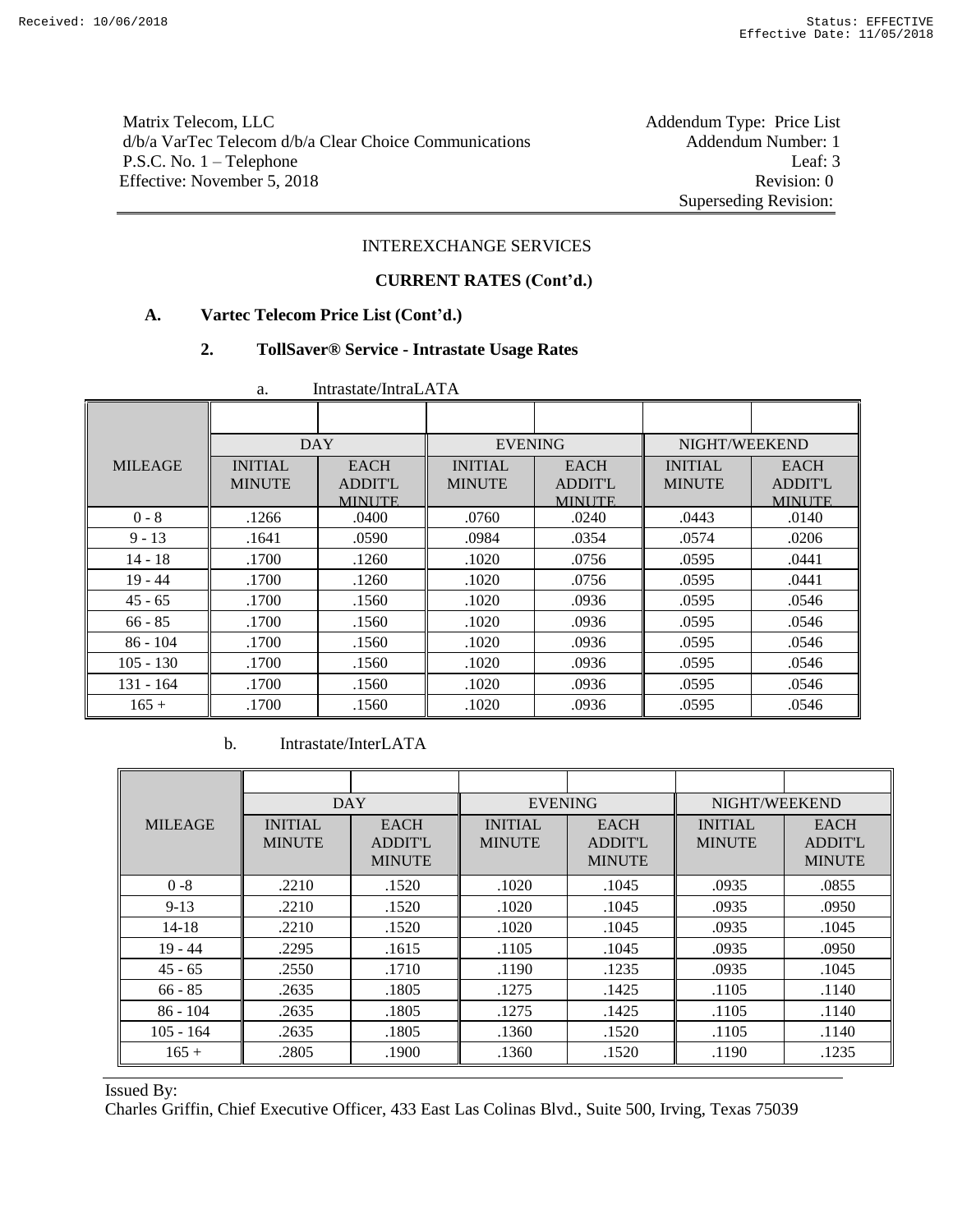Matrix Telecom, LLC<br>
d/b/a VarTec Telecom d/b/a Clear Choice Communications Addendum Number: 1 d/b/a VarTec Telecom d/b/a Clear Choice Communications P.S.C. No. 1 – Telephone Leaf: 4 Effective: November 5, 2018 Revision: 0

Superseding Revision:

#### INTEREXCHANGE SERVICES

# **CURRENT RATES (Cont'd.)**

### **A. Vartec Telecom Price List (Cont'd.)**

#### **3. TollSaver® II Service – Intrastate Usage Rates**

|                | <b>DAY</b>     |                | <b>EVENING</b> |               | NIGHT/WEEKEND  |               |
|----------------|----------------|----------------|----------------|---------------|----------------|---------------|
| <b>MILEAGE</b> | <b>INITIAL</b> | <b>EACH</b>    | <b>INITIAL</b> | <b>EACH</b>   | <b>INITIAL</b> | <b>EACH</b>   |
|                | <b>MINUTE</b>  | <b>ADDIT'L</b> | <b>MINUTE</b>  | ADDIT'L       | <b>MINUTE</b>  | ADDIT'L       |
|                |                | <b>MINUTE</b>  |                | <b>MINUTE</b> |                | <b>MINUTE</b> |
| $0 - 8$        | .1390          | .0400          | .0794          | .0240         | .0421          | .0140         |
| $9 - 13$       | 1830           | .0590          | .1058          | .0354         | 1.0575         | .0206         |
| $14 - 18$      | .1900          | 1260           | .1100          | .0756         | .0600          | .0441         |
| $19 - 44$      | .1900          | 1260           | .1100          | .0756         | .0600          | .0441         |
| $45 - 65$      | 1900           | 1560           | .1100          | .0936         | .0600          | .0546         |
| $66 - 85$      | .1900          | 1560           | .1100          | .0936         | .0600          | .0546         |
| $86 - 104$     | .1900          | 1560           | .1100          | .0936         | .0600          | .0546         |
| $105 - 130$    | .1900          | 1560           | .1100          | .0936         | .0600          | .0546         |
| 131 - 164      | .1900          | 1560           | .1100          | .0936         | .0600          | .0546         |
| $165 +$        | 1900           | 1560           | .1100          | .0936         | .0600          | .0546         |

a Intrastate/IntraLATA

**b** Intrastate/InterLATA

|                | <b>DAY</b>     |             |                | <b>EVENING</b> | NIGHT/WEEKEND  |             |
|----------------|----------------|-------------|----------------|----------------|----------------|-------------|
| <b>MILEAGE</b> | <b>INITIAL</b> | <b>EACH</b> | <b>INITIAL</b> | <b>EACH</b>    | <b>INITIAL</b> | <b>EACH</b> |
|                | <b>MINUTE</b>  | ADDIT'      | <b>MINUTE</b>  | ADDIT'         | <b>MINUTE</b>  | ADDIT'      |
|                |                |             |                | L              |                | ┶           |
| $0 - 18$       | 1800           | .1600       | .1100          | .1100          | .0900          | .0900       |
| $19 - 44$      | 1800           | 1700        | .1200          | .1100          | .1000          | .1000       |
| $45 - 65$      | .2000          | .1800       | .1300          | .1300          | .1000          | .1100       |
| $66 - 104$     | .2200          | .1900       | .1400          | .1500          | .1200          | .1200       |
| $105 - 164$    | .2200          | .1900       | .1400          | .1500          | 1200           | .1200       |
| $165 +$        | .2400          | .2000       | .1400          | .1500          | .1200          | .1300       |

**c** Rounding Fractional Charges Fractional charges are rounded down.

Issued By: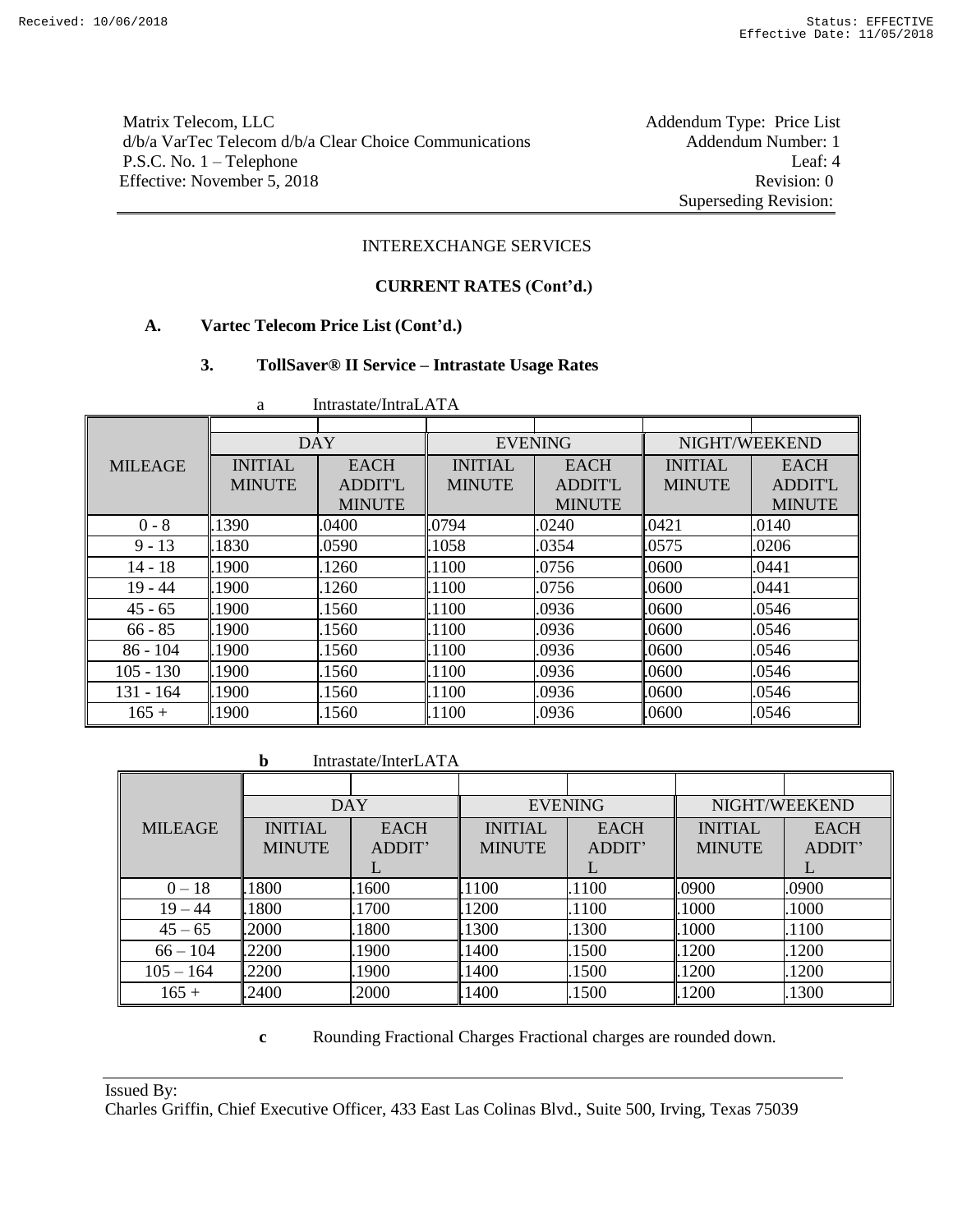Matrix Telecom, LLC **Addendum Type: Price List** d/b/a VarTec Telecom d/b/a Clear Choice Communications Addendum Number: 1 P.S.C. No. 1 – Telephone Leaf: 5 Effective: November 5, 2018 Revision: 0

Superseding Revision:

### INTEREXCHANGE SERVICES

### **CURRENT RATES (Cont'd.)**

### **A. Vartec Telecom Price List (Cont'd.)**

# **4. FiveLineSM Service - Intrastate UsageRates**

Customers of VT's FiveLine<sup>SM</sup> Service will be billed at the following per minute usage rates regardless of mileage and/or time of day:

Day/Evening/Night/Weekend \$.0500

A ten (10) minute minimum will apply to each completed call, and thereafter, Customers shall be billed at sixty (60) second increments.

As of February 1, 2003, a monthly usage fee of \$2.95 will be billed to all existing Customers of VT's FiveLine® Service, and all new Customers as of this date will be billed the monthly usage fee of \$2.95 after the initial two (2) calendar months from their first use of the service (e.g., if a new Customer uses the Five line® Service for the first time on March 16, 2003, the first monthly usage fee would be assessed for May 2003 usage). The monthly usage fee will be billed in each calendar month in which the Customer uses VT's FiveLine® Service. The monthly usage fee is waived for all Customers of VT's bundled local exchange services listed in the Company's local tariff.

# **5. VarTec Signature Series® Services - Intrastate Usage R**ates

a VarTec Signature I Service

Intrastate per minute usage rate:

Day/Night/Evening/Weekend \$.0850

30 second minimum, 6 second increments (where LEC can support).

60 second minimum, 60 second increments (where LEC offers only full minute billing).

\$30.00 set-up fee plus a \$.03 surcharge for each custom routing feature (e.g., specific NPA blocking or time of day routing).

### Issued By: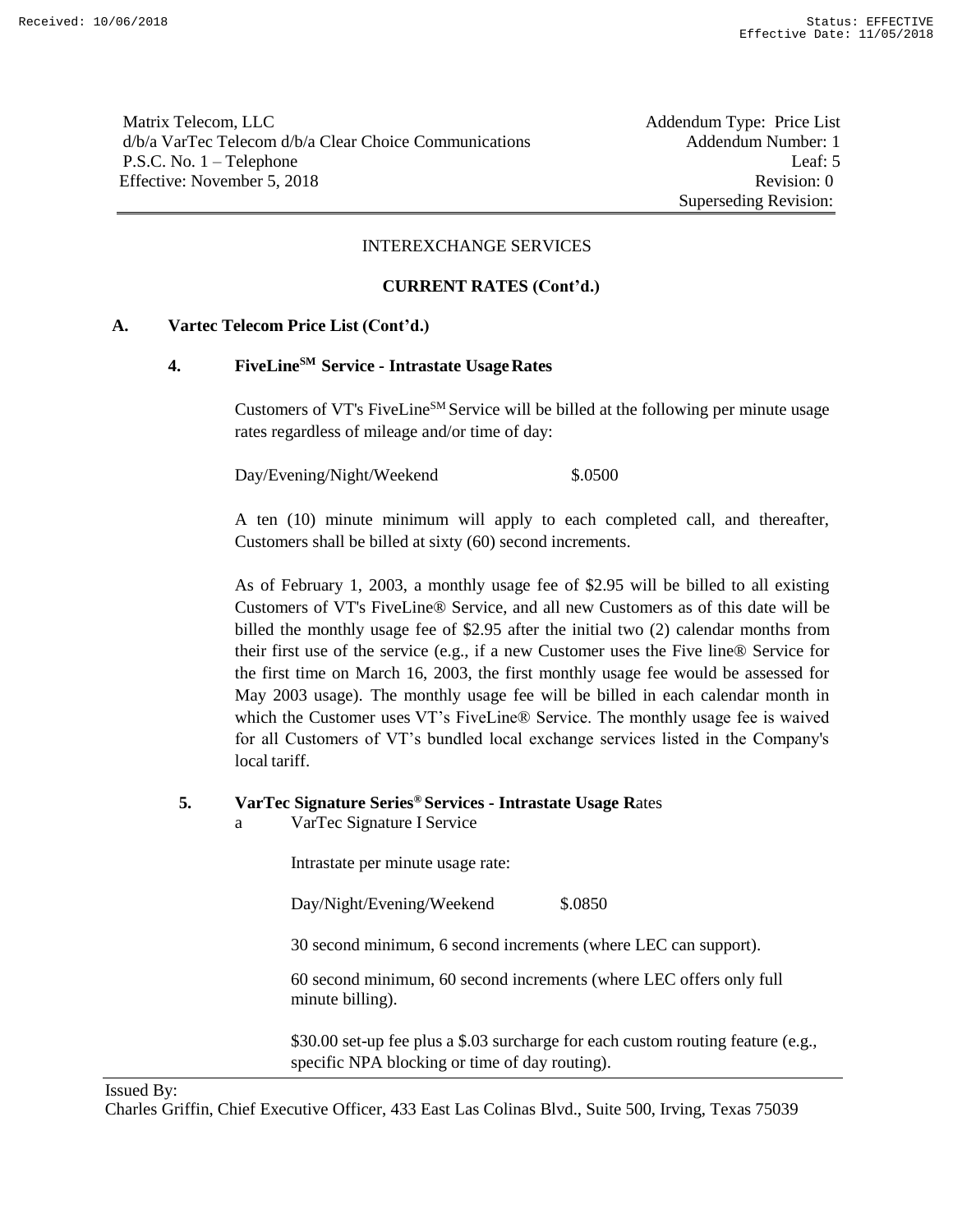Matrix Telecom, LLC Addendum Type: Price List d/b/a VarTec Telecom d/b/a Clear Choice Communications Addendum Number: 1 P.S.C. No. 1 – Telephone Leaf: 6 Effective: November 5, 2018 Revision: 0

Superseding Revision:

#### INTEREXCHANGE SERVICES

#### **CURRENT RATES (Cont'd.)**

### **5.17 Vartec Telecom Price List (Cont'd.)**

#### **5 VarTec Signature Series® Services - Intrastate Usage Rates (Cont'd.)**

**b** VarTec Signature 800 Service

Intrastate per minute usage rates:

Day/Night/Evening/Weekend \$.0995

30 second minimum, 6 second increments (where LEC can support).

60 second minimum, 60 second increments (where LEC offers only full minute billing).

\$1.95 monthly recurring service fee.

\$30.00 set-up fee plus a \$.03 surcharge for each custom routing feature (e.g., specific NPA blocking or time of day routing).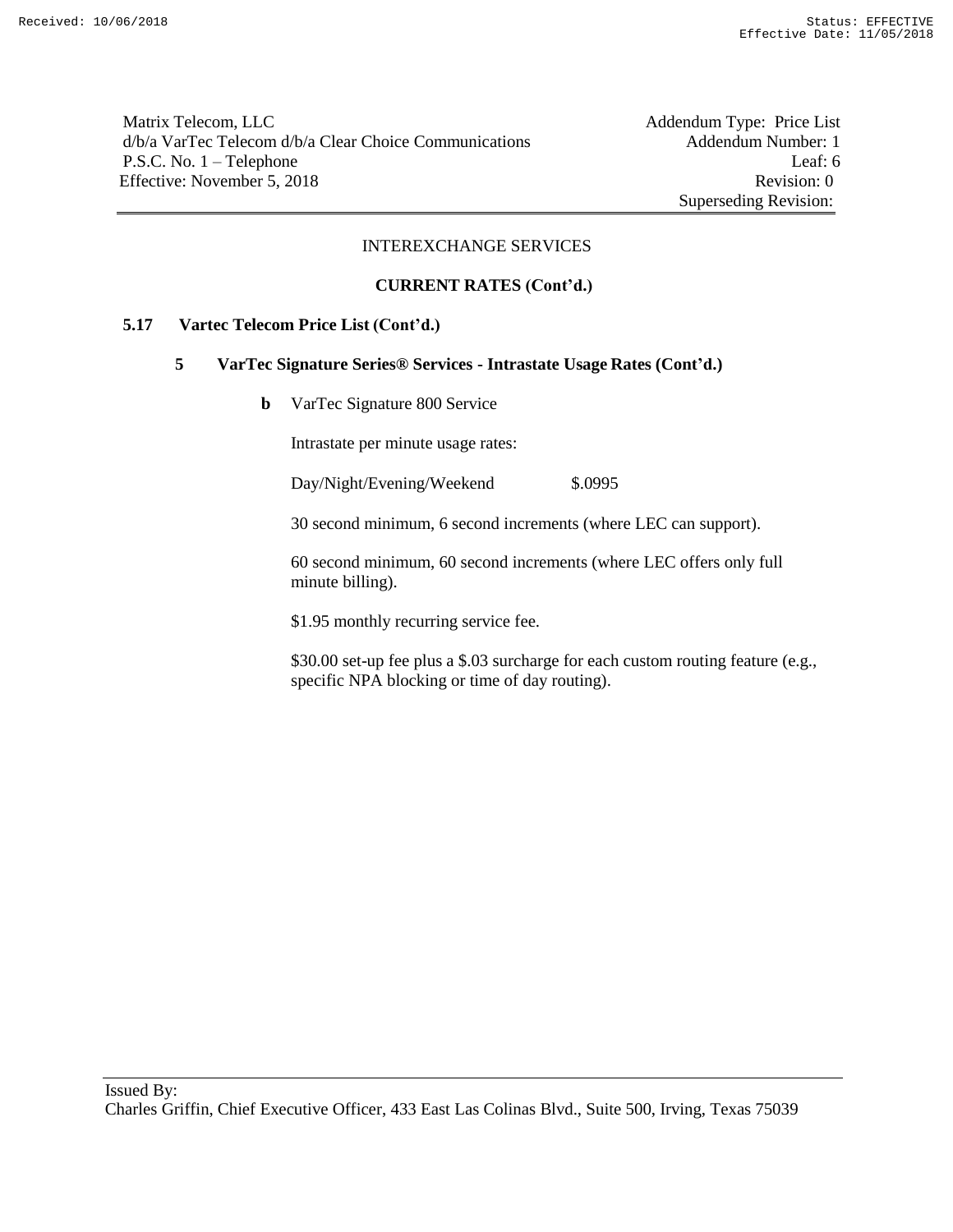Matrix Telecom, LLC Addendum Type: Price List d/b/a VarTec Telecom d/b/a Clear Choice Communications Addendum Number: 1 P.S.C. No. 1 – Telephone Leaf: 7 Effective: November 5, 2018 Revision: 0

Superseding Revision:

### INTEREXCHANGE SERVICES

### **CURRENT RATES (Cont'd.)**

### **A. Vartec Telecom Price List (Cont'd.)**

- **5 VarTec Signature Series® Services - Intrastate Usage Rates (Cont'd.)**
	- **c** VarTec Signature Travel Service

Intrastate per minute usage rates:

Day/Night/Evening/Weekend \$.2500

60 second minimum, 60 second increments.

**d** Waiver of Service Fees

Customers of VarTec Signature Series® Services whose average monthly usage exceeds \$1,000.00 will have the monthly recurring service fees associated with VarTec Signature Series® Services waived.

### **6 PreferredSM Service - Intrastate UsageRates**

Customers of VT will be billed at the following per minute rates: Day -

\$.1890 Evening/Night/Weekend - \$.1690

30 second minimum, 6 second increments (where LEC can support)

60 second minimum, 60 second increments (where LEC offers only full minute billing)

\$10.00 monthly account code reporting (optional)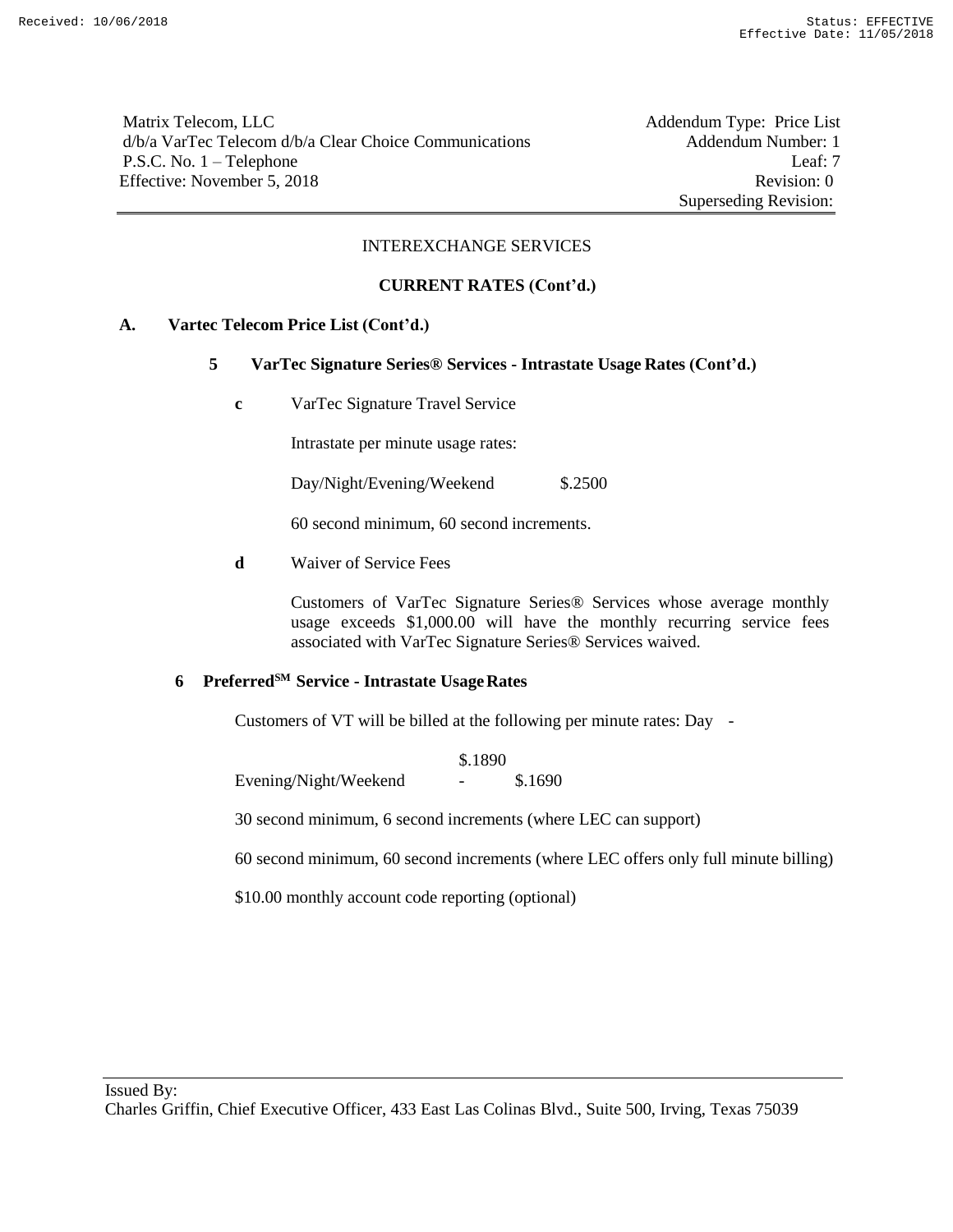Matrix Telecom, LLC Addendum Type: Price List d/b/a VarTec Telecom d/b/a Clear Choice Communications Addendum Number: 1 P.S.C. No. 1 – Telephone Leaf: 8 Effective: November 5, 2018 Revision: 0

Superseding Revision:

#### INTEREXCHANGE SERVICES

#### **CURRENT RATES (Cont'd.)**

### **A. Vartec Telecom Price List (Cont'd.)**

# **7 Business 800SM Service - Intrastate UsageRates**

Customers of VT will be billed at the following per minute rates:

| Day           | \$.1795 |
|---------------|---------|
| Evening       | \$.1495 |
| Night/Weekend | \$.1395 |

60 second minimum, 6 second increments (where LEC can support).

60 second minimum, 60 second increments (where LEC offers only whole minute billing).

\$5.00 monthly service fee.

\$30.00 set-up fee plus a \$.03 surcharge for each custom routing feature (e.g., specific NPA blocking or time of day routing).

\$30.00 fee for each subsequent routing modification.

### **8 Home Direct® Service - Intrastate Usage Rates**

Customers of VT will be billed at the following per minute rates regardless of mileage and or time of day:

Day/Evening/Night/Weekend - \$.1900

\$1.00 monthly service fee.

\$10.00 account set-up fee.

Issued By: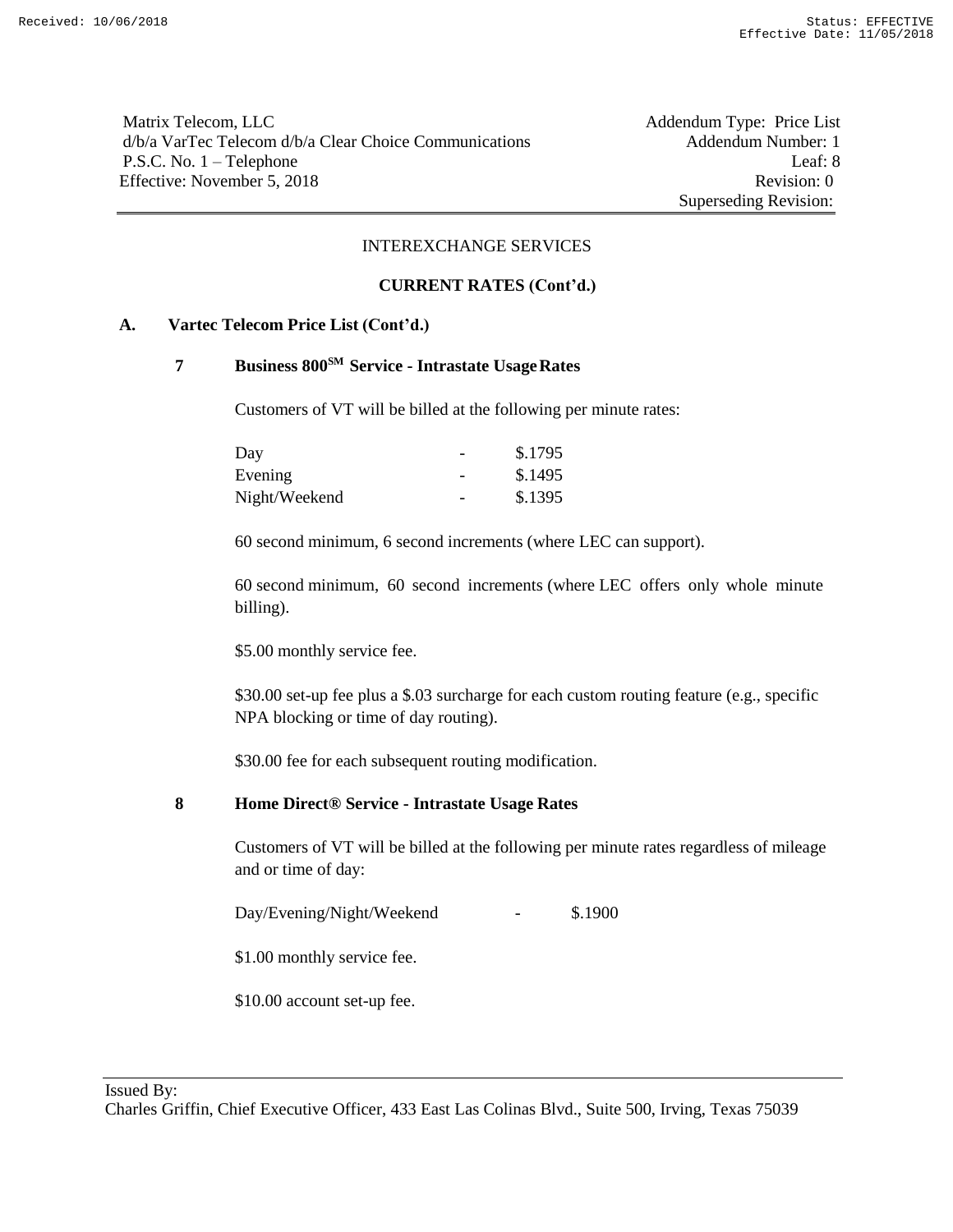Matrix Telecom, LLC Addendum Type: Price List d/b/a VarTec Telecom d/b/a Clear Choice Communications Addendum Number: 1 P.S.C. No. 1 – Telephone Leaf: 9 Effective: November 5, 2018 Revision: 0

Superseding Revision:

### INTEREXCHANGE SERVICES

### **CURRENT RATES (Cont'd.)**

### **A. Vartec Telecom Price List (Cont'd.)**

### **9 Travel Card Service - Intrastate Usage Rates**

Regardless of mileage, the following surcharge per call and per minute rates apply to VT's Travel Card Service:

Individual Accounts - \$0.25 per minute rate

Corporate Accounts - \$0.25 per minute rate

Group Accounts - \$0.29 per minute rate

#### **10 Directory Assistance Service - Intrastate Usage Rates**

\$0.99 per call.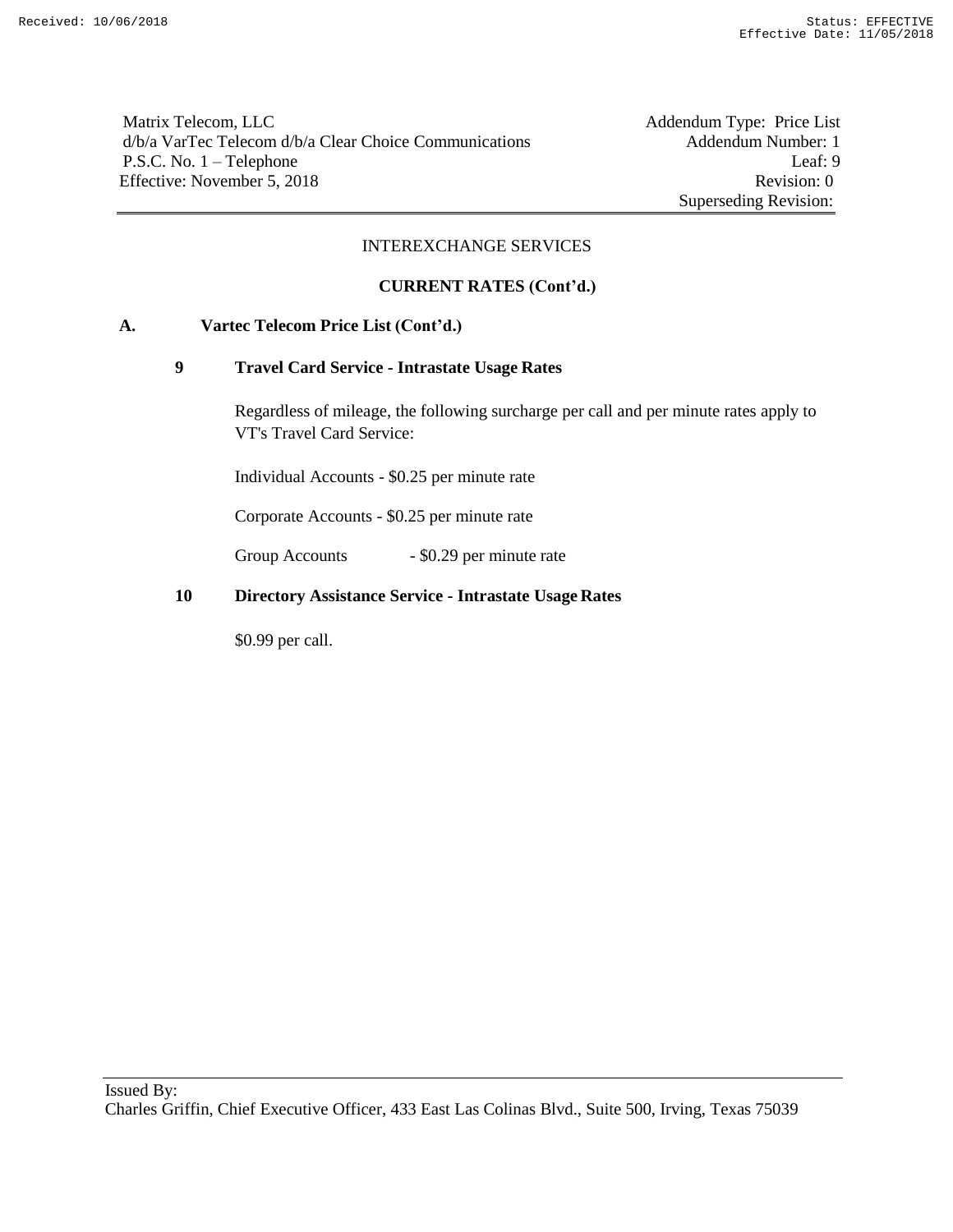Matrix Telecom, LLC **Addendum Type: Price List** d/b/a VarTec Telecom d/b/a Clear Choice Communications Addendum Number: 1 P.S.C. No. 1 – Telephone Leaf: 10 Effective: November 5, 2018 Revision: 0

Superseding Revision:

#### INTEREXCHANGE SERVICES

### **CURRENT RATES (Cont'd.)**

#### **A. Vartec Telecom Price List (Cont'd.)**

#### **11 Prepaid Calling Card Service - Intrastate Usage Rates**

The following per minute usage rates will apply to all intrastate calls utilizing a VT Prepaid Calling Card regardless of mileage and/or time of day: \$.40. This service will no longer be sold and/or promoted after September 1, 1998.

**a** Timing of Calls

60 second billing, sixty (60) second minimum.

**b** Enhanced Prepaid Calling Card Service - Intrastate Usage Rate

The following usage rate will apply to all intrastate calls utilizing a VT Enhanced Prepaid Calling Card regardless of mileage.

Day/Evening/Night/Weekend \$.3333

All calls have a minimum call length of sixty (60) seconds and are billed in sixty

(60) second increments.

**c** Prepaid Calling Card Service II - Intrastate Usage Rates

The following usage rates will apply to all intrastate calls utilizing the Prepaid Calling Card Service II regardless of mileage.

Day/Evening/Night/Weekend \$.1000

All calls will have a minimum call length of sixty (60) seconds and will be billed in sixty (60) second increments thereafter. A ninety cent (\$.90) per call surcharge regardless of time of day and/or day of week will be applied to each call.

**d** New Prepaid Calling Card Service

The New Prepaid Calling Card Service offers the same features of VT's Prepaid Calling Card Service listed in Section 3.11 but with a \$.25 per minute usage rate regardless of mileage and/or time of day. All calls have a minimum call length of sixty (60) seconds and are billed in sixty (60) second increments.

Issued By: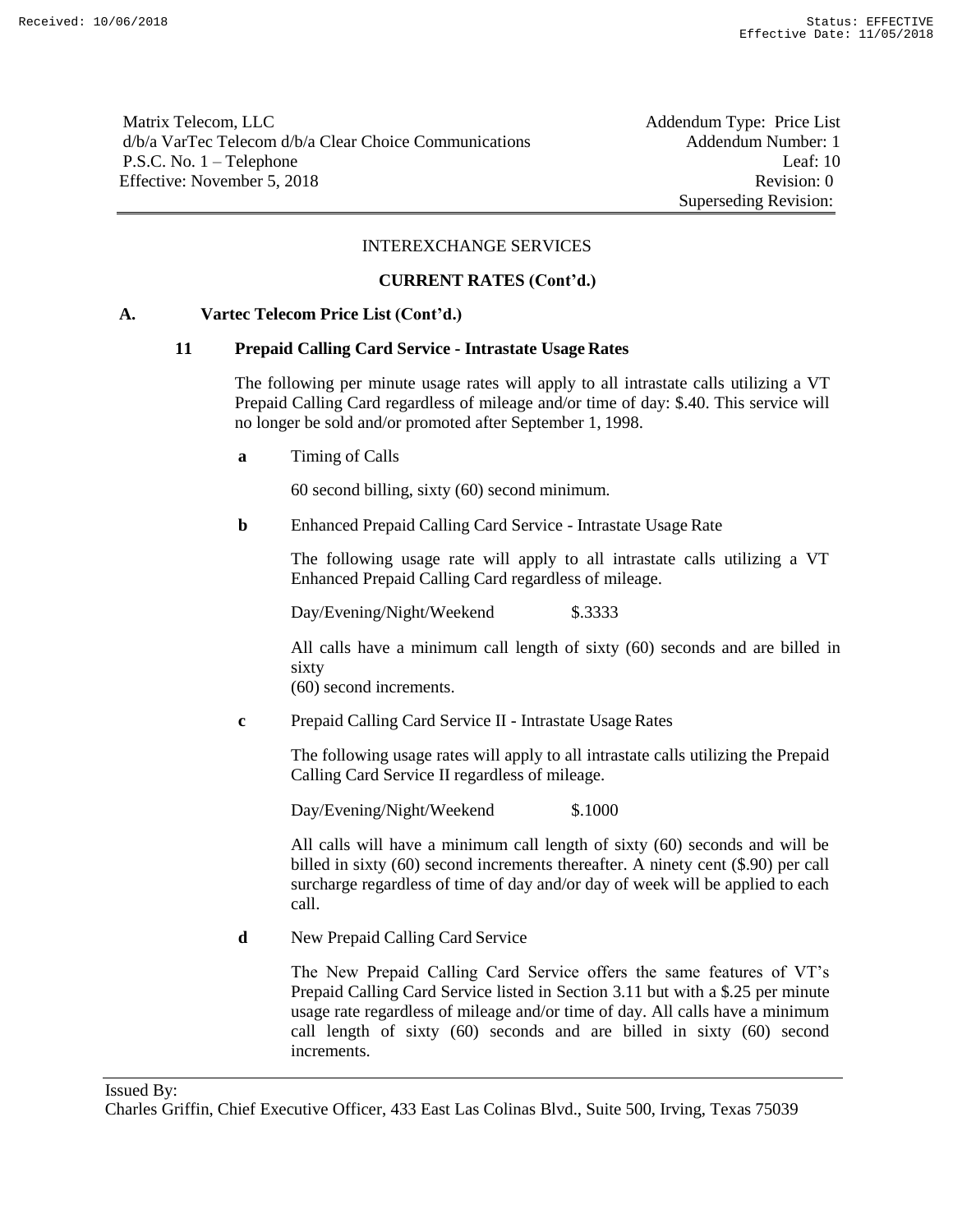Matrix Telecom, LLC **Addendum Type: Price List** d/b/a VarTec Telecom d/b/a Clear Choice Communications Addendum Number: 1 P.S.C. No. 1 – Telephone Leaf: 11 Effective: November 5, 2018 Revision: 0

Superseding Revision:

#### INTEREXCHANGE SERVICES

#### **CURRENT RATES (Cont'd.)**

#### **A. Vartec Telecom Price List (Cont'd.)**

#### **12 DimeLine® Service - Intrastate Usage Rates**

Customers of VT's DimeLine® Service will be billed at the following per minute usage rates regardless of mileage and/or time of day:

Day/Evening/Night/Weekend \$.1000

The first DimeLine® call that a Customer makes to any location within the United States which is ten (10) minutes or less in duration will be billed at five cents (\$.05) per minute regardless of mileage and/or time of day. Thereafter, every other (i.e., alternating) call made to any location within the United States which is ten (10) minutes or less in duration will be billed at five cents (\$.05) per minute regardless of mileage and/or time of day. Thus, assuming a Customer makes an even number of calls that are ten (10) minutes or less in duration to locations within the United States during a billing cycle, fifty percent (50%) of those calls would be billed at five cents (\$.05) per minute. Calls to Directory Assistance do not qualify for the five cents (\$.05) per minute rate. This rate will apply to current and future Customers. A three (3) minute minimum will apply to each completed call, and thereafter, Customers shall be billed at sixty (60) second increments. After the initial month's billing cycle, a monthly recurring service fee of five dollars (\$5.00) will be charged to all Customers of VT's DimeLine® Service.

**a** Classic DimeLine®Option

Customers who chose VarTec as their primary interexchange carrier or that set-up an account with VarTec and request the Classic DimeLine® Option of the Company's DimeLine® Service will receive the above described usage rates to destinations within the contiguous United States under the following terms and conditions:

A sixty (60) second minimum will apply to each completed call, and thereafter, Customers shall be billed at sixty (60) second increments. After the initial month's billing cycle, a monthly recurring service fee of five dollars (\$5.00) will be charged to all residential Customers of VT's Classic DimeLine® Option.

Customers utilizing VarTec's Classic DimeLine® Option and originating calls from an ANI designated as a business line by the applicable LEC will incur a monthly recurring service fee of fifteen dollars (\$15.00).

### Issued By: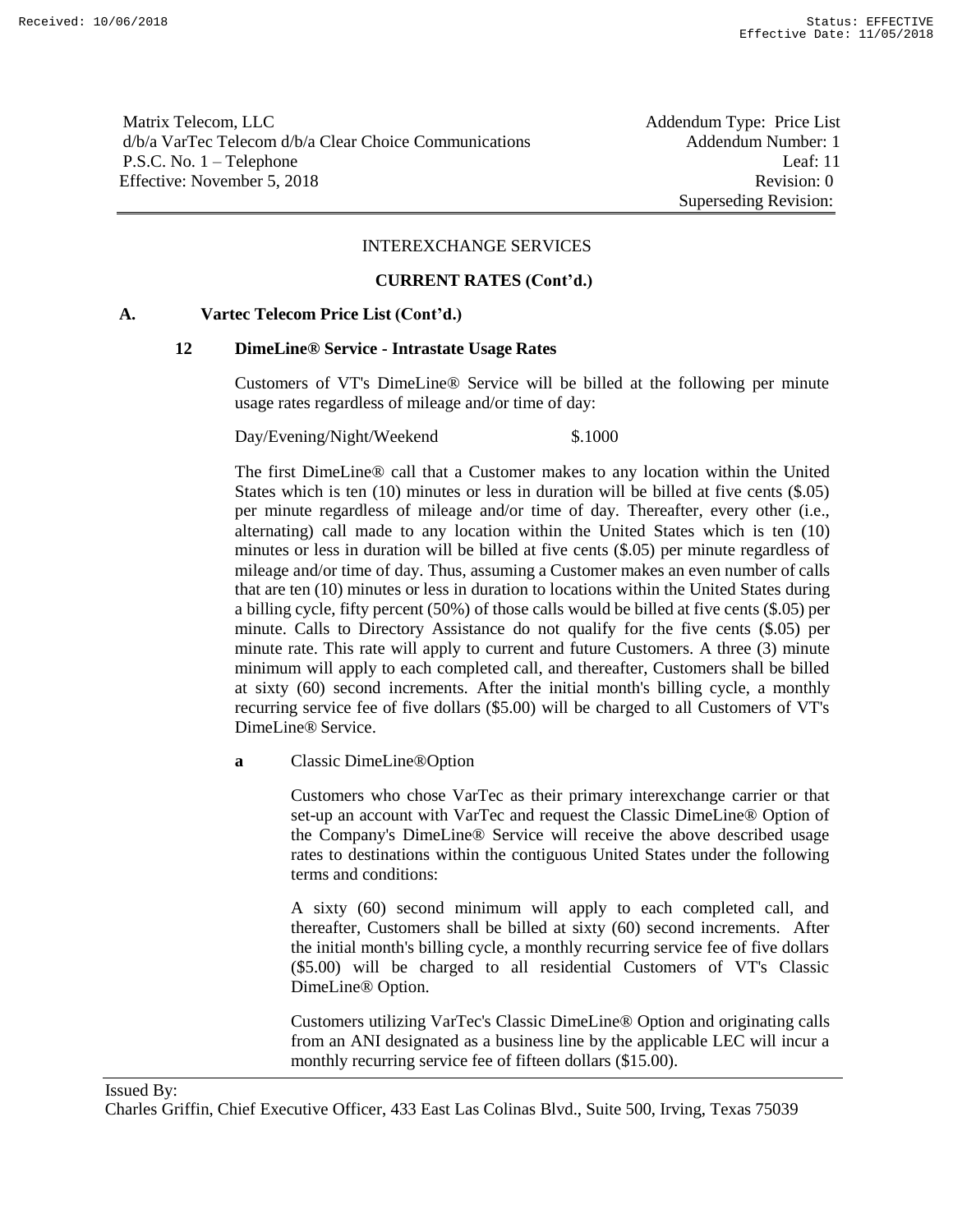Matrix Telecom, LLC Addendum Type: Price List d/b/a VarTec Telecom d/b/a Clear Choice Communications Addendum Number: 1 P.S.C. No. 1 – Telephone Leaf: 12 Effective: November 5, 2018 Revision: 0

Superseding Revision:

#### INTEREXCHANGE SERVICES

### **CURRENT RATES (Cont'd.)**

### **A. Vartec Telecom Price List (Cont'd.)**

#### **13 CallManage Service - Intrastate Usage Rates**

Customers of the CallManage Service will be billed at the following per minute intrastate usage rates:

| Intrastate/IntraLATA | \$.0500 |
|----------------------|---------|
| Intrastate/InterLATA | \$.0700 |

A sixty (60) second minimum will apply to each completed call, and thereafter, Customers shall be billed at sixty (60) second increments.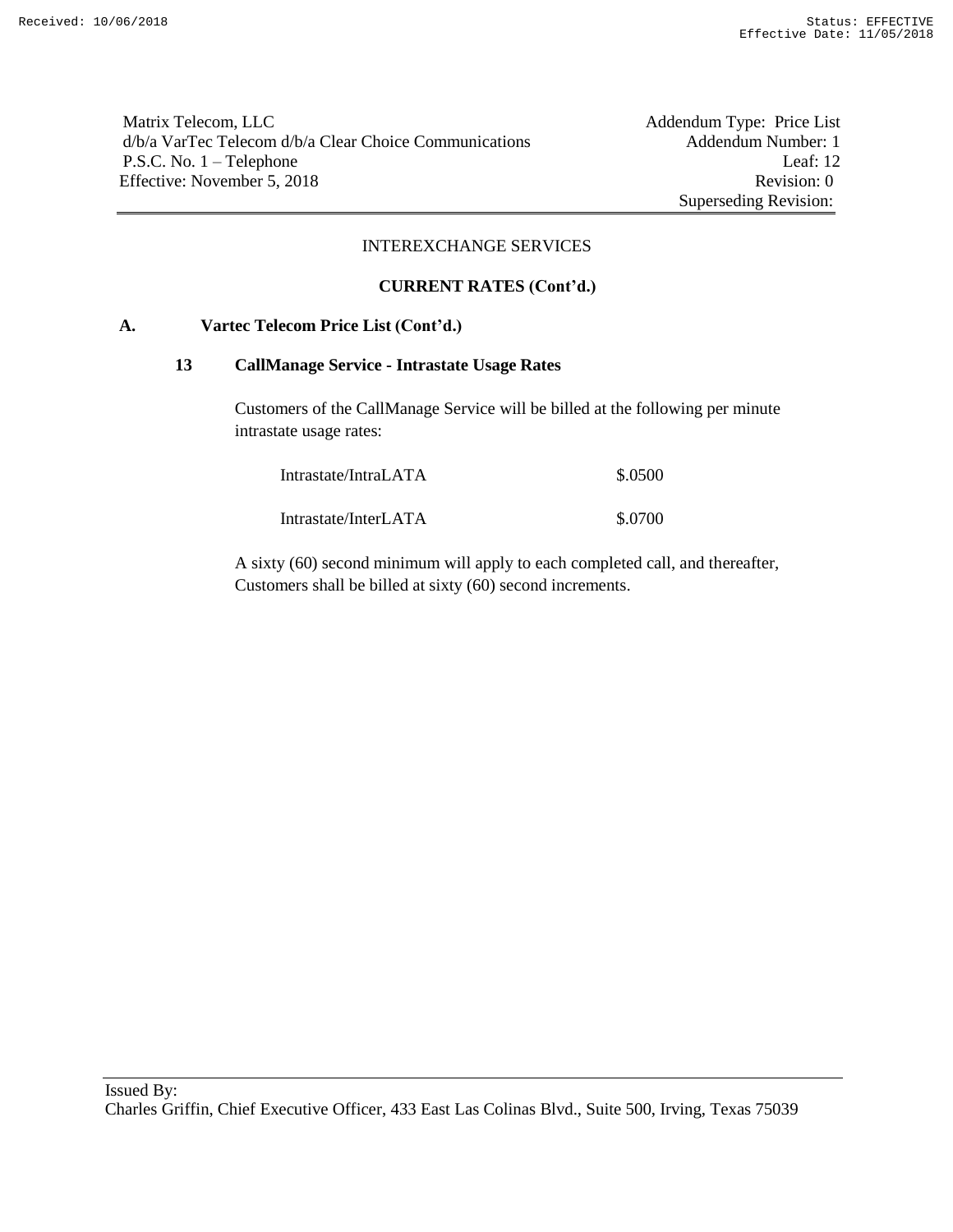Matrix Telecom, LLC **Addendum Type: Price List** d/b/a VarTec Telecom d/b/a Clear Choice Communications Addendum Number: 1 P.S.C. No. 1 – Telephone Leaf: 13 Effective: November 5, 2018 Revision: 0

Superseding Revision:

#### INTEREXCHANGE SERVICES

#### **CURRENT RATES (Cont'd.)**

#### **A. Vartec Telecom Price List (Cont'd.)**

### **14 Dime Club® Program - Intrastate Usage Rates**

Customers of VT's Dime Club® Program will be billed a monthly recurring service fee of

\$4.95. A three (3) minute minimum will apply to each completed One Plus call, and thereafter, Customers shall be billed at sixty (60) second increments. Customers of VT's Dime Club® Program will be billed the following per minute One Plus usage rates:

Day/Evening/Night/Weekend \$.0700

The first Dime Club® One Plus call that a Customer makes to any location within the United States which is ten (10) minutes or less in duration will be billed at five cents (\$.05) per minute regardless of mileage and/or time of day. Thereafter, every other (i.e., alternating) One Plus call made to any location within the United States which is ten (10) minutes or less in duration will be billed at five cents (\$.05) per minute regardless of mileage and/or time of day. Thus, assuming a Customer makes an even number of One Plus calls that are ten (10) minutes or less in duration to locations within the United States during a billing cycle, fifty percent (50%) of those calls would be billed at five cents (\$.05) per minute. Calls to Directory Assistance do not qualify for the five cent (\$.05) per minute rate. This rate will apply to current and future Customers.

Customers of VT's Dime Club® Program will be billed the following per minute usage rates for Call Direct® and Travel Card services:

Day/Evening/Night/Weekend \$.1000

A per call surcharge of \$.75 will also apply to Customers utilizing VT's Dime Club® Program Travel Card services. A per call surcharge of \$.50 will apply to Customers utilizing VT's Dime Club® Program Call Direct services.

A one (1) minute minimum will apply to each completed Dime Club® Plus Call Direct® and Travel Card call, and thereafter, Customers of both services shall be billed at sixty (60) second increments.

Issued By: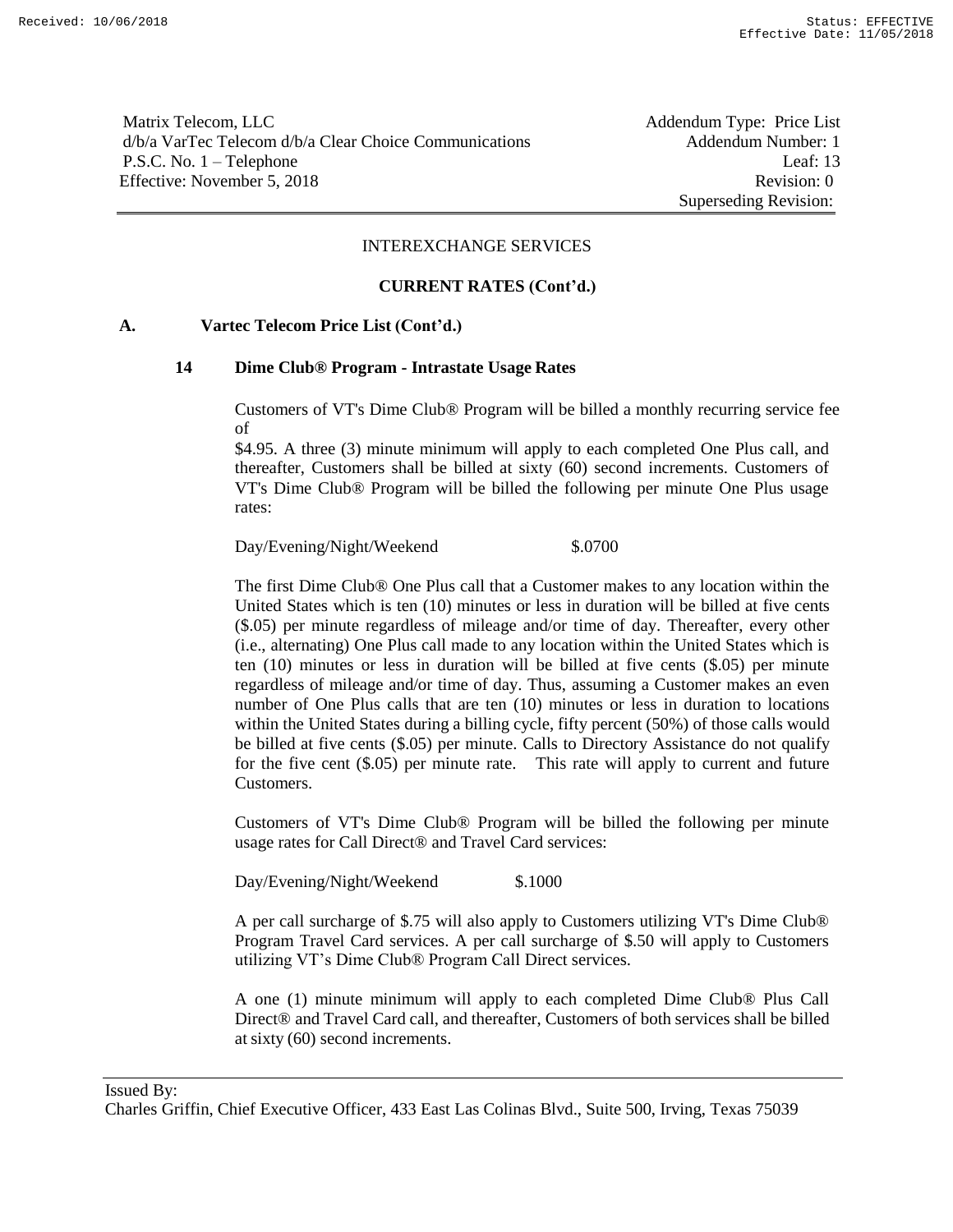Matrix Telecom, LLC **Addendum Type: Price List** d/b/a VarTec Telecom d/b/a Clear Choice Communications Addendum Number: 1 P.S.C. No. 1 – Telephone Leaf: 14 Effective: November 5, 2018 Revision: 0

Superseding Revision:

#### INTEREXCHANGE SERVICES

#### **CURRENT RATES (Cont'd.)**

#### **A. Vartec Telecom Price List (Cont'd.)**

# **15 Dime Works® Service - Intrastate UsageRates**

Customers utilizing Dime Works<sup> $\odot$ </sup> Service will be billed the following intrastate per minute usage rates:

Day/Evening/Night/Weekend - \$.0700

A per call surcharge of \$.1000 will apply to Customers utilizing VarTec's Dime Works<sup> $\circledR$ </sup> Service.

Where the LEC can support sub-minute billing increments, a thirty (30) second minimum will apply to each completed call and, thereafter, Customers will be billed in six (6) second increments. In service areas where the LEC cannot support sub-minute billing increments, a sixty (60) second minimum and sixty (60) second increments will apply.

Customers of this service will incur a monthly recurring service fee equal to fifteen dollars (\$15.00) per ANI, regardless of the number of lines subscribed to this service, to utilize VarTec's Dime Works® Service. However, customers having average billables in excess of \$1,000 per month will have this monthly recurring service fee waived byVT.

# **16 Dime Works® 800 Service - Intrastate UsageRates**

Customers utilizing Dime Works® 800 Service will be billed the following intrastate per minute usage rates:

Day/Evening/Night/Weekend - \$.1000

A per call surcharge of \$.1000 will apply to Customers utilizing VarTec's Dime Works<sup> $\circledR$ </sup> 800 Service.

Where the LEC can support sub-minute billing increments, a thirty (30) second minimum will apply to each completed call and, thereafter, Customers will be billed in six (6) second increments. In service areas where the LEC cannot support sub-minute billing increments, a sixty (60) second minimum and sixty (60) second increments will apply.

Customers will incur a monthly recurring service fee of ten dollars (\$10.00) per ANI utilizing VarTec's Dime Works® 800 Service. However, customers having average billables in excess of \$1,000 per month will have this monthly recurring service fee waived by VT.

Issued By:

Charles Griffin, Chief Executive Officer, 433 East Las Colinas Blvd., Suite 500, Irving, Texas 75039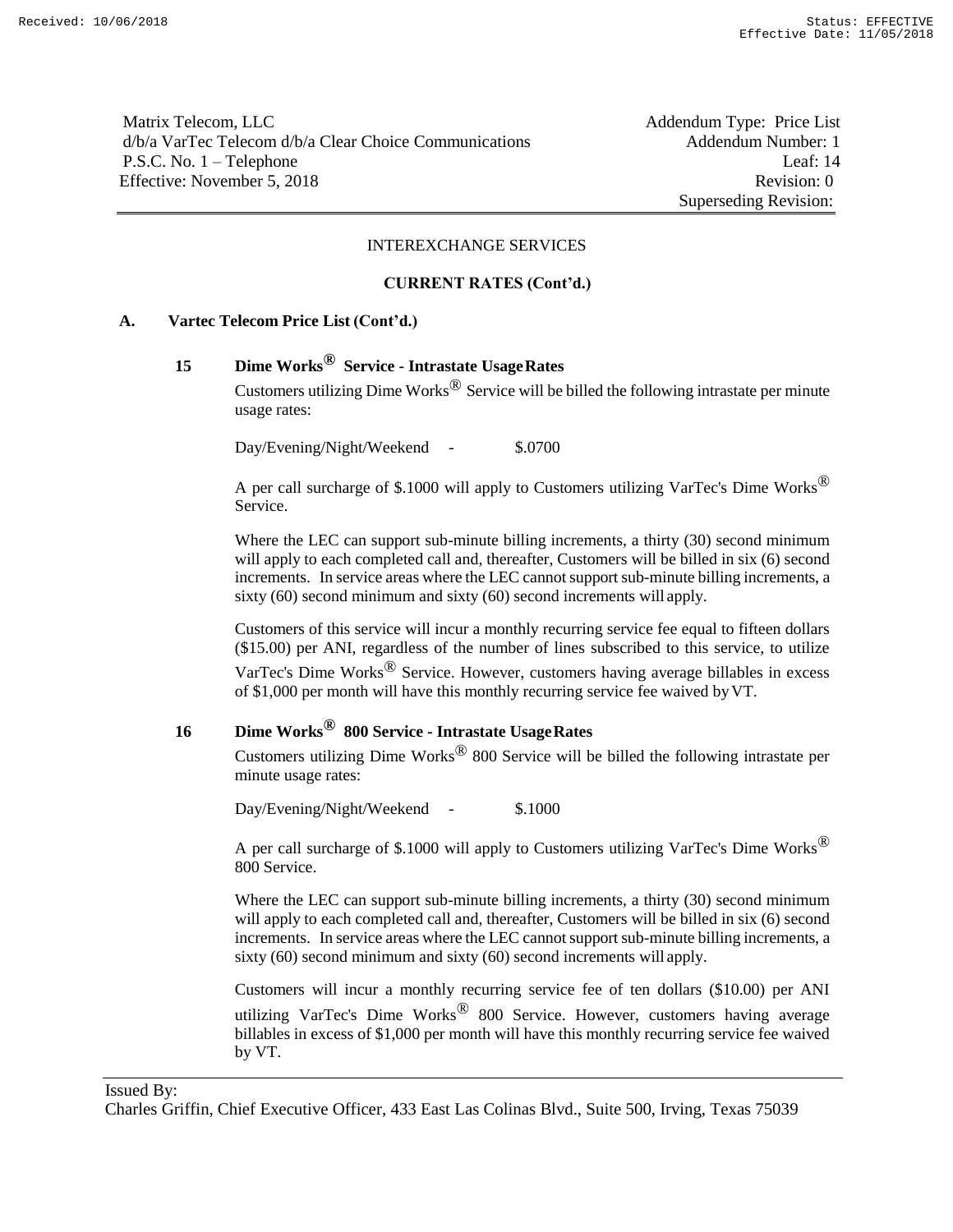Matrix Telecom, LLC **Addendum Type: Price List** d/b/a VarTec Telecom d/b/a Clear Choice Communications Addendum Number: 1 P.S.C. No. 1 – Telephone Leaf: 15 Effective: November 5, 2018 Revision: 0

Superseding Revision:

#### INTEREXCHANGE SERVICES

### **CURRENT RATES (Cont'd.)**

### **A. Vartec Telecom Price List (Cont'd.)**

# **17 VarTec Varsity LineSM Service - Intrastate UsageRates**

Customers of VT will be billed at the following per minute usage rates regardless of mileage and/or time of day:

Day/Evening/Night/Weekend - \$.1500

A monthly recurring service fee of \$1.95 will be charged to all Customers of VarTec Varsity Line<sup>SM</sup> Service. A sixty (60) second minimum will apply to each completed call, and thereafter, Customers shall be billed at sixty (60) second increments.

**a** VarTec Varsity Line<sup>SM</sup> Call Home Plan

The VarTec Varsity Line<sup>SM</sup> Call Home Plan is intended for Customers of VT's College and Alumni Programs which are available through participating colleges and alumni organizations. Customers of the VarTec Varsity Line<sup>SM</sup> Call Home Plan will receive the same service and rates as the VarTec Varsity Line $^{SM}$  as listed in Sections 3.17, 4.17 and 17; however, Customers of this service will not be eligible to receive the one cent calls described in Section 3.17 and will not be billed the monthly recurring fee listed in Sections 4.17 and 17.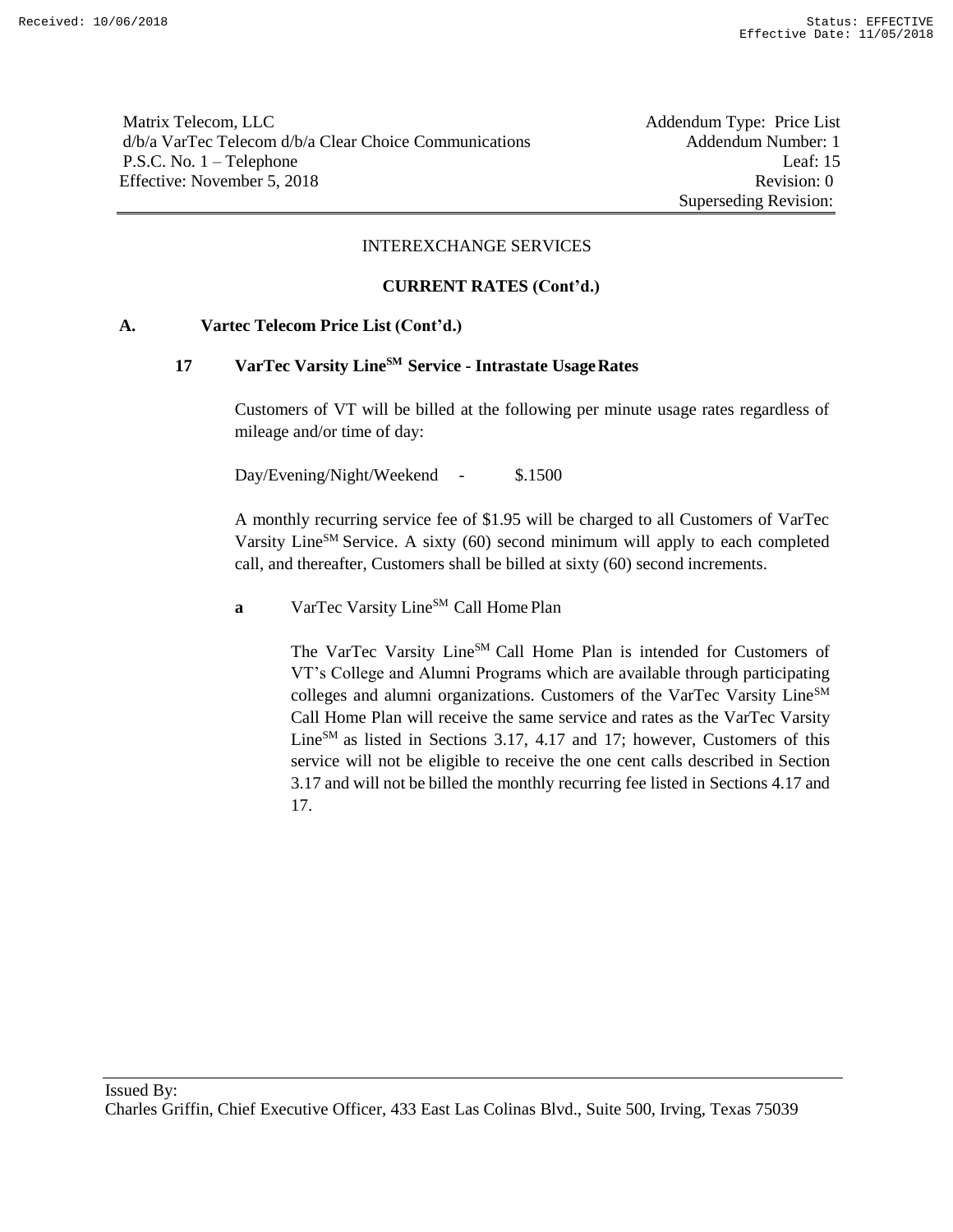Matrix Telecom, LLC **Addendum Type: Price List** d/b/a VarTec Telecom d/b/a Clear Choice Communications Addendum Number: 1 P.S.C. No. 1 – Telephone Leaf: 16 Effective: November 5, 2018 Revision: 0

Superseding Revision:

#### INTEREXCHANGE SERVICES

### **CURRENT RATES (Cont'd.)**

### **A. Vartec Telecom Price List (Cont'd.)**

### **18 Aspire® Service - Intrastate UsageRates**

Customers of VT's Aspire® Service will be billed at the following per minute usage rates regardless of mileage and/or time of day:

Day/Evening/Night/Weekend - \$.1295

A thirty (30) second minimum will apply to each completed call, and thereafter, Customers shall be billed at six (6) second increments.

### **19 Universal Travel Card Service - Intrastate Usage Rates**

Customers utilizing VT's Universal Travel Card Service will be billed the following intrastate usage rates.

Day/Evening/Night/Weekend - \$.1900

Customers of VT's Universal Travel Card Service will incur a monthly recurring service fee of \$1.95. In addition, a per call surcharge of \$.75 will apply to each completed call placed on the Universal Travel Card Service. A sixty (60) second minimum will apply to each completed call, and thereafter, Customers will be billed in sixty (60) second increments.

# **20 Small Change® Service - Intrastate UsageRates**

Customers of VT's Small Change® Service will be billed at the following per minute usage rates regardless of mileage and/or time of day:

Day/Evening/Night/Weekend - \$.1200

A sixty (60) second minimum will apply to each completed call, and thereafter, Customers shall be billed at sixty (60) second increments.

Issued By: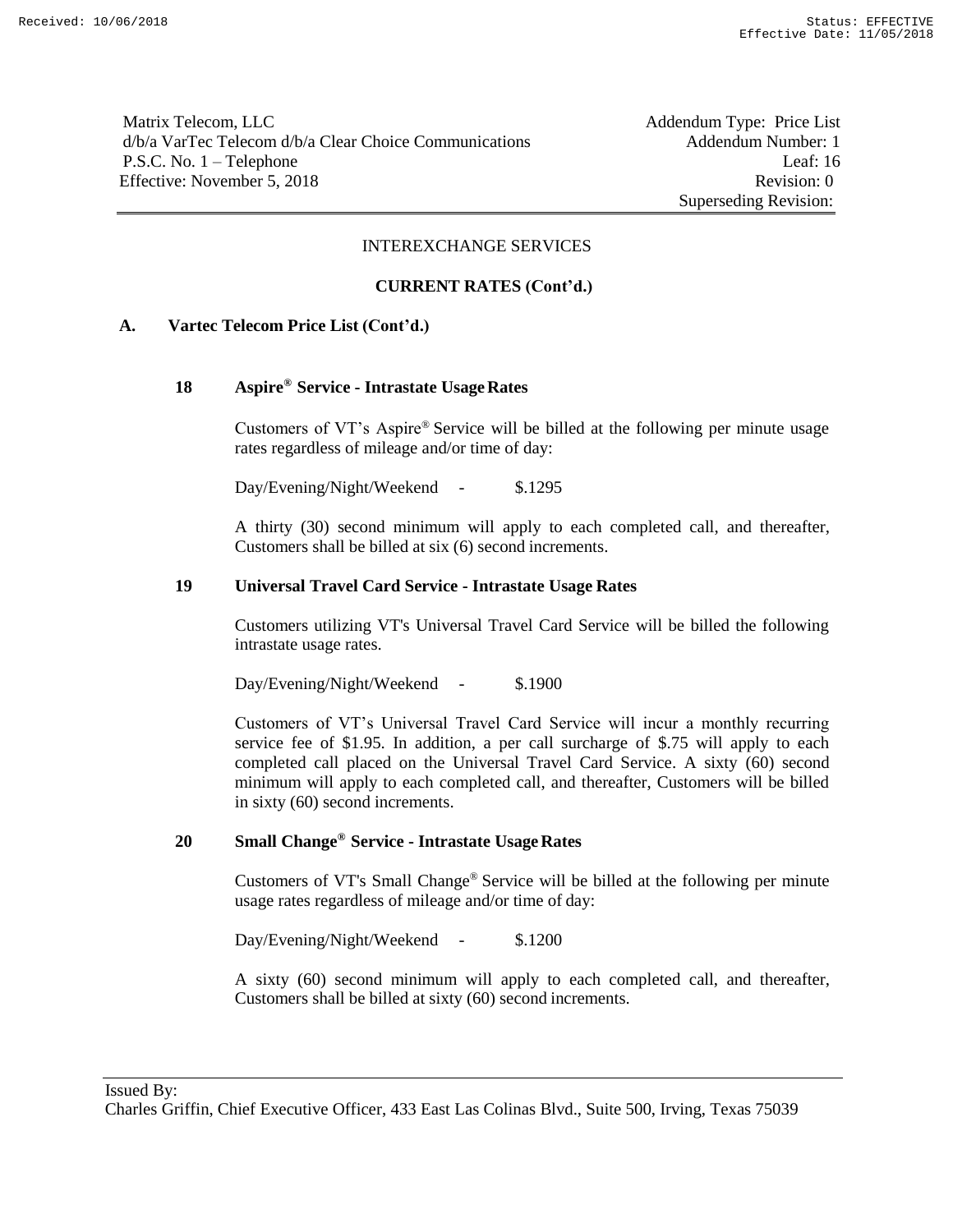Matrix Telecom, LLC **Addendum Type: Price List** d/b/a VarTec Telecom d/b/a Clear Choice Communications Addendum Number: 1 P.S.C. No. 1 – Telephone Leaf: 17 Effective: November 5, 2018 Revision: 0

Superseding Revision:

#### INTEREXCHANGE SERVICES

#### **CURRENT RATES (Cont'd.)**

#### **A. Vartec Telecom Price List (Cont'd.)**

#### **21 Insure One Plus Service**

Customers of VT's Insure One Plus Service will be billed a monthly service fee of \$1.50 charged each month in which they utilize the service. An eighteen (18) second minimum will apply to each completed call and, thereafter, Customers will be billed in six (6) second increments. Customers of VT's Insure One Plus Service will be billed the following per minute usage rates:

Day/Evening/Night/Weekend \$.1090

#### **22 Insure Travel Card Service**

Customers utilizing VT's Insure Travel Card Service will be billed the following intrastate usage rates:

Day/Evening/Night/Weekend \$.2250

Customers of VT's Insure Travel Card Service will be billed a monthly service fee of \$1.50 charged each month in which they utilize the service. A sixty (60) second minimum will apply to each completed call and, thereafter, Customers will be billed in six (6) second increments.

### **23 Insure 800 Service**

Customers of VT's Insure 800 Service will be billed a monthly service fee of \$1.50 charged each month in which they utilize the service. An eighteen (18) second minimum will apply to each completed call and, thereafter, Customers will be billed in six (6) second increments. Customers of VT's Insure 800 Service will be billed the following per minute usage rates:

Day/Evening/Night/Weekend \$.1470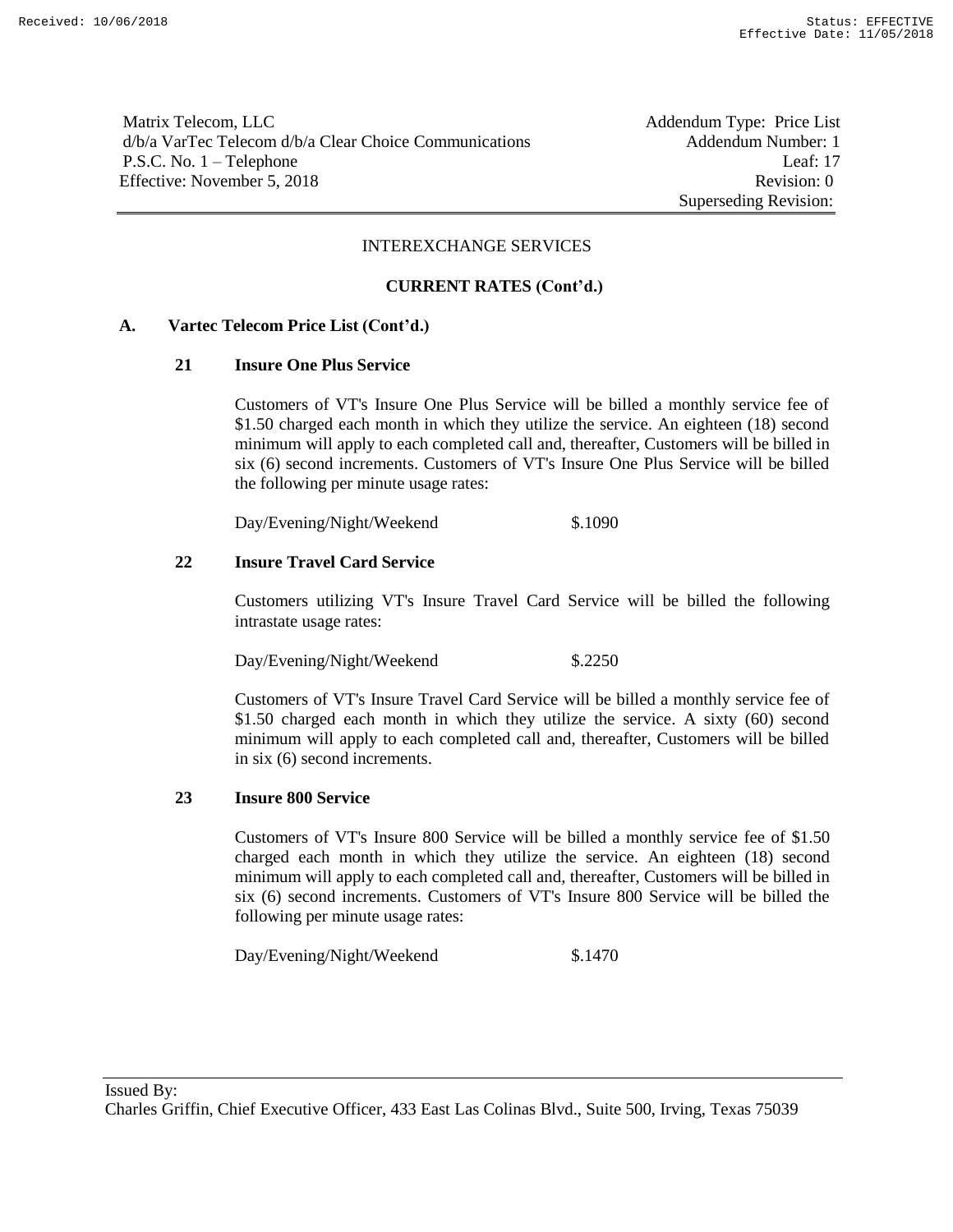Matrix Telecom, LLC Addendum Type: Price List d/b/a VarTec Telecom d/b/a Clear Choice Communications Addendum Number: 1 P.S.C. No. 1 – Telephone Leaf: 18 Effective: November 5, 2018 Revision: 0

Superseding Revision:

#### INTEREXCHANGE SERVICES

### **CURRENT RATES (Cont'd.)**

### **A. Vartec Telecom Price List (Cont'd.)**

#### **24 Insure One Plus Gold Service - Intrastate Usage Rates**

Customers of VT's Insure One Plus Gold Service will be billed a monthly service fee of

\$3.00. A sixty (60) second minimum will apply to each completed call and, thereafter, Customers will be billed in sixty (60) second increments. Customers of VT's Insure One Plus Gold Service will be billed the following per minute usage rates:

Day/Evening/Night/Weekend \$.1000

### **25 Conference Calling Service - Intrastate Usage Rates**

Customers of VT's Conference Calling Service will be billed at the following per minute usage rates for each and every involved party that participates in the conference call:

Day/Evening/Night/Weekend \$.4000

A sixty (60) second minimum will apply to each completed call and, thereafter, Customers will be billed in sixty (60) second increments.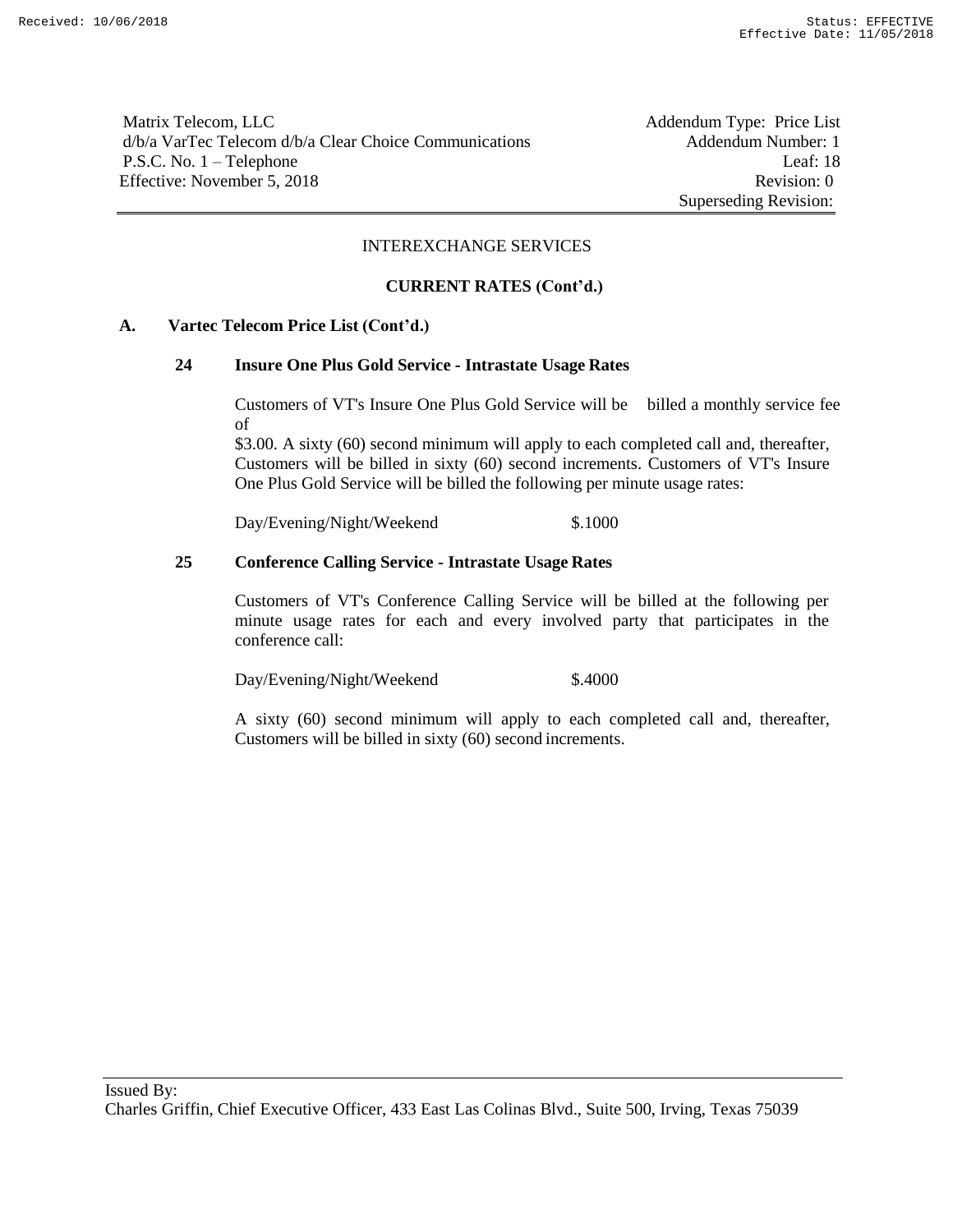Matrix Telecom, LLC **Addendum Type: Price List** d/b/a VarTec Telecom d/b/a Clear Choice Communications Addendum Number: 1 P.S.C. No. 1 – Telephone Leaf: 19 Effective: November 5, 2018 Revision: 0

Superseding Revision:

#### INTEREXCHANGE SERVICES

#### **CURRENT RATES (Cont'd.)**

### **A. Vartec Telecom Price List (Cont'd.)**

# **26 New DimeLine® Service - Intrastate UsageRates**

Customers of VT's New DimeLine® Service will be billed at the following per minute usage rates regardless of mileage and/or time of day:

Day/Evening/Night/Weekend - \$.0700

A three (3) minute minimum will apply to each completed call, and thereafter, Customers shall be billed at sixty (60) second increments.

As of February 1, 2003, a monthly usage fee of \$1.95 will be billed to all Customers of VT's New DimeLine® Service in each calendar month in which the Customer uses VT's New DimeLine® Service.

# **27 New Home Direct® Service - Intrastate UsageRates**

Customers of VT's New Home Direct® Service will be billed at the following per minute usage rates regardless of mileage and/or time of day:

Day/Evening/Night/Weekend - \$.1500

A monthly recurring service fee of one dollar (\$1.00) will be charged to all Customers of New Home Direct® Service. A sixty (60) second minimum will apply to each completed call, and thereafter, Customers shall be billed at sixty (60) second increments.

#### **28 Dime College Travel Card Service - Intrastate Usage Rates**

Customers of VT's Dime College Travel Card Service will be billed at the following per minute rate regardless of mileage and/or time of day:

Day/Evening/Night/Weekend - \$.1000

Customers of the Dime College Travel Card Service will also be billed a per call surcharge of \$.50. A sixty (60) second minimum will apply to each completed call and, thereafter, Customers will be billed in sixty (60) second increments.

### Issued By:

Charles Griffin, Chief Executive Officer, 433 East Las Colinas Blvd., Suite 500, Irving, Texas 75039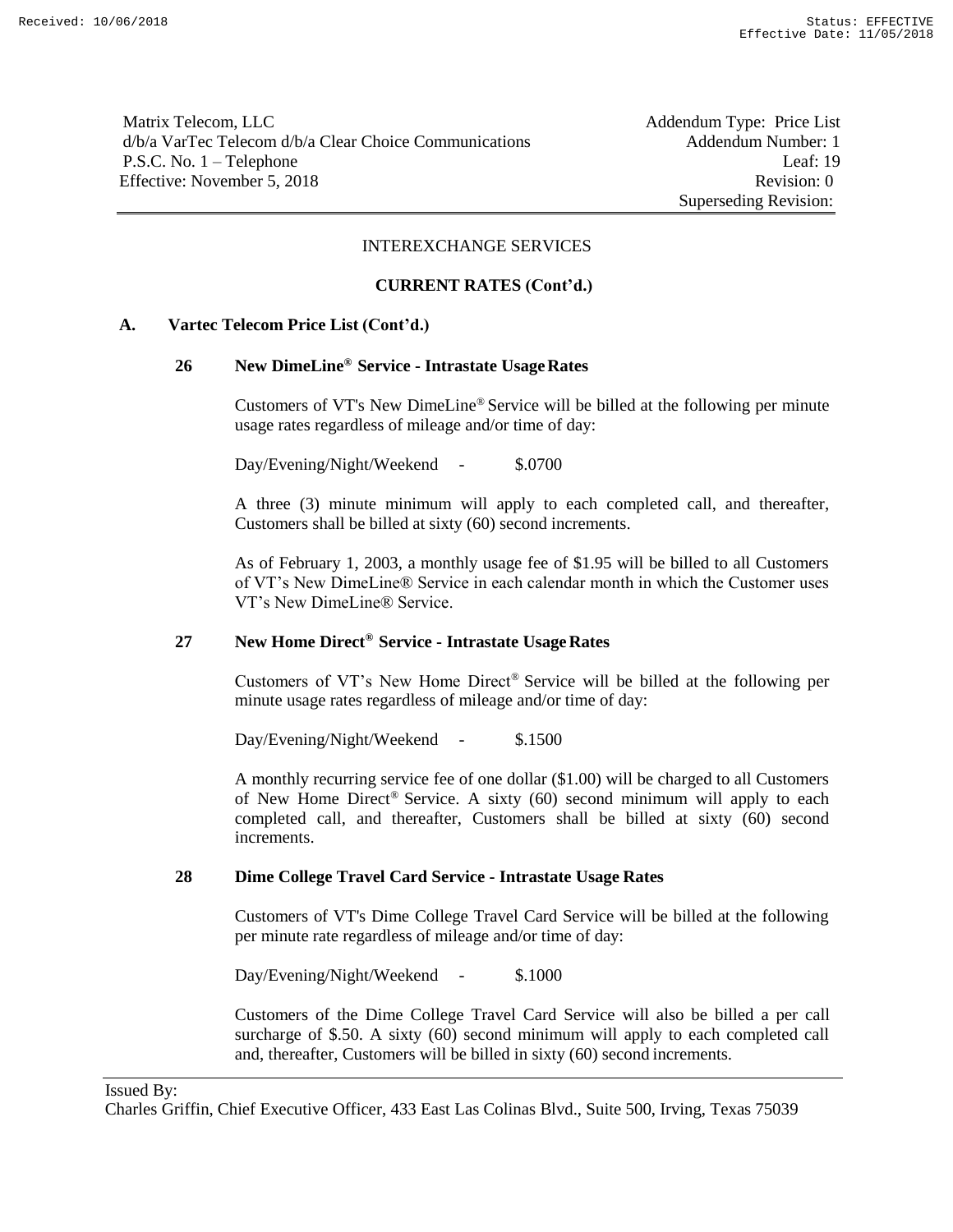Matrix Telecom, LLC **Addendum Type: Price List** d/b/a VarTec Telecom d/b/a Clear Choice Communications Addendum Number: 1 P.S.C. No. 1 – Telephone Leaf: 20 Effective: November 5, 2018 Revision: 0

Superseding Revision:

#### INTEREXCHANGE SERVICES

#### **CURRENT RATES (Cont'd.)**

### **A. Vartec Telecom Price List (Cont'd.)**

#### **29 Long Distance Saver Service - Intrastate Usage Rates**

Customers of the Long Distance Saver Service will be billed at the following intrastate usage rates regardless of time of day:

Day/Evening/Night/Weekend - \$.0700

A sixty (60) second minimum will apply to each completed call, and thereafter, Customers shall be billed at sixty (60) second increments.

# **30 VarTec VoiceSM Services - Intrastate UsageRates**

Customers of VarTec Voice<sup>SM</sup> Services will be billed at the following intrastate usage

rates: **a** VarTec Voice<sup>SM</sup> Long Distance Service

Customers utilizing the VarTec VoiceSM Long Distance Service will be billed at the following intrastate per minute usage rates:

Day/Night/Evening/Weekend - \$.0700

A sixty (60) second minimum will apply to each completed call and, thereafter, Customers will be billed in sixty (60) second increments.

As of February 1, 2003, a monthly usage fee of \$1.95 will be billed to all existing Customers of the VarTec Voice Long Distance Service, and all new Customers as of this date will be billed the monthly usage fee of \$1.95 after the initial two (2) months from their first use of the service (e.g., if a new Customer uses the VarTec Voice Long Distance Service for the first time on March 16, 2003, the first monthly usage fee would be assessed for May 2003 usage). The monthly usage fee will be billed in each month in which the Customer uses the VarTec Voice Long Distance Service. The monthly usage fee is waived for all Customers of VT's bundled local exchange services listed in the Company's local tariff.

Issued By: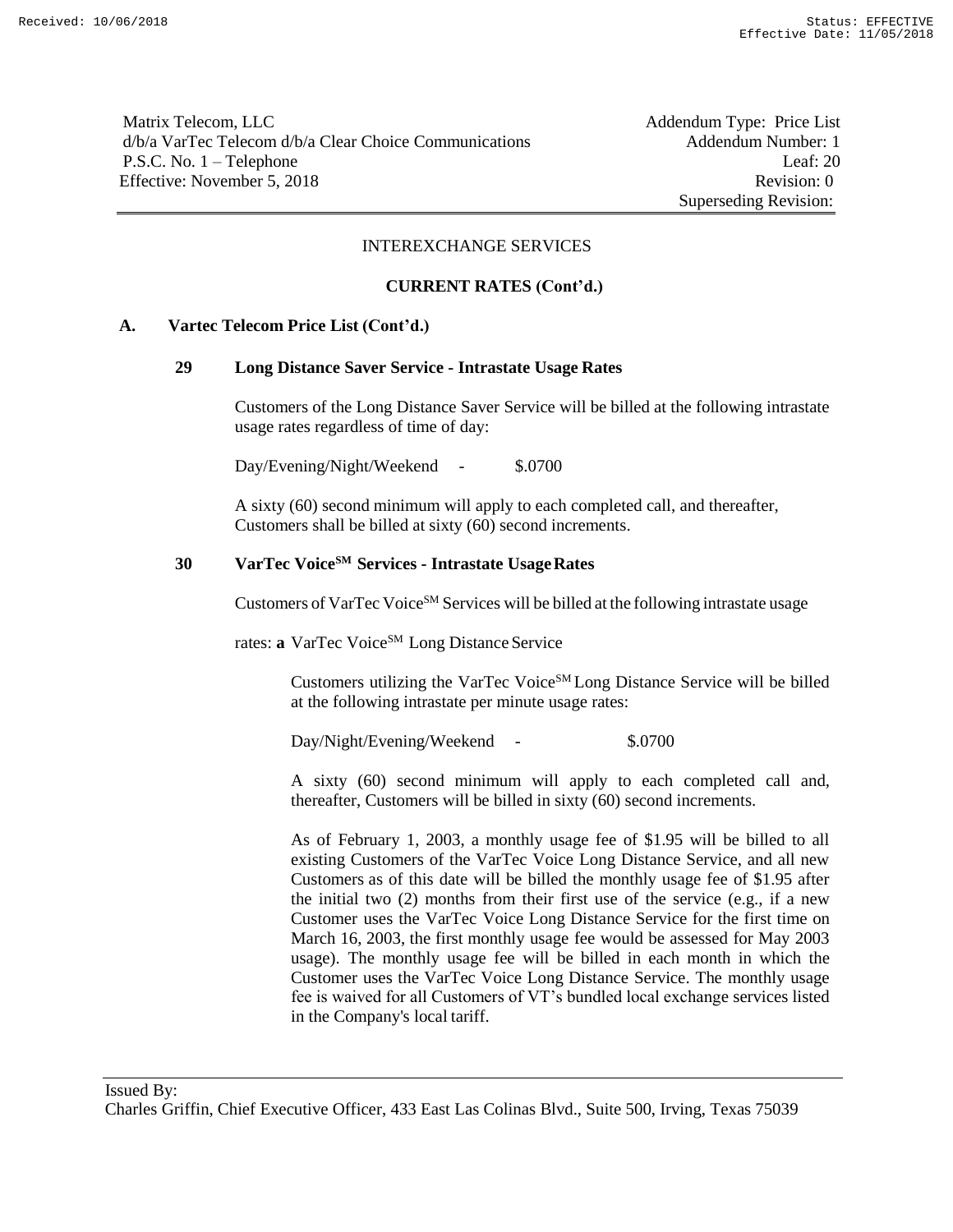Matrix Telecom, LLC **Addendum Type: Price List** d/b/a VarTec Telecom d/b/a Clear Choice Communications Addendum Number: 1 P.S.C. No. 1 – Telephone Leaf: 21 Effective: November 5, 2018 Revision: 0

Superseding Revision:

#### INTEREXCHANGE SERVICES

### **CURRENT RATES (Cont'd.)**

### **A. Vartec Telecom Price List (Cont'd.)**

### **30. VarTec VoiceSM Services - Intrastate Usage Rates (Cont'd.)**

**b** VarTec Voice<sup>SM</sup> Travel Card Service

Customers utilizing VarTec Voice<sup>SM</sup> Travel Card Service will be billed at the following intrastate usage rates:

Day/Evening/Night/Weekend - \$.0700

A per call surcharge of \$.75 will apply to each completed call placed on the VarTec Voice<sup>SM</sup> Travel Card Service. In addition, a sixty (60) second minimum will apply to each completed call and, thereafter, Customers will be billed in sixty (60) second increments.

**c** VarTec Voice<sup>SM</sup> Call Direct® Service

Customers utilizing VarTec Voice<sup>SM</sup> Call Direct® Service will be billed at the following intrastate usage rates:

Day/Night/Evening/Weekend \$.0700

A monthly recurring fee of \$1.00 will be charged to all Customers of the VarTec Voice<sup>SM</sup> Call Direct® Service for each activated PIN. In addition, a sixty (60) second minimum will apply to each completed call and, thereafter, Customers will be billed in sixty (60) second increments.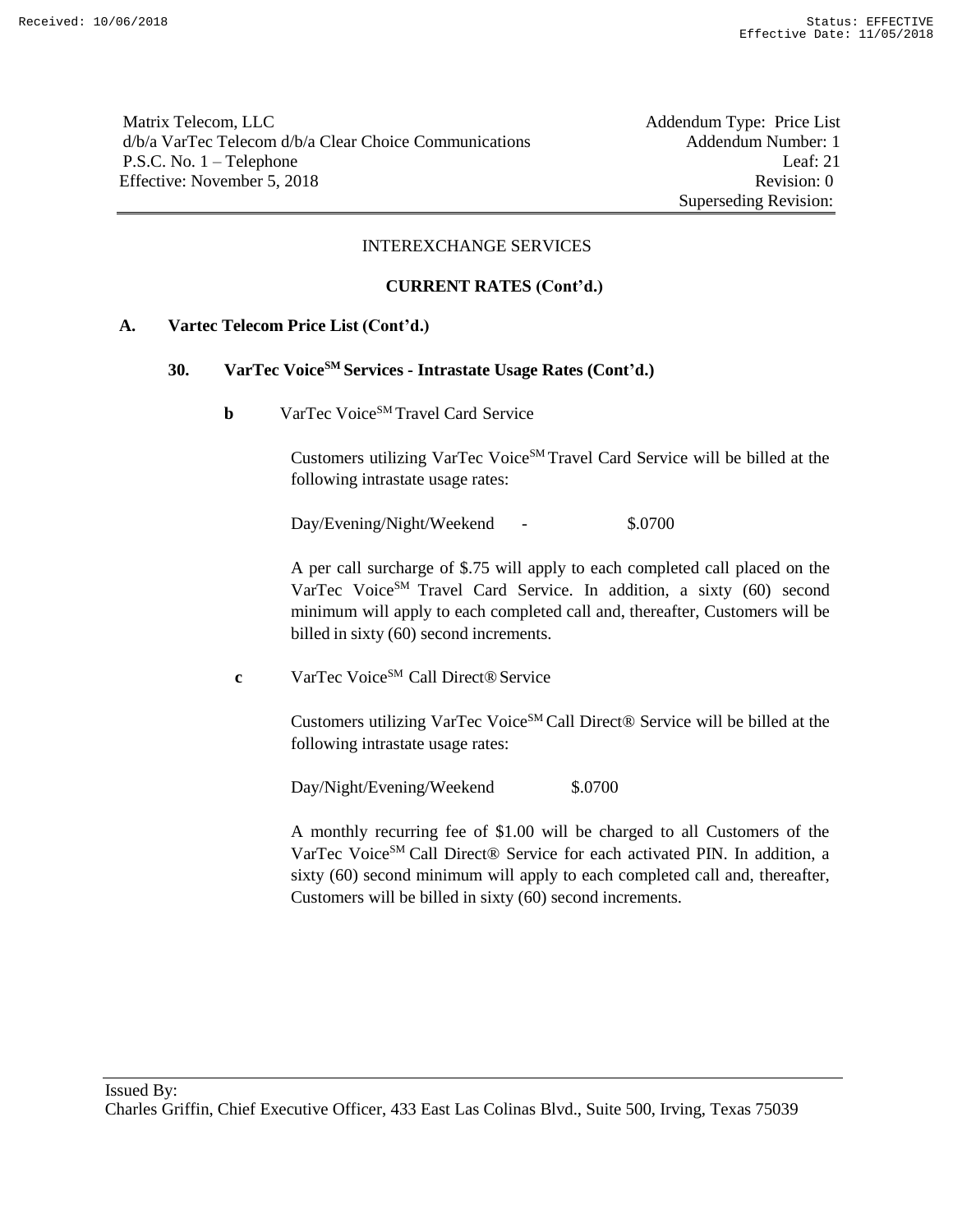Matrix Telecom, LLC Addendum Type: Price List d/b/a VarTec Telecom d/b/a Clear Choice Communications Addendum Number: 1 P.S.C. No. 1 – Telephone Leaf: 22 Effective: November 5, 2018 Revision: 0

Superseding Revision:

#### INTEREXCHANGE SERVICES

### **CURRENT RATES (Cont'd.)**

### **A. Vartec Telecom Price List (Cont'd.)**

# **31. VarTec LibertyLineSM Services - Intrastate UsageRates**

Business Customers of the VarTec LibertyLine<sup>SM</sup> Services will be billed at the following intrastate usage rates:

**a** VarTec LibertyLine<sup>SM</sup> Long Distance Service

Customers utilizing the VarTec LibertyLineSM Long Distance Service will be billed at the following intrastate per minute usage rates:

Day/Night/Evening/Weekend \$.0700

A thirty (30) second minimum will apply to each completed call and, thereafter, Customers will be billed in six (6) second increments.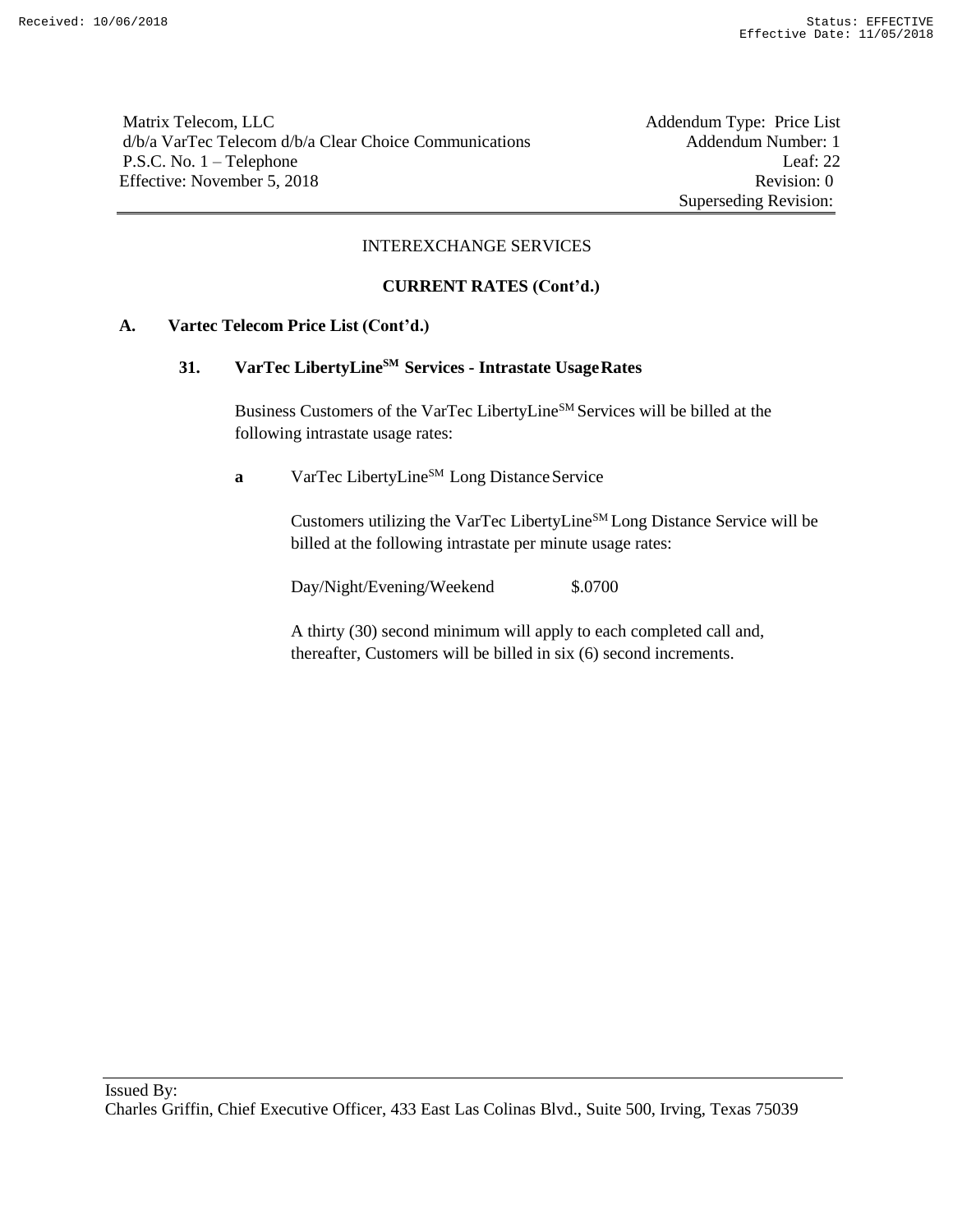Matrix Telecom, LLC **Addendum Type: Price List** d/b/a VarTec Telecom d/b/a Clear Choice Communications Addendum Number: 1 P.S.C. No. 1 – Telephone Leaf: 23 Effective: November 5, 2018 Revision: 0

Superseding Revision:

### INTEREXCHANGE SERVICES

### **CURRENT RATES (Cont'd.)**

### **A. Vartec Telecom Price List (Cont'd.)**

31. VarTec LibertyLine<sup>SM</sup> Services - Intrastate Usage Rates

(Cont'd.)

- **a** VarTec LibertyLine<sup>SM</sup> Long Distance Service (Cont'd.)
	- 1 VarTec LibertyLine<sup>SM</sup> Travel Card Service

Customers utilizing VarTec LibertyLineSM Travel Card Service will be billed at the following intrastate usage rates:

Day/Evening/Night/Weekend \$.0700

A per call surcharge of \$.35 will apply to each completed call placed on the VarTec LibertyLine<sup>SM</sup> Travel Card Service. In addition, a sixty (60) second minimum will apply to each completed call and, thereafter, Customers will be billed in sixty (60) second increments.

2. VarTec LibertyLine<sup>SM</sup> 800 Service

Customers utilizing VarTec LibertyLineSM 800 Service will be billed at the following intrastate usage rates:

Day/Night/Evening/Weekend \$.0700

A monthly recurring fee of \$1.00 will be charged to all Customers of the VarTec LibertyLineSM 800 Service for each toll-free/800 number utilizing the service. In addition, a thirty (30) second minimum will apply to each completed call and, thereafter, Customers will be billed in six (6) second increments.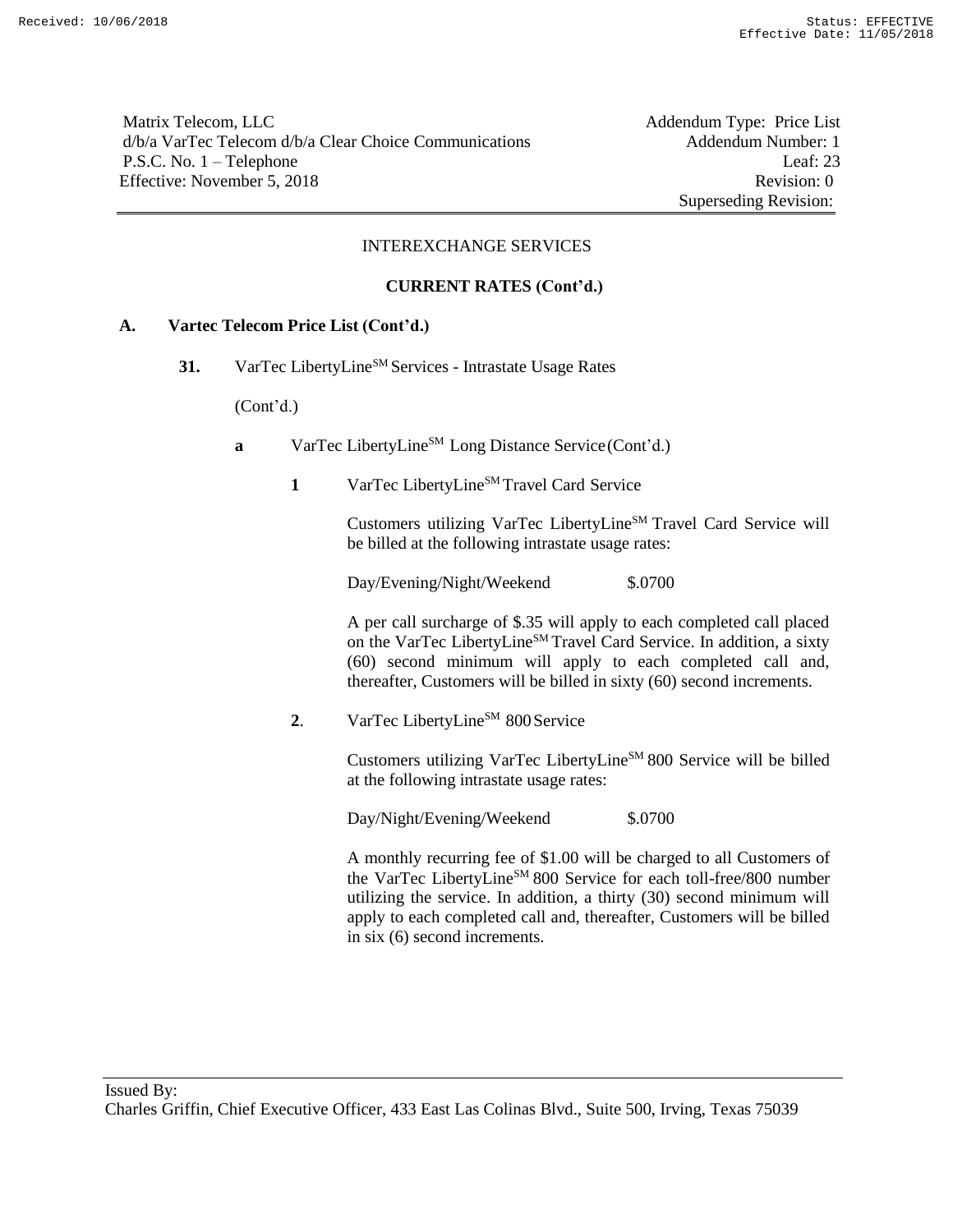Matrix Telecom, LLC **Addendum Type: Price List** d/b/a VarTec Telecom d/b/a Clear Choice Communications Addendum Number: 1 P.S.C. No. 1 – Telephone Leaf: 24 Effective: November 5, 2018 Revision: 0

Superseding Revision:

### INTEREXCHANGE SERVICES

### **CURRENT RATES (Cont'd.)**

### **A. Vartec Telecom Price List (Cont'd.)**

### **32. FiveLine® Travel Card Service - Intrastate Usage Rates**

Customers utilizing VT's FiveLine® Travel Card Service will be billed at the following intrastate usage rates regardless of mileage and/or time of day:

Day/Evening/Night/Weekend \$.0500

A per call surcharge of \$.75 will apply to each completed call placed on VT's FiveLine® Travel Card Service. In addition, a ten (10) minute per call minimum will apply to each completed call, and thereafter, Customers will be billed in sixty (60) second increments.

#### **33. FiveLine® Call Direct® Service - Intrastate Usage Rates**

Customers of VT's FiveLine® Call Direct® Service will be billed at the following per minute usage rates regardless of mileage and/or time of day:

Day/Evening/Night/Weekend \$.0500

A monthly recurring service fee of \$1.00 per account will be charged to all Customers of FiveLine® Call Direct® Service. A ten (10) minute per call minimum will apply to each completed call, and thereafter, Customers shall be billed in sixty (60) second increments.

# **34. 5TalkSM Call Direct® Service - Intrastate UsageRates**

Customers of VT's 5TalkSM Call Direct® Service will be billed at the following per minute usage rates regardless of mileage and/or time of day:

Day/Evening/Night/Weekend \$.1500

A three (3) minute per call minimum will apply to each completed call, and thereafter, Customers shall be billed in sixty (60) second increments.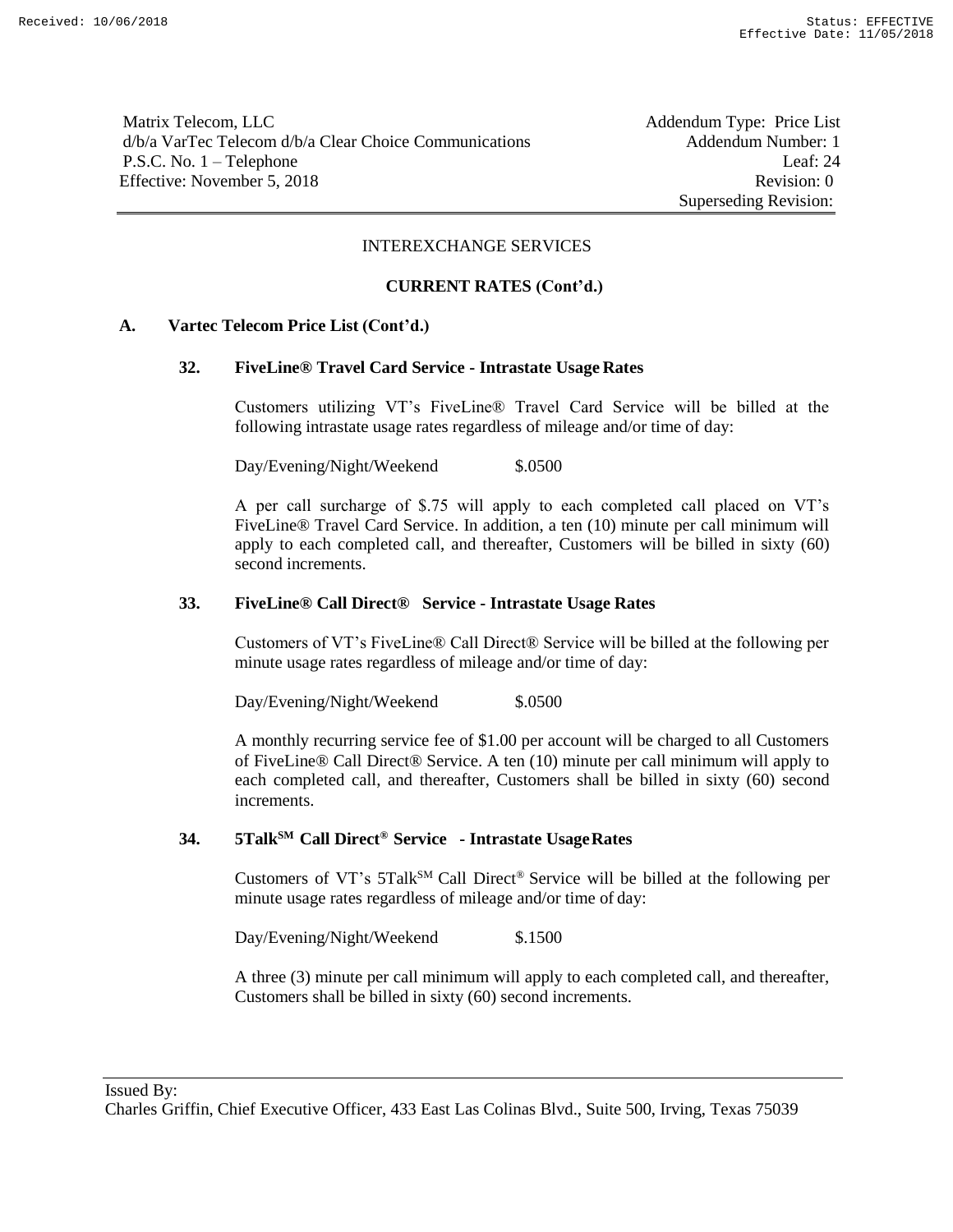Matrix Telecom, LLC Addendum Type: Price List d/b/a VarTec Telecom d/b/a Clear Choice Communications Addendum Number: 1 P.S.C. No. 1 – Telephone Leaf: 25 Effective: November 5, 2018 Revision: 0

Superseding Revision:

#### INTEREXCHANGE SERVICES

### **CURRENT RATES (Cont'd.)**

### **A. Vartec Telecom Price List (Cont'd.)**

# **35. 5TalkSM Calling Card Service - Intrastate UsageRates**

Customers utilizing VT's 5Talk<sup>SM</sup> Calling Card will be billed at the following per minute usage rates regardless of mileage and/or time of day:

Day/Evening/Night/Weekend \$.1500

A per call surcharge of \$.75 will apply to each completed call placed on VT's 5Talk<sup>SM</sup> Calling Card. In addition, a three (3) minute per call minimum will apply to each completed call, and thereafter, Customers shall be billed in sixty (60) second increments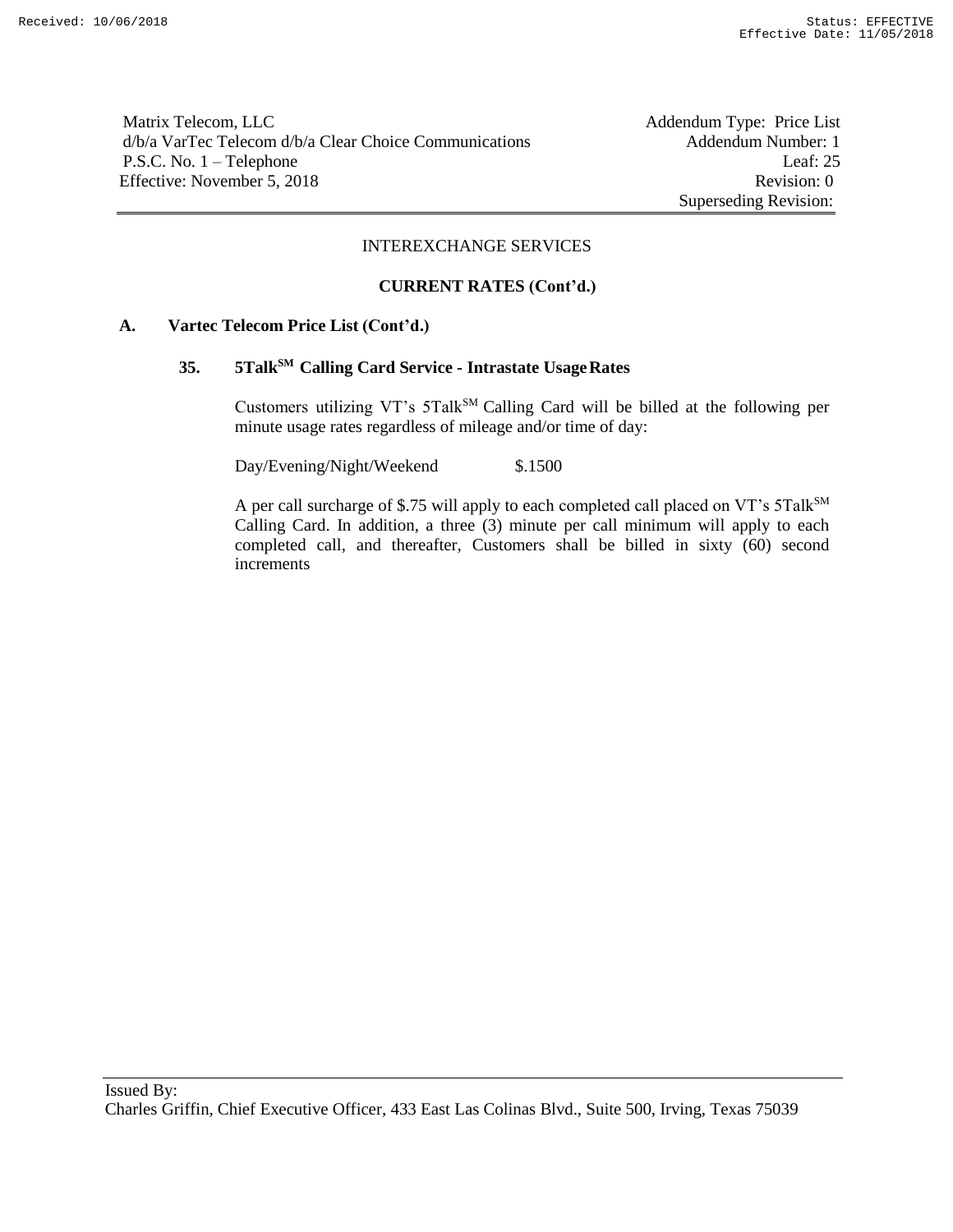Matrix Telecom, LLC Addendum Type: Price List d/b/a VarTec Telecom d/b/a Clear Choice Communications Addendum Number: 1 P.S.C. No. 1 – Telephone Leaf: 26 Effective: November 5, 2018 Revision: 0

Superseding Revision:

### INTEREXCHANGE SERVICES

### **CURRENT RATES (Cont'd.)**

### **A. Vartec Telecom Price List (Cont'd.)**

### **36. Operator Services - Intrastate Usage Rates**

**a** Intrastate/InterLATA Per Minute Rates

Customers of VT's Operator Services will be billed at the following intrastate/interLATA per minute rates:

| Mileage | Per Minute Rates  |                       |                   |                              |                   |                              |  |
|---------|-------------------|-----------------------|-------------------|------------------------------|-------------------|------------------------------|--|
|         |                   |                       |                   |                              |                   |                              |  |
|         |                   | Day                   |                   | Evening                      | Night             |                              |  |
|         | Initial<br>Minute | Additional<br>Minutes | Initial<br>Minute | Additional<br><b>Minutes</b> | Initial<br>Minute | Additional<br><b>Minutes</b> |  |
| ALL     | \$0.2300          | \$0.2300              | \$0.2300          | \$0.2300                     | \$0.2300          | \$0.2300                     |  |

A sixty (60) second minimum will apply to each completed call, and thereafter, calls will be billed in sixty (60) second increments.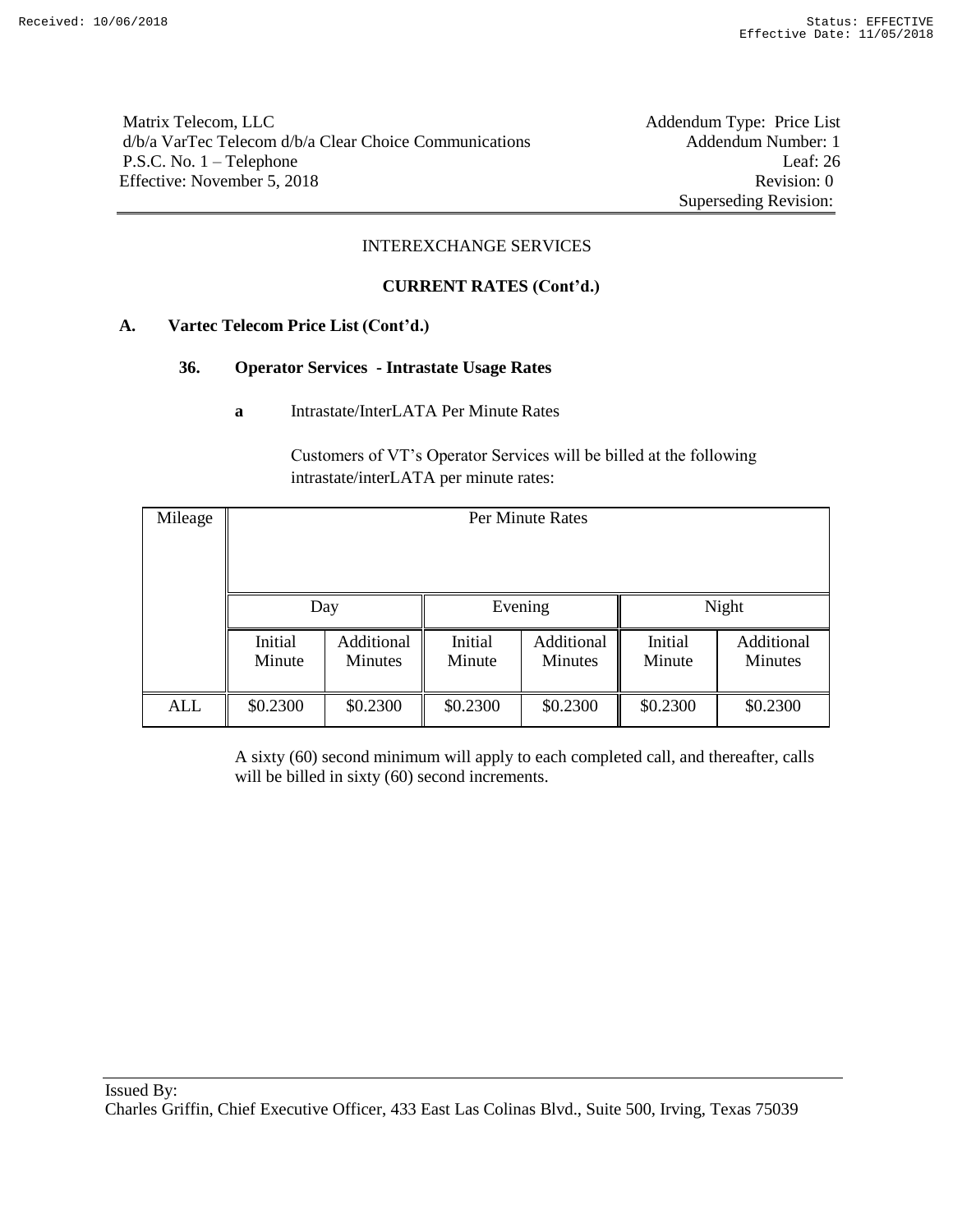Matrix Telecom, LLC Addendum Type: Price List d/b/a VarTec Telecom d/b/a Clear Choice Communications Addendum Number: 1 P.S.C. No. 1 – Telephone Leaf: 27 Effective: November 5, 2018 Revision: 0

Superseding Revision:

#### INTEREXCHANGE SERVICES

### **CURRENT RATES (Cont'd.)**

### **A. Vartec Telecom Price List (Cont'd.)**

### **36 Operator Services - Intrastate Usage Rates (Cont'd.)**

**b** Intrastate/IntraLATA Per Minute Rates

Customers of VT's Operator Services will be billed at the following intrastate/intraLATA per minute rates:

|                                   |                              |                                |                            |                              | <b>TO REGION</b>               |                                |                               |                                   |
|-----------------------------------|------------------------------|--------------------------------|----------------------------|------------------------------|--------------------------------|--------------------------------|-------------------------------|-----------------------------------|
|                                   | <b>FROM</b><br><b>REGION</b> | New<br>York<br>City            | Nassau                     | West<br>Suffolk              | East<br>Suffolk                | Lower<br>Wchtr                 | Upper<br>Wchtr                | Rockland                          |
| Initial Min.<br>Ea. Add'l.<br>Min | New York<br>City             | N/A                            | 13.0 $\phi$<br>5.2 $\phi$  | 13.0 $\phi$<br>$10.0 \notin$ | 13.0 $\rlap{/}$<br>12.0 $\phi$ | 13.0 $\phi$<br>5.2 $\phi$      | 13.0 $\phi$<br>$10.0 \notin$  | 13.0 $\phi$<br>$10.0 \notin$      |
| Initial Min.<br>Ea. Add'l Min     | Nassau                       | 13.0¢<br>5.2 $\phi$            | N/A                        | 13.0 $\phi$<br>5.0 $\phi$    | 13.0 $\phi$<br>7.0 $\phi$      | 13.0 $\rlap{/}$<br>6.0 $\phi$  | 13.0 $\phi$<br>12.0 $\phi$    | 13.0 $\phi$<br>12.0 $\phi$        |
| Initial Min.<br>Ea. Add'l Min     | West<br>Suffolk              | 13.0 $\phi$<br>$10.0 \notin$   | 13.0 $\phi$<br>5.0 $\phi$  | N/A                          | 13.0 $\phi$<br>5.0 $\phi$      | 13.0 $\phi$<br>11.5 $\phi$     | 13.0 $\phi$<br>12.0 $\phi$    | 13.0 $\phi$<br>12.0 $\phi$        |
| Initial Min.<br>Ea. Add'l<br>Min. | East<br>Suffolk              | 13.0 $\phi$<br>12.0 $\rlap{/}$ | 13.0 $\phi$<br>7.0 $\phi$  | 13.0 $\phi$<br>5.0 $\phi$    | N/A                            | 13.0 $\phi$<br>12.0 $\rlap{/}$ | 13.0 $\phi$<br>12.0 $\phi$    | 13.0 $\phi$<br>12.0 $\rlap{/}$    |
| Initial Min.<br>Ea. Add'l<br>Min. | Lower<br>Wchtr               | 13.0 $\phi$<br>5.2 $\rlap{/}$  | 13.0 $\phi$<br>6.0 $\phi$  | 13.0 $\phi$<br>11.5 $\phi$   | 13.0 $\phi$<br>12.0 $\phi$     | N/A                            | 13.0 $\phi$<br>5.0 $\rlap{/}$ | 11.0 $\rlap{/}$<br>4.0 $\rlap{/}$ |
| Initial Min.<br>Ea. Add'l<br>Min. | Upper<br>Wchtr               | 13.0 $\phi$<br>$10.0 \notin$   | 13.0 $\phi$<br>12.0 $\phi$ | 13.0 $\phi$<br>12.0 $\phi$   | 13.0 $\phi$<br>12.0 $\phi$     | 13.0 $\rlap{/}$<br>5.0 $\phi$  | N/A                           | 11.0 $\rlap{/}$<br>4.0 $\rlap{/}$ |
| Initial Min.<br>Ea. Add'l<br>Min. | Rockland                     | 13.0 $\phi$<br>$10.0 \notin$   | 13.0 $\phi$<br>12.0 $\phi$ | 13.0 $\phi$<br>12.0 $\phi$   | 13.0 $\phi$<br>12.0 $\phi$     | 11.0 $\phi$<br>4.0 $\rlap{/}$  | 11.0 $\phi$<br>4.0 $\rlap{/}$ | N/A                               |

A sixty (60) second minimum will apply to each completed call, and thereafter, calls will be billed in sixty (60) second increments.

Issued By: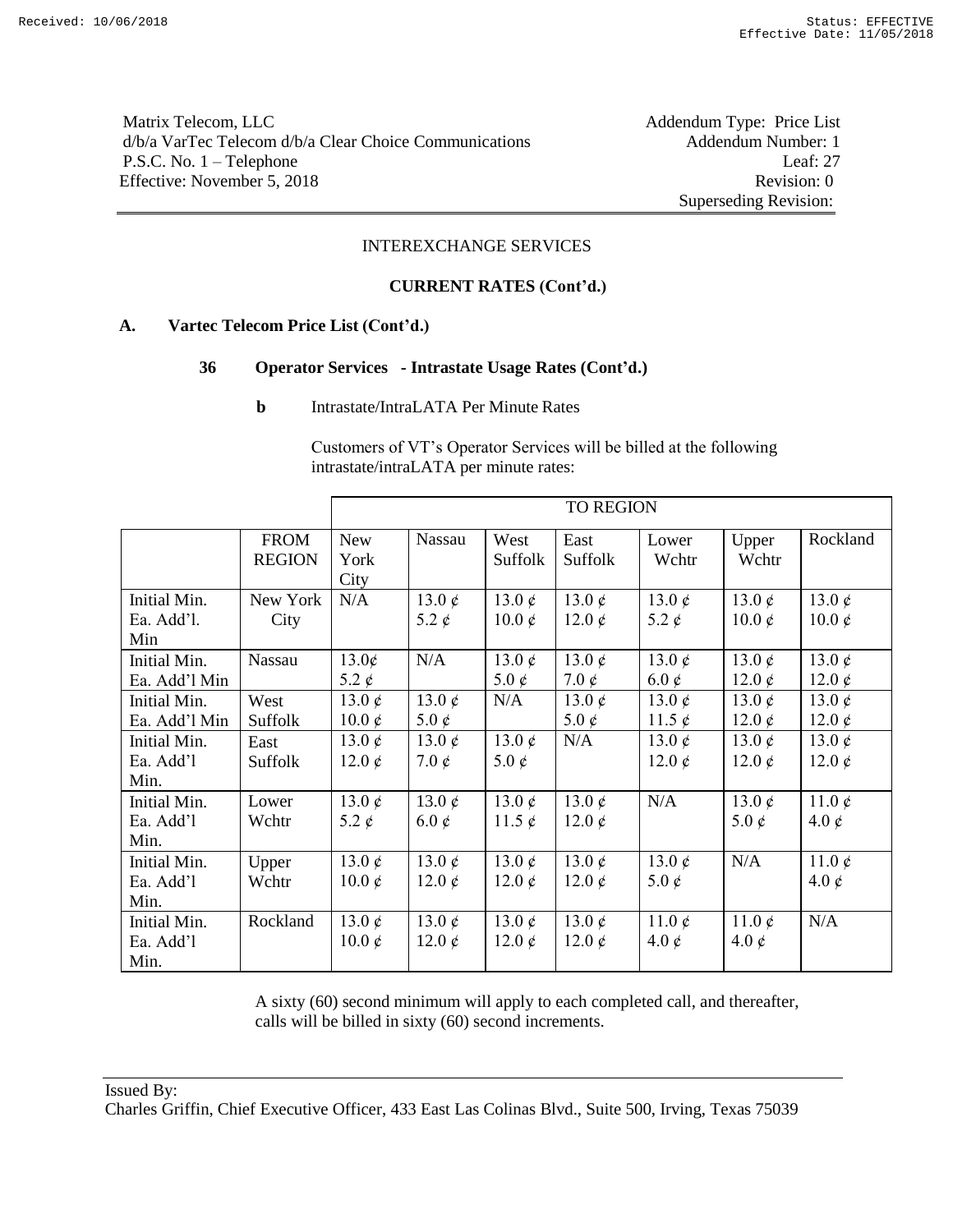Matrix Telecom, LLC<br>
d/b/a VarTec Telecom d/b/a Clear Choice Communications Addendum Number: 1  $d/b/a$  VarTec Telecom  $d/b/a$  Clear Choice Communications P.S.C. No. 1 – Telephone Leaf: 28 Effective: November 5, 2018 Revision: 0

Superseding Revision:

#### INTEREXCHANGE SERVICES

### **CURRENT RATES (Cont'd.)**

#### **A. Vartec Telecom Price List (Cont'd.)**

# **36 Operator Services - Intrastate Usage Rates (Cont'd.)**

**c** Per Call Surcharges

In addition to the above per minute rates, Customers of VT's Operator Services will be billed the following per call surcharges based on the selected calling and billing options:

| InterLATA Per Call<br>Surcharge | <b>IntraLATA</b><br>Per Call |
|---------------------------------|------------------------------|
| \$1.80                          | Surcharge<br>\$1.58          |
| \$1.80                          | \$1.58                       |
| \$1.85                          | \$1.33                       |
| \$0.95                          | \$0.40                       |
| \$4.125                         | \$3.49                       |
| \$4.125                         | \$3.49                       |
| \$4.125                         | \$3.49                       |
| \$4.125                         | \$3.49                       |
| \$0.875                         | \$0.00                       |
|                                 |                              |

One or more surcharges will apply to all Operator Services calls which use any one or a combination of these calling and billing options.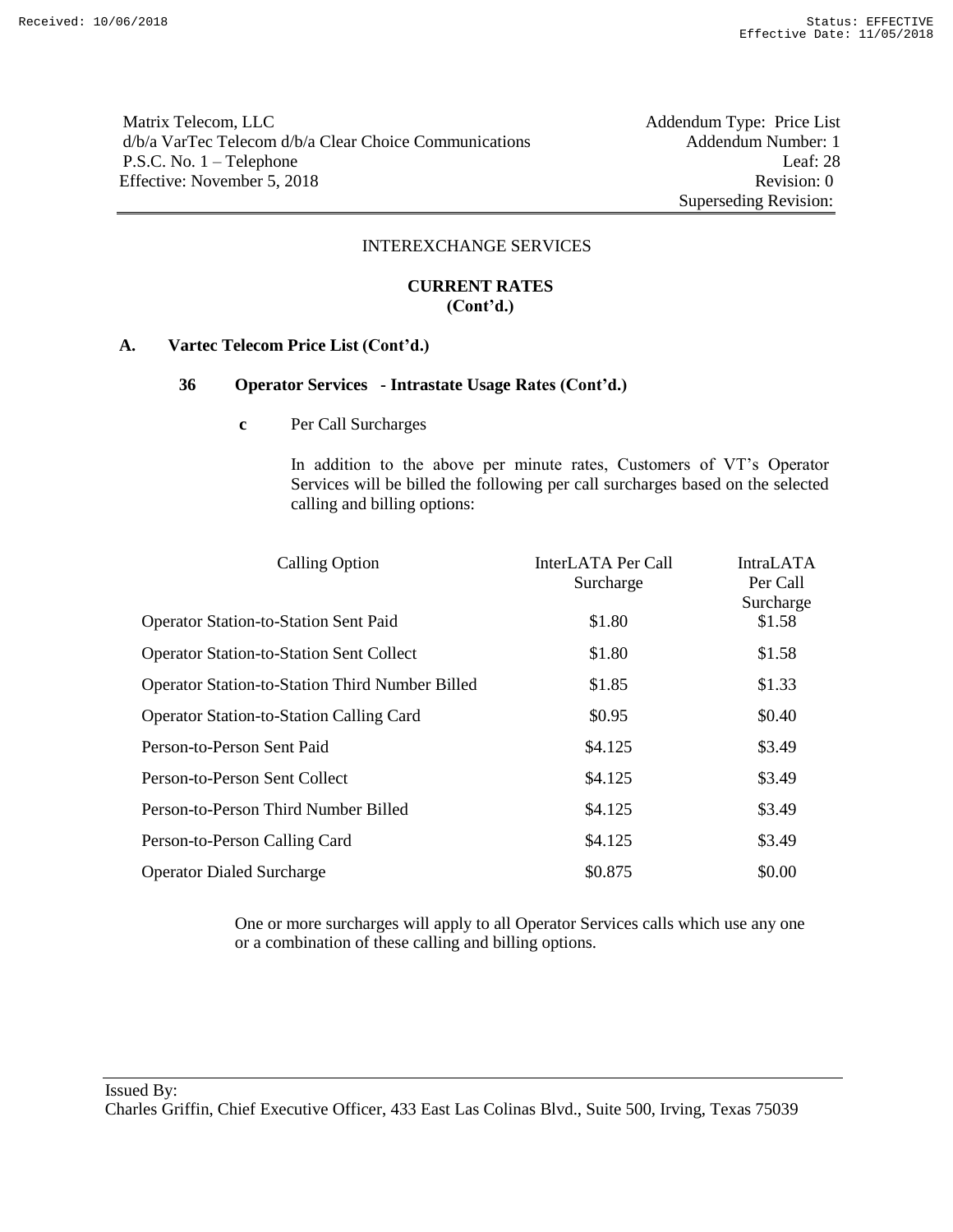Matrix Telecom, LLC Addendum Type: Price List d/b/a VarTec Telecom d/b/a Clear Choice Communications Addendum Number: 1 P.S.C. No. 1 – Telephone Leaf: 29 Effective: November 5, 2018 Revision: 0

Superseding Revision:

#### INTEREXCHANGE SERVICES

#### **CURRENT RATES (Cont'd.)**

#### **A. Vartec Telecom Price List (Cont'd.)**

# **37 5 TalkSM Service Rates - Intrastate UsageRates**

Customers of VT's 5 Talk<sup>SM</sup> Service will be billed at the following per minute intrastate rate:

Day/ Evening/ Night/ Weekend - \$.1500

A three (3) minute minimum will apply to each completed call, and thereafter, customers shall be billed in sixty (60) second increments.

As of February 1, 2003, a monthly usage fee of \$2.95 will be billed to all Customers of VT's 5 Talk<sup>SM</sup> Service in each calendar month in which the Customer uses VT's 5 Talk<sup>SM</sup> Service.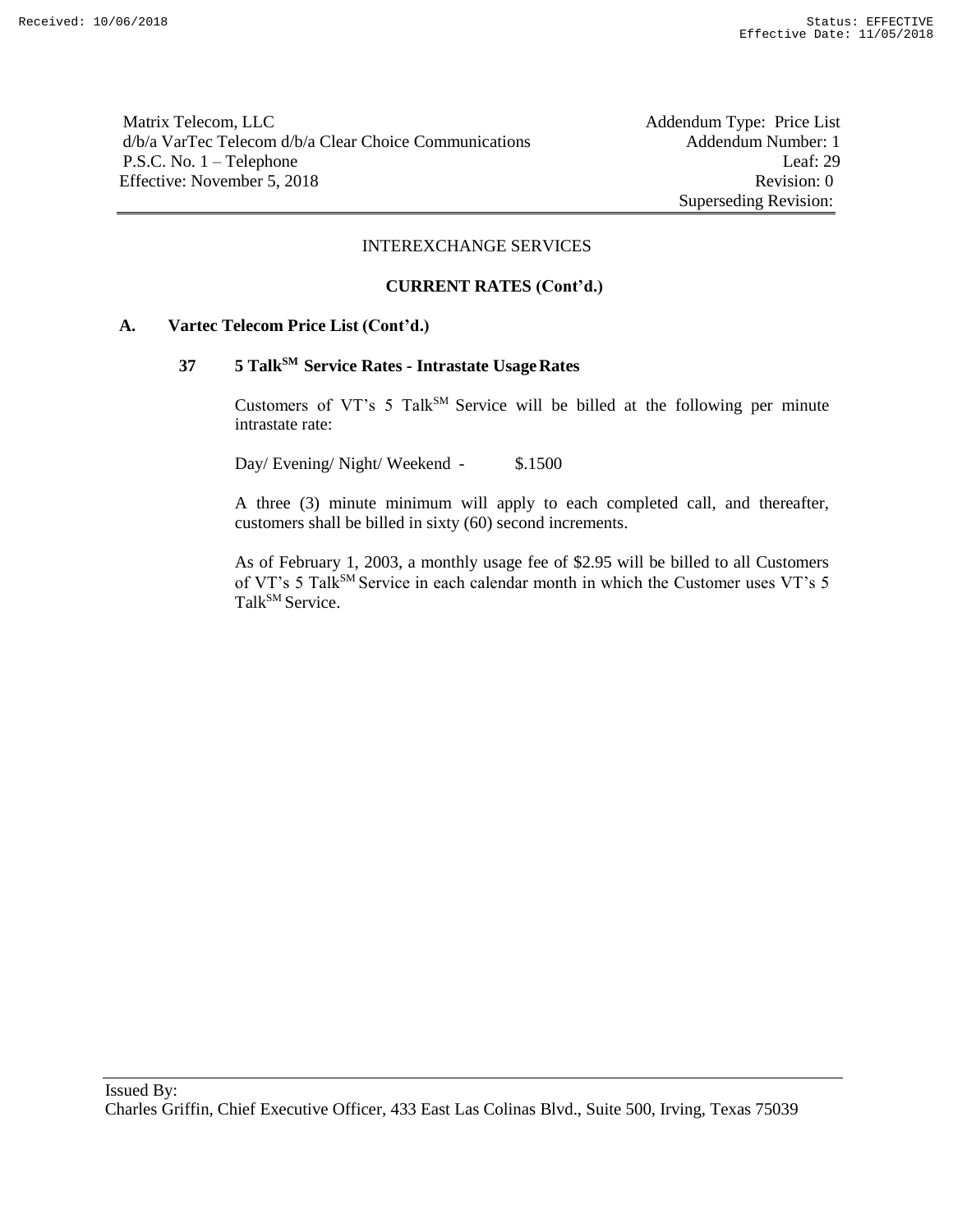Matrix Telecom, LLC Addendum Type: Price List d/b/a VarTec Telecom d/b/a Clear Choice Communications Addendum Number: 1 P.S.C. No. 1 – Telephone Leaf: 30 Effective: November 5, 2018 Revision: 0

Superseding Revision:

#### INTEREXCHANGE SERVICES

### **CURRENT RATES (Cont'd.)**

### **A. Vartec Telecom Price List (Cont'd.)**

#### **38 Employee Services - Intrastate Usage Rates**

Customers of Employee Services will be billed at the following intrastate usage rates:

**a.** Employee Long Distance Service

Customers utilizing the Employee Long Distance Service will be billed at the following intrastate per minute usage rates:

Day/Night/Evening/Weekend \$.0500

A sixty (60) second minimum will apply to each completed call, and thereafter, Customers will be billed in sixty (60) second increments.

#### **b** Employee Calling Card Service

Customers utilizing Employee Calling Card Service will be billed at the following intrastate usage rates:

Day/Evening/Night/Weekend \$.0500

A per call surcharge of \$0.35 will apply to each completed call placed on the Employee Calling Card Service. In addition, a sixty (60) second minimum will apply to each completed call, and thereafter, Customers will be billed in sixty (60) second increments.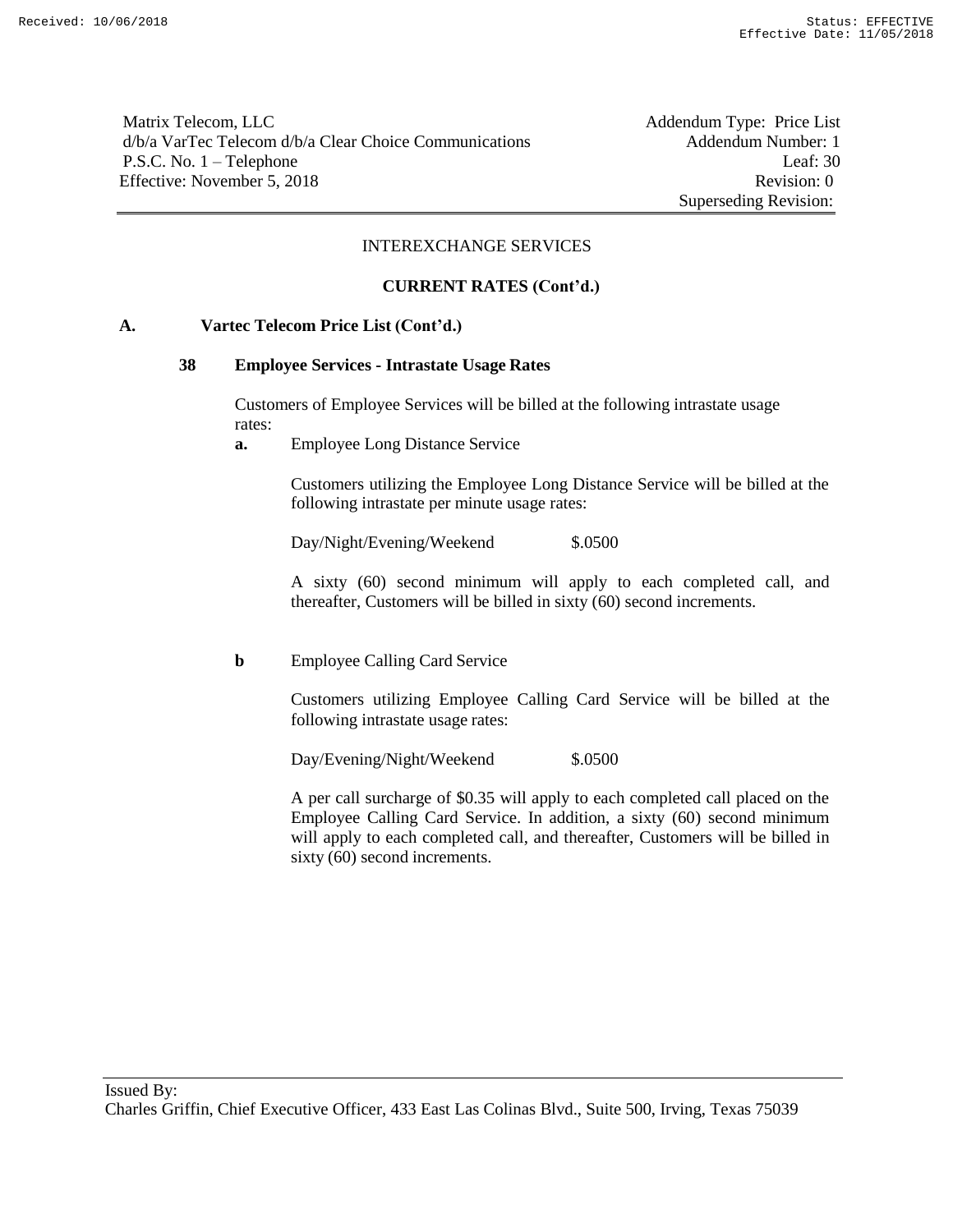Matrix Telecom, LLC Addendum Type: Price List d/b/a VarTec Telecom d/b/a Clear Choice Communications Addendum Number: 1 P.S.C. No. 1 – Telephone Leaf: 31 Effective: November 5, 2018 Revision: 0

Superseding Revision:

### INTEREXCHANGE SERVICES

### **CURRENT RATES (Cont'd.)**

### **A. Vartec Telecom Price List (Cont'd.)**

#### **38 Employee Services - Intrastate Usage Rates (Cont'd)**

**c** Employee Call Direct<sup>®</sup> Service

Customers utilizing Employee Call Direct® Service will be billed at the following intrastate usage rates:

Day/Night/Evening/Weekend \$.0500

A sixty (60) second minimum will apply to each completed call, and thereafter, Customers will be billed in sixty (60) second increments.

**d** Employee Toll-free Service

Customers utilizing Employee Toll-free Service will be billed at the following intrastate usage rates:

Day/Night/Evening/Weekend \$.0500

A sixty (60) second minimum will apply to each completed call, and thereafter, Customers will be billed in sixty (60) second increments.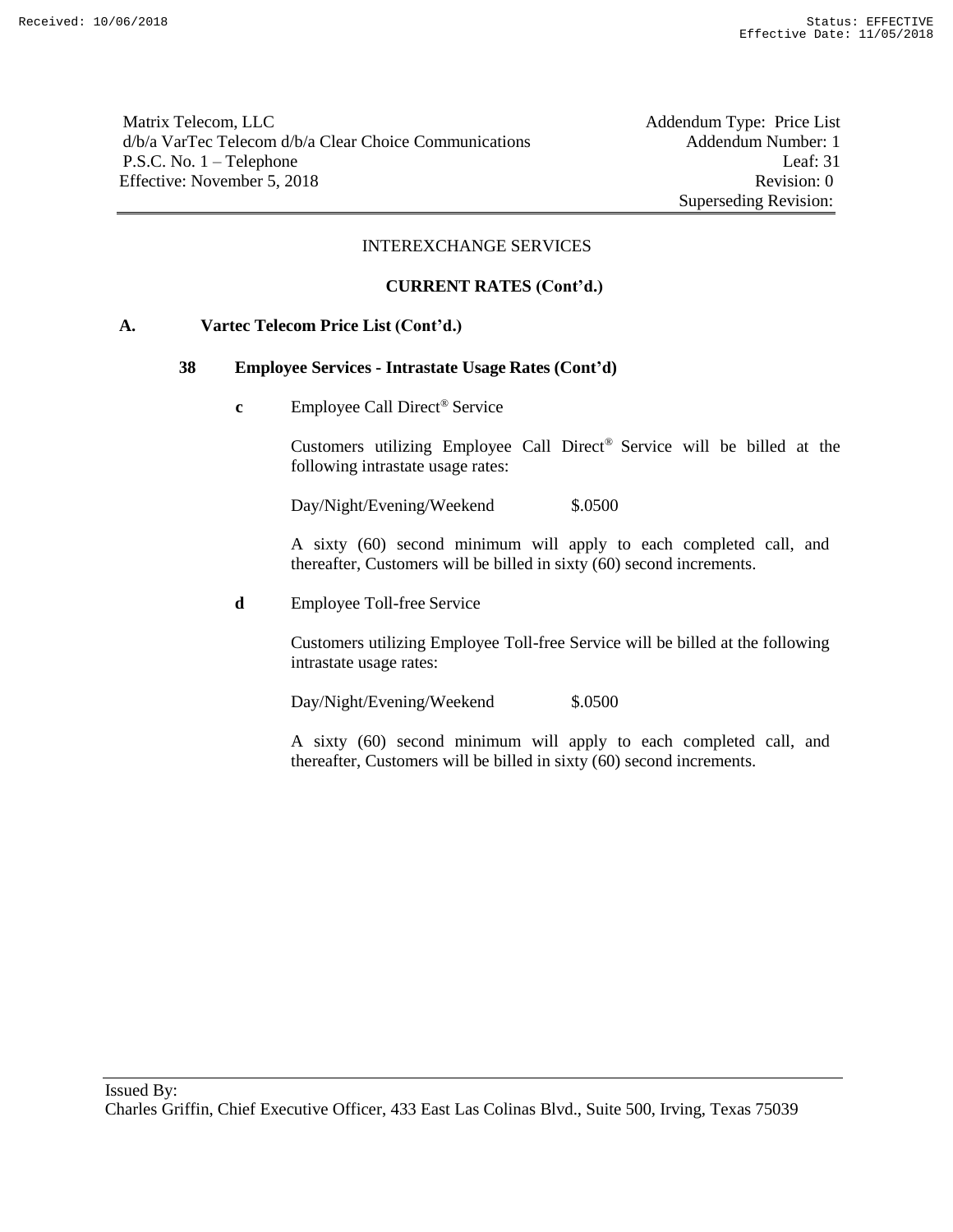Matrix Telecom, LLC Addendum Type: Price List d/b/a VarTec Telecom d/b/a Clear Choice Communications Addendum Number: 1 P.S.C. No. 1 – Telephone Leaf: 32 Effective: November 5, 2018 Revision: 0

Superseding Revision:

#### INTEREXCHANGE SERVICES

### **CURRENT RATES (Cont'd.)**

### **A. Vartec Telecom Price List (Cont'd.)**

### **39. 9 TimeSM Service**

Customers of VT's 9 Time<sup>SM</sup> Service will be billed at the following per minute intrastate rate:

Day/ Evening/ Night/ Weekend - \$.0900

A sixty (60) second minimum will apply to each completed call, and thereafter, Customers shall be billed in sixty (60) second increments. A monthly access fee of three dollars and ninety-five cents (\$3.95) will be billed to all customers utilizing this service after the initial month's billing cycle.

### **40. 5 Time® Service**

Customers of VT's 5 Time® Service will be billed at the following per minute intrastate rate:

Day/ Evening/ Night/ Weekend - \$.0500

A five (5) minute minimum will apply to each completed call, and thereafter, Customers shall be billed in sixty (60) second increments. A monthly access fee of five dollars (\$5.00) will be billed to all customers utilizing this service after the initial month's billing cycle.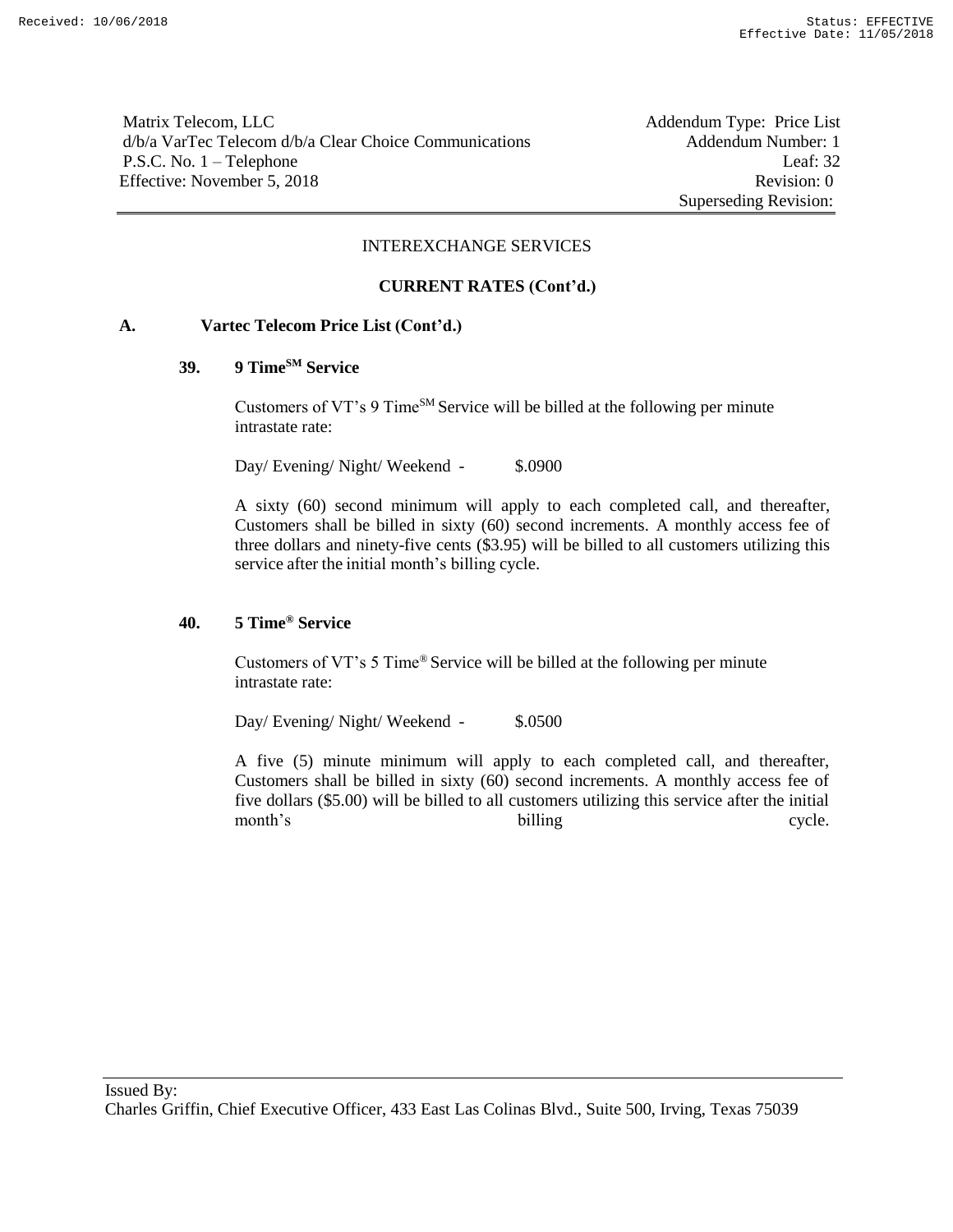Matrix Telecom, LLC Addendum Type: Price List d/b/a VarTec Telecom d/b/a Clear Choice Communications Addendum Number: 1 P.S.C. No. 1 – Telephone Leaf: 33 Effective: November 5, 2018 Revision: 0

Superseding Revision:

#### INTEREXCHANGE SERVICES

#### **CURRENT RATES (Cont'd.)**

#### **A. Vartec Telecom Price List (Cont'd.)**

#### **41. 3¢/39¢ Service - Intrastate Usage Rates**

Customers of VT's  $3\frac{\dot{\alpha}}{39\dot{\beta}}$  Service will be billed at the following per minute usage rate regardless of mileage and/or time of day:

Day/Evening/Night/Weekend \$.0300

A sixty (60) second minimum will apply to each completed call, and thereafter, Customers will be billed in sixty (60) second increments. A per call surcharge of \$0.79 will apply to each completed call placed on VT's  $3\frac{\cancel{(}7)}{3\cancel{(}}8$  Service.

# **42 VarTalkSM Service - Intrastate UsageRates**

Customers of VT's VarTal $k^{SM}$  Service will be billed at the following per minute usage rate regardless of mileage and/or time of day:

Day/Evening/Night/Weekend \$.0500

A five (5) minute minimum will apply to each completed call, and thereafter, Customers will be billed in sixty (60) second increments.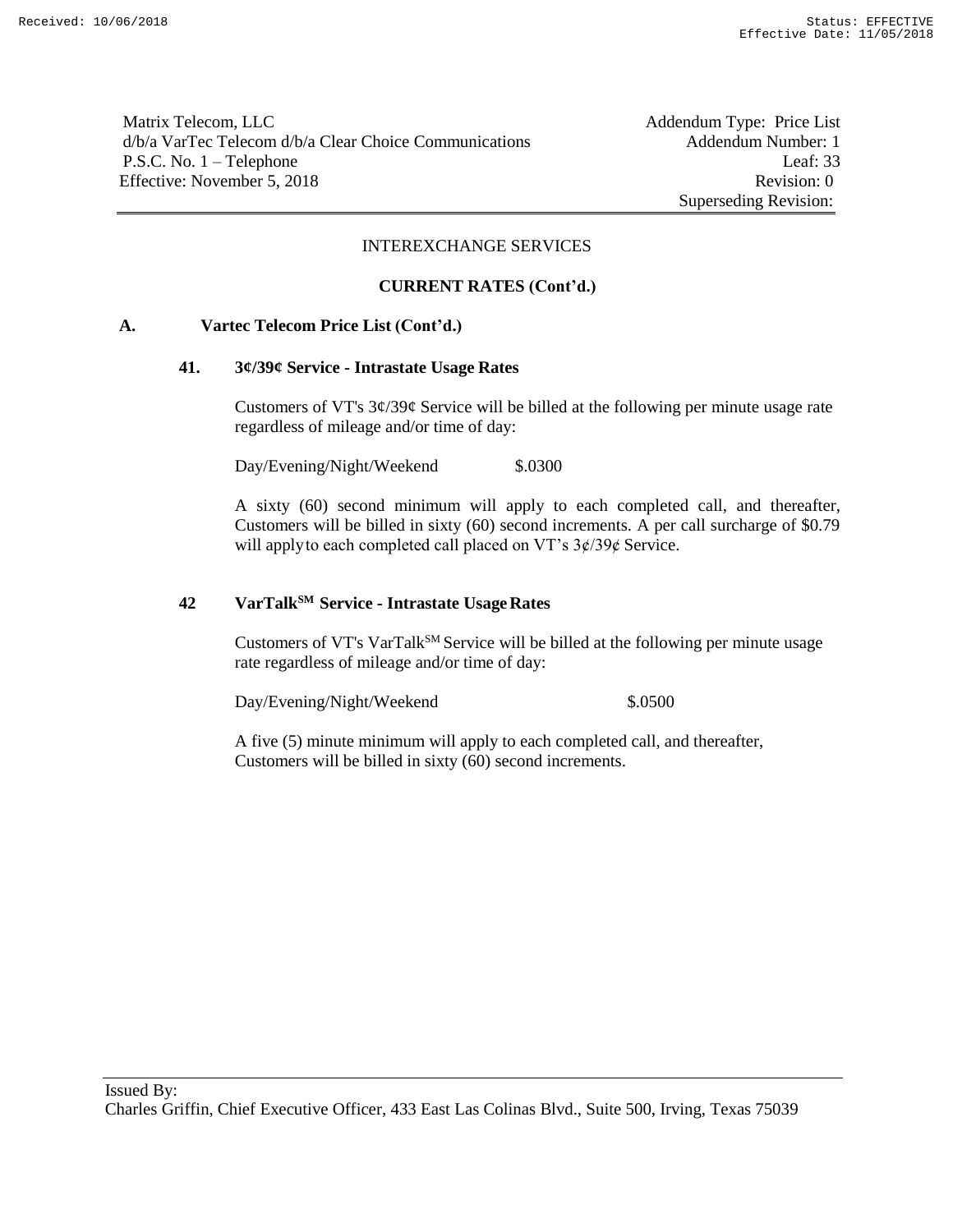Matrix Telecom, LLC Addendum Type: Price List d/b/a VarTec Telecom d/b/a Clear Choice Communications Addendum Number: 1 P.S.C. No. 1 – Telephone Leaf: 34 Effective: November 5, 2018 Revision: 0

Superseding Revision:

#### INTEREXCHANGE SERVICES

#### **CURRENT RATES (Cont'd.)**

#### **A. Vartec Telecom Price List (Cont'd.)**

#### **43. Platinum Plan - Intrastate Usage Rates**

Customers of VT's Platinum Plan will be billed at the following per minute usage rate regardless of mileage and/or time of day:

Day/Evening/Night/Weekend - \$.0200

A sixty (60) second minimum will apply to each completed call, and thereafter, Customers will be billed in sixty (60) second increments. A per call surcharge of \$0.49 will applyto each completed call placed on VT's Platinum Plan.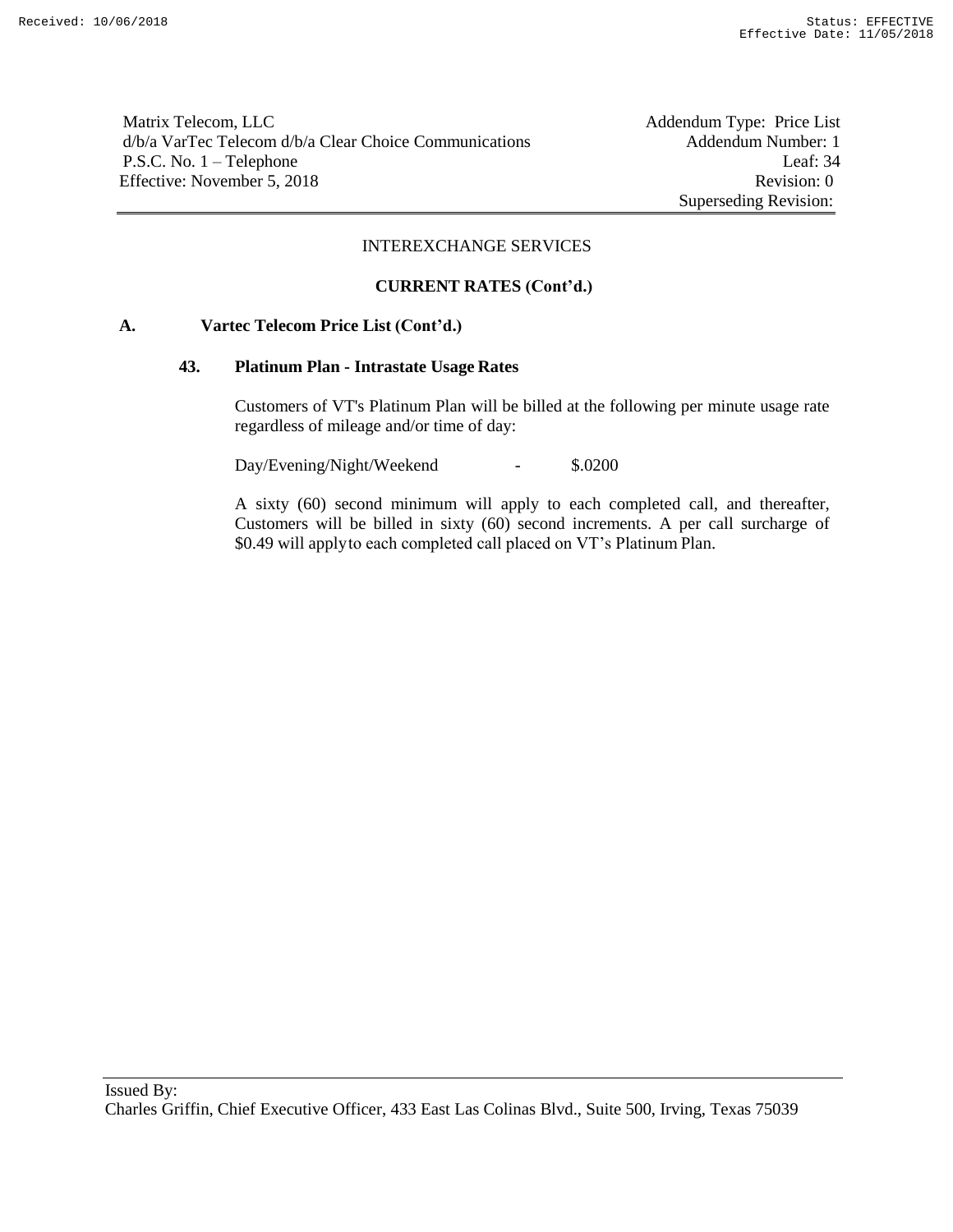Matrix Telecom, LLC Addendum Type: Price List d/b/a VarTec Telecom d/b/a Clear Choice Communications Addendum Number: 1 P.S.C. No. 1 – Telephone Leaf: 35 Effective: November 5, 2018 Revision: 0

Superseding Revision:

### INTEREXCHANGE SERVICES

### **CURRENT RATES (Cont'd.)**

### **A. Vartec Telecom Price List (Cont'd.)**

#### **44. One Choice® Long Distance Services - Intrastate UsageRates**

Residential Customers of VT's One Choice® Long Distance Services will be billed at the following intrastate usage rates based on the selected long distance calling plan:

**a** One Choice® \$.05 Plan

Customers of VT's One Choice® \$.05 Plan will be billed at the following per minute usage rate regardless of mileage and/or time of day:

Day/Evening/Night/Weekend \$.0500

A sixty (60) second minimum will apply to each completed call, and thereafter, Customers will be billed in sixty (60) second increments.

**b** One Choice<sup>®</sup> \$.03 Plan

Customers of VT's One Choice® \$.03 Plan will be billed at the following per minute usage rate regardless of mileage and/or time of day:

Day/Evening/Night/Weekend \$.0300

A sixty (60) second minimum will apply to each completed call, and thereafter, Customers will be billed in sixty (60) second increments.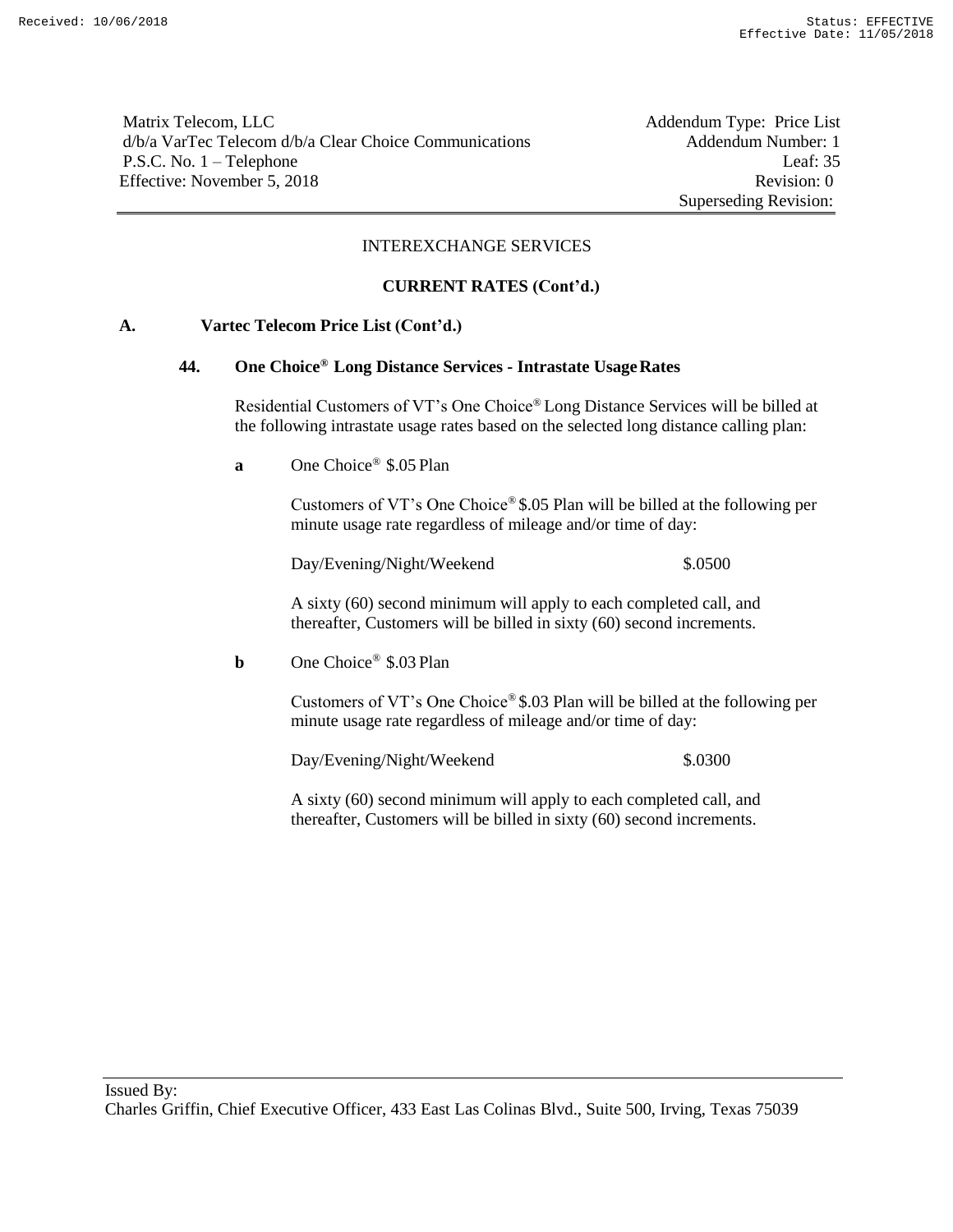Matrix Telecom, LLC Addendum Type: Price List d/b/a VarTec Telecom d/b/a Clear Choice Communications Addendum Number: 1 P.S.C. No. 1 – Telephone Leaf: 36 Effective: November 5, 2018 Revision: 0

Superseding Revision:

### INTEREXCHANGE SERVICES

### **CURRENT RATES (Cont'd.)**

### **B. Clear Choice Communications Price List**

- **1 General**
	- **a.** Extra Copies of Bill

\$.25 per copy, per page, minimum of \$1.00

**b.** Restoration of Service Charge

| <b>Business</b> | \$50.00 |
|-----------------|---------|
| Residence       | \$25.00 |

**c.** Returned Check Charge

\$20.00 per Returned Check Charge

**d.** Service Trip Charge

\$50.00 per trip

**e.** Payphone Use Charge

A \$0.60 per call charge is applicable to calls that originate from any payphone within New York and access CCC's services via an 800 number (e.g., Basic 800 Select or Basic Travel Card calls). This charge is in addition to the tariffed per minute usage rates and any applicable monthly service fees and surcharges associated with utilizing CCC's service and is unrelated to the specific CCC service accessed from the payphone.

**f.** Late Payment Fee

The late payment fee shall be the portion of the payment not received two business days prior to the next billing cycle, multiplied by 1.5%.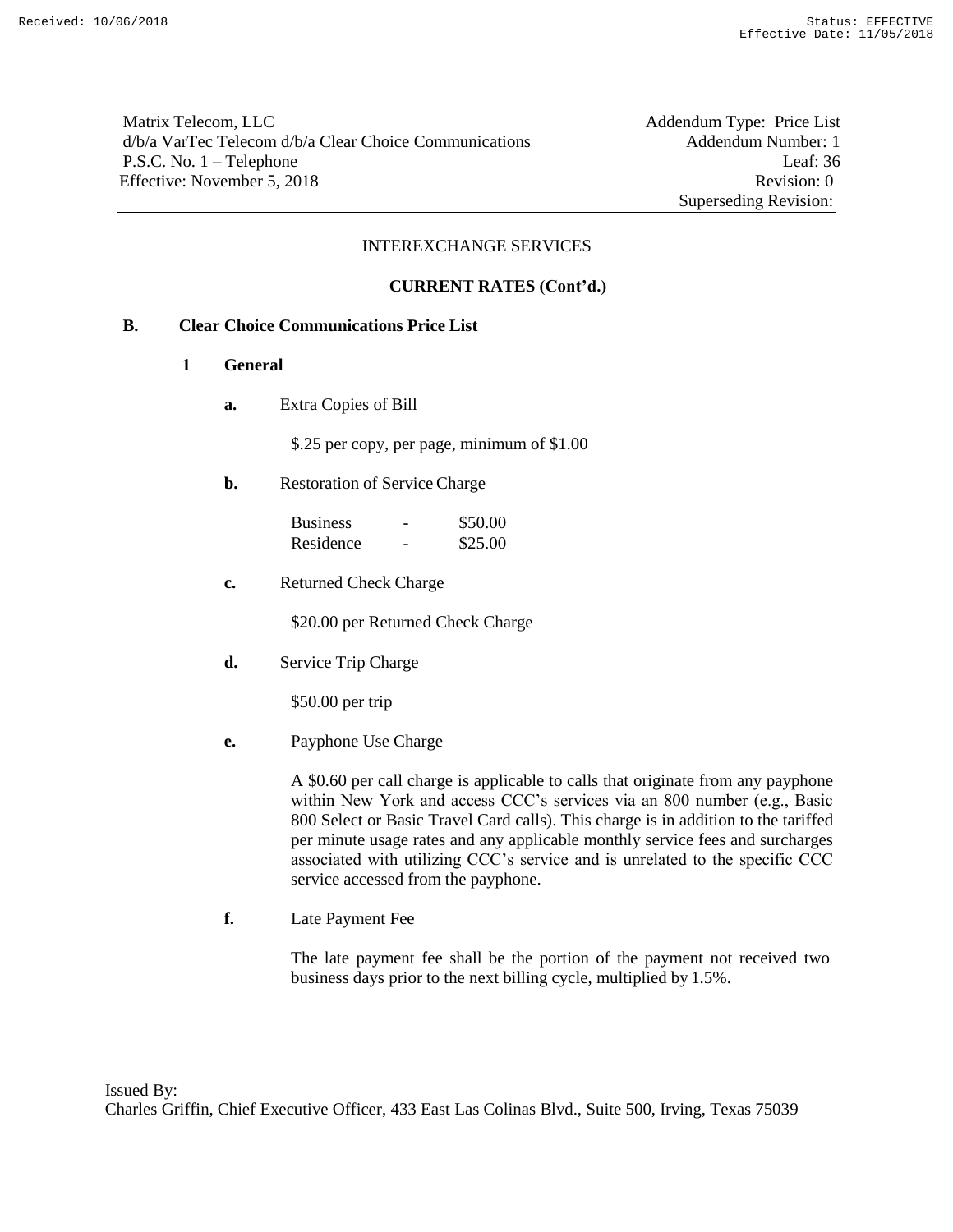Matrix Telecom, LLC **Addendum Type: Price List** d/b/a VarTec Telecom d/b/a Clear Choice Communications Addendum Number: 1 P.S.C. No. 1 – Telephone Leaf: 37 Effective: November 5, 2018 Revision: 0

Superseding Revision:

#### INTEREXCHANGE SERVICES

### **CURRENT RATES (Cont'd.)**

### **B. Clear Choice Communications Price List (Cont'd.)**

### **1. General (Cont'd.)**

**e** Minimum Usage Fee

Customers of any and all services listed in the Clear Choice Communications Price List will be assessed a Minimum Usage Fee, per account, in each billing cycle in which their qualifying Clear Choice Communications charges do not meet the minimum usage amount for their bill type. The Minimum Usage Fee is the difference between the minimum usage amount (i.e., \$7.50 or \$10.00 based on bill type) and the Customer's qualifying charges in a billing cycle. Customers billed directly by CCC will be assessed a Minimum Usage Fee if their qualifying charges total less than \$10.00 in a billing cycle. Customers billed through their local telephone company will be assessed a Minimum Usage Fee if their qualifying charges total less than \$7.50 in a billing cycle. The Minimum Usage Fee will not apply to customer accounts with no call usage in a given billing cycle when the account is assigned to a rate plan without a monthly fee or to one with only a monthly access fee, a fee which is billed only if the customer has used the service during the billing cycle.

Qualifying charges to be applied toward calculating the monthly usage minimum will be derived only from the following CCC charges: all long distance, calling card, toll free, operator assisted and directory assistance usage charges, Carrier Cost Recovery Fee as well as any monthly access fees or monthly recurring charges associated with the customer's rate plan.

#### **2. Directory Assistance Service - Intrastate Usage Rates**

\$0.99 per call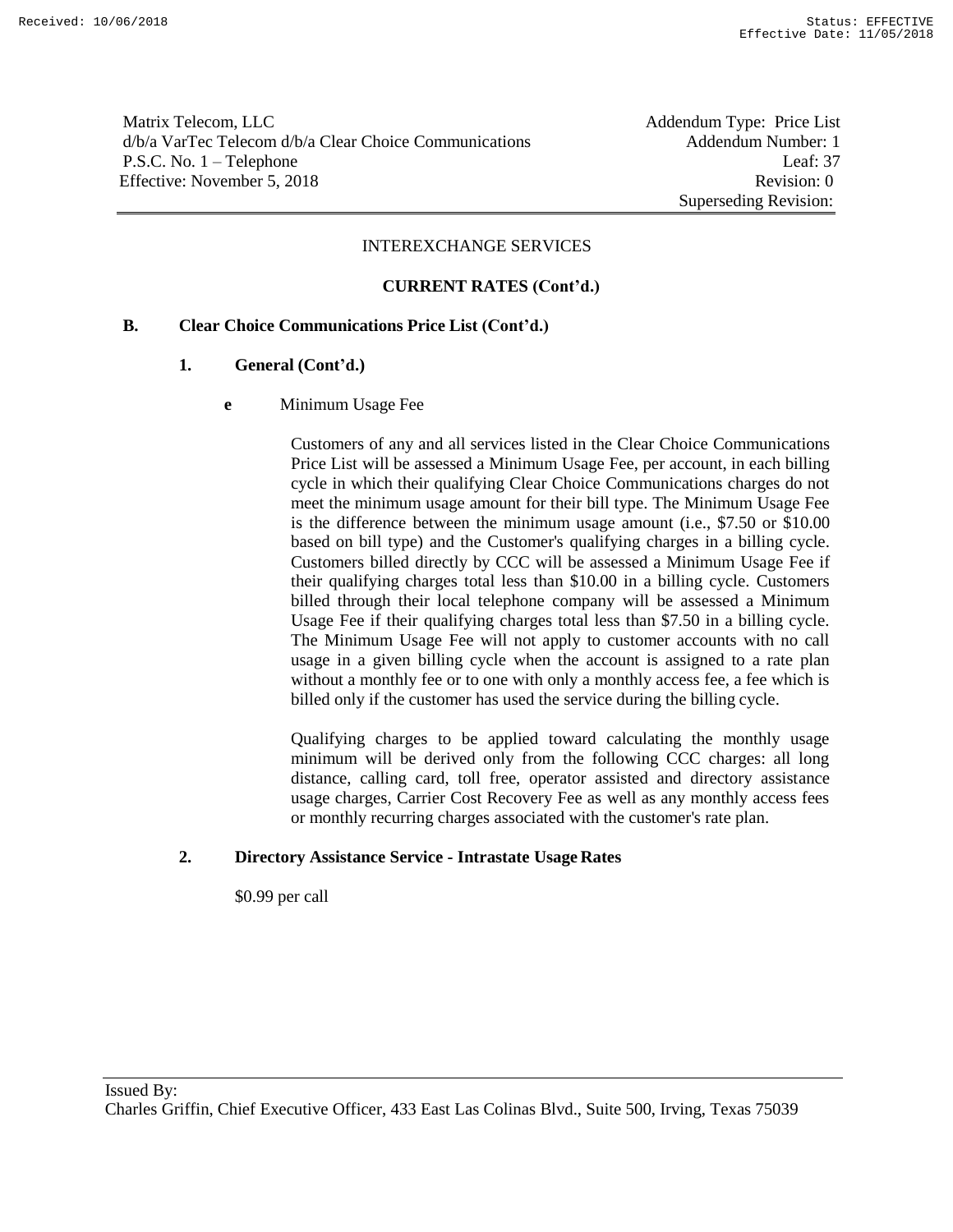Matrix Telecom, LLC Addendum Type: Price List d/b/a VarTec Telecom d/b/a Clear Choice Communications Addendum Number: 1 P.S.C. No. 1 – Telephone Leaf: 38 Effective: November 5, 2018 Revision: 0

Superseding Revision:

### INTEREXCHANGE SERVICES

### **CURRENT RATES (Cont'd.)**

### **B. Clear Choice Communications Price List (Cont'd.)**

### **3. Basic One Plus Service - Intrastate Usage Rates**

|                | <b>DAY</b>     |                | <b>EVENING</b> |                | NIGHT/WEEKEND  |                |  |
|----------------|----------------|----------------|----------------|----------------|----------------|----------------|--|
| <b>MILEAGE</b> | <b>INITIAL</b> | <b>ADDIT'L</b> | <b>INITIAL</b> | <b>ADDIT'L</b> | <b>INITIAL</b> | <b>ADDIT'L</b> |  |
|                | <b>MINUTE</b>  | <b>MINUTE</b>  | <b>MINUTE</b>  | <b>MINUTE</b>  | <b>MINUTE</b>  | <b>MINUTE</b>  |  |
|                | <b>MAXIMUM</b> | <b>MAXIMUM</b> | <b>MAXIMUM</b> | <b>MAXIMUM</b> | <b>MAXIMUM</b> | <b>MAXIMUM</b> |  |
| $0 - 8$        | .1390          | .0400          | .0794          | .0240          | .0421          | .0140          |  |
| $9 - 13$       | .1830          | .0590          | .1058          | .0354          | .0575          | .0206          |  |
| $14 - 44$      | .1900          | .1260          | .1100          | .0756          | .0600          | .0441          |  |
| $45+$          | .1900          | .1560          | .1100          | .0936          | .0600          | .0546          |  |

**a.** Intrastate/IntraLATA

# **b.** Intrastate/InterLATA

|                | <b>DAY</b>     |                | <b>EVENING</b> |                | NIGHT/WEEKEND  |                |  |
|----------------|----------------|----------------|----------------|----------------|----------------|----------------|--|
| <b>MILEAGE</b> | <b>INITIAL</b> | <b>ADDIT'L</b> | <b>INITIAL</b> | <b>ADDIT'L</b> | <b>INITIAL</b> | <b>ADDIT'L</b> |  |
|                | <b>MINUTE</b>  | <b>MINUTE</b>  | <b>MINUTE</b>  | <b>MINUTE</b>  | <b>MINUTE</b>  | <b>MINUTE</b>  |  |
|                | <b>MAXIMUM</b> | <b>MAXIMUM</b> | <b>MAXIMUM</b> | <b>MAXIMUM</b> | <b>MAXIMUM</b> | <b>MAXIMUM</b> |  |
| $0 - 18$       | .2499          | .1584          | .1099          | .1089          | .0999          | .0891          |  |
| $19 - 44$      | .2599          | .1683          | .1199          | .1089          | .0999          | .0990          |  |
| $45 - 65$      | .2899          | .1782          | .1299          | .1287          | .0999          | .1089          |  |
| $66 - 104$     | .2999          | .1881          | .1399          | .1485          | .1199          | .1188          |  |
| $105 - 164$    | .2999          | .1881          | .1499          | .1584          | .1199          | .1188          |  |
| $165 +$        | .3199          | .1980          | .1499          | .1584          | .1299          | .1287          |  |

Issued By: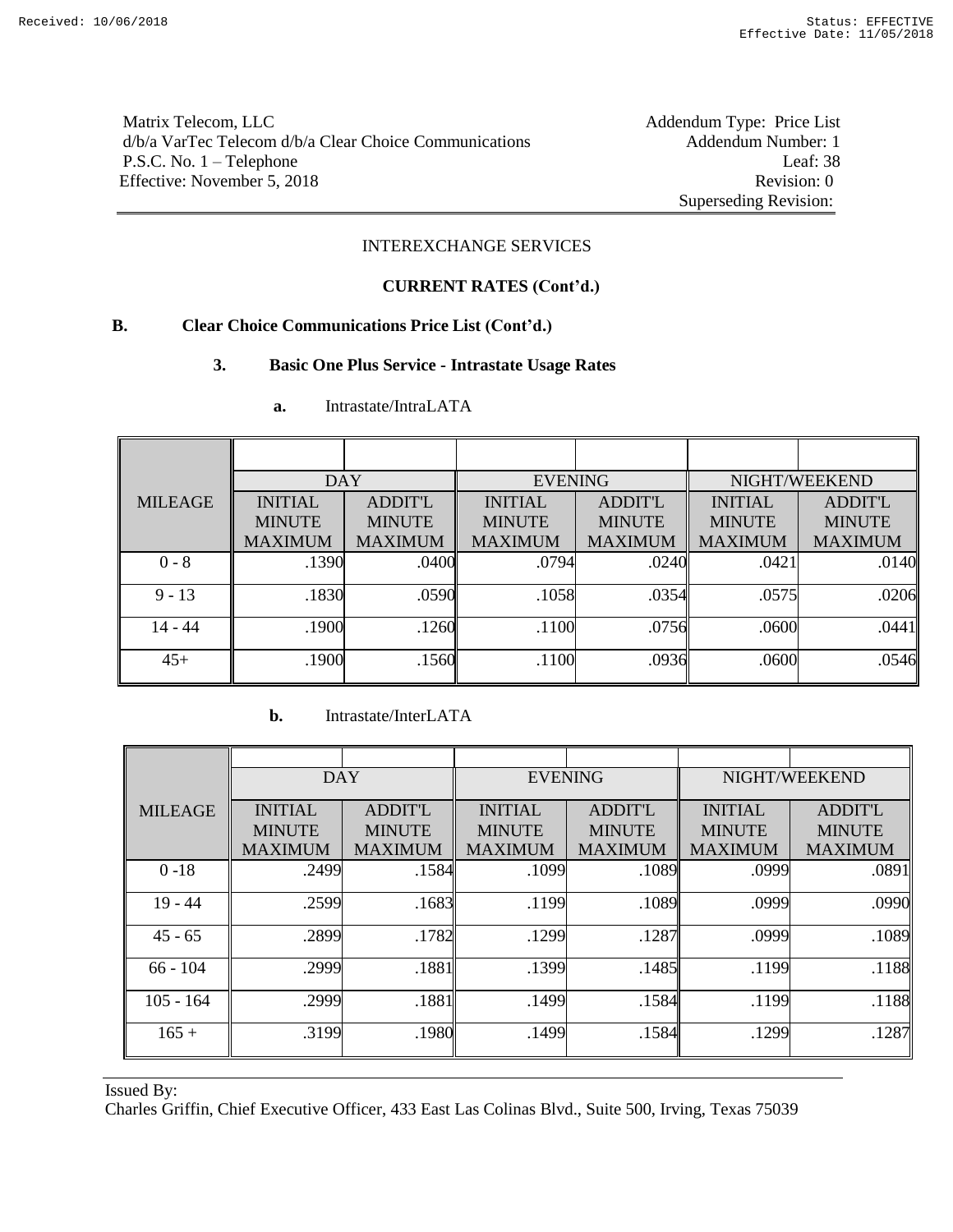Matrix Telecom, LLC Addendum Type: Price List d/b/a VarTec Telecom d/b/a Clear Choice Communications Addendum Number: 1 P.S.C. No. 1 – Telephone Leaf: 39 Effective: November 5, 2018 Revision: 0

Superseding Revision:

#### INTEREXCHANGE SERVICES

### **CURRENT RATES (Cont'd.)**

### **B. Clear Choice Communications Price List (Cont'd.)**

#### **4. Basic Travel Card Service - Intrastate Usage Rates**

Customers of CCC's Basic Travel Card Service will be billed at the following per minute rate:

Day/Evening/Night/Weekend \$.2900

A sixty (60) second minimum will apply to each completed call, and thereafter, Customers shall be billed in sixty (60) second increments.

#### **5. Basic 800 Select Service - Intrastate Usage Rates**

Customers of Basic 800 Select Service will be billed at the following per minute rate:

Day/Evening/Night/Weekend \$.2500

A sixty (60) second minimum will apply to each completed call, and thereafter, Customers shall be billed in sixty (60) second increments. A monthly recurring service fee of one dollar (\$1.00) may be charged to all Customers of CCC's Basic 800 Select Service.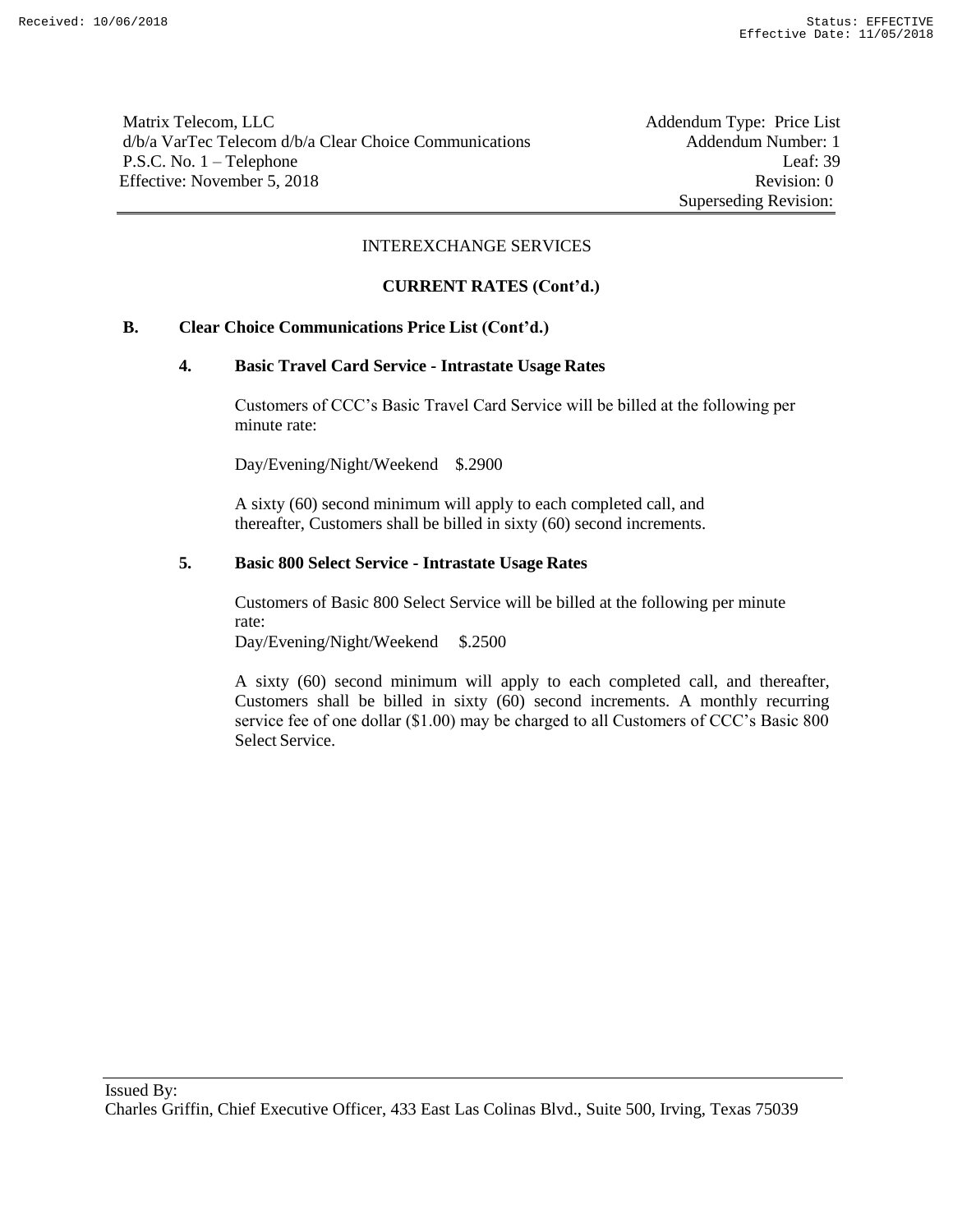Matrix Telecom, LLC Addendum Type: Price List d/b/a VarTec Telecom d/b/a Clear Choice Communications Addendum Number: 1 P.S.C. No. 1 – Telephone Leaf: 40 Effective: November 5, 2018 Revision: 0

Superseding Revision:

### INTEREXCHANGE SERVICES

### **CURRENT RATES (Cont'd.)**

### **B. Clear Choice Communications Price List (Cont'd.)**

### **6. Operator Services - Intrastate Usage Rates**

**a.** Intrastate/InterLATA Per Minute Rates

Customers of CCC's Operator Services will be billed at the following intrastate/interLATA per minute rates:

| Mileage | Per Minute Rates  |                              |                   |                              |                   |                              |  |
|---------|-------------------|------------------------------|-------------------|------------------------------|-------------------|------------------------------|--|
|         | Day               |                              |                   | Evening                      | Night             |                              |  |
|         | Initial<br>Minute | Additional<br><b>Minutes</b> | Initial<br>Minute | Additional<br><b>Minutes</b> | Initial<br>Minute | Additional<br><b>Minutes</b> |  |
| ALL     | \$0.2300          | \$0.2300                     | \$0.2300          | \$0.2300                     | \$0.2300          | \$0.2300                     |  |

A sixty (60) second minimum will apply to each completed call, and thereafter, calls will be billed in sixty (60) second increments.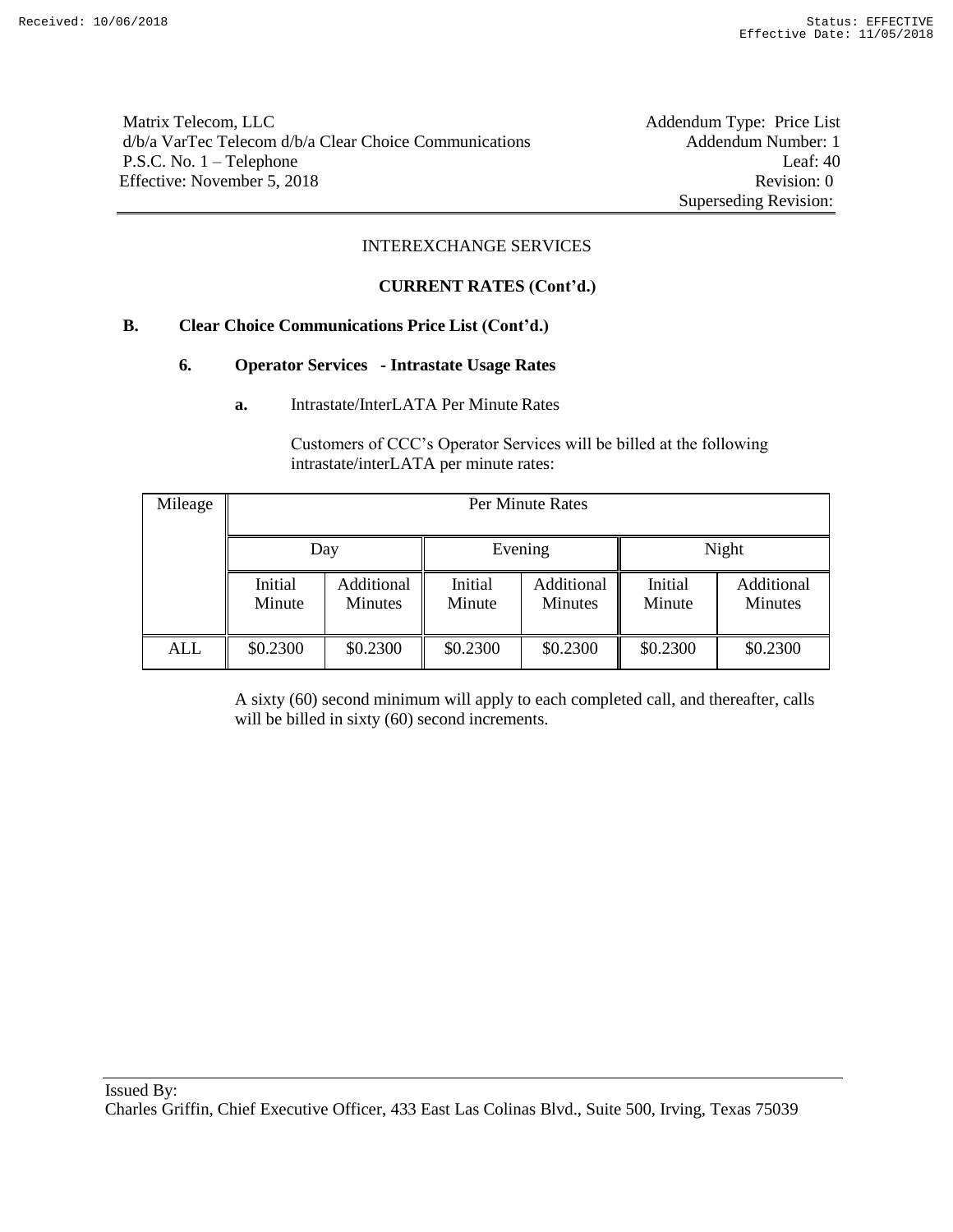Matrix Telecom, LLC Addendum Type: Price List d/b/a VarTec Telecom d/b/a Clear Choice Communications Addendum Number: 1 P.S.C. No. 1 – Telephone Leaf: 41 Effective: November 5, 2018 Revision: 0

Superseding Revision:

### INTEREXCHANGE SERVICES

#### **CURRENT RATES (Cont'd.)**

### **B. Clear Choice Communications Price List (Cont'd.)**

#### **6. Operator Services - Intrastate Usage Rates (Cont'd.)**

**b** Intrastate/IntraLATA Per Minute Rates

Customers of CCC's Operator Services will be billed at the following intrastate/intraLATA per minute rates:

|                                   |                              | <b>TO REGION</b>              |                                |                               |                            |                               |                               |                               |
|-----------------------------------|------------------------------|-------------------------------|--------------------------------|-------------------------------|----------------------------|-------------------------------|-------------------------------|-------------------------------|
|                                   | <b>FROM</b><br><b>REGION</b> | <b>New</b><br>York<br>City    | Nassau                         | West<br>Suffolk               | East<br>Suffolk            | Lower<br>Wchtr                | Upper<br>Wchtr                | Rockland                      |
| Initial Min.<br>Ea. Add'l.<br>Min | New York<br>City             | N/A                           | 13.0 $\phi$<br>5.2 $\phi$      | 13.0 $\phi$<br>$10.0 \notin$  | 13.0 $\phi$<br>12.0 $\phi$ | 13.0 $\phi$<br>5.2 $\phi$     | 13.0 $\phi$<br>$10.0 \notin$  | 13.0 $\phi$<br>$10.0 \notin$  |
| Initial Min.<br>Ea. Add'l Min     | Nassau                       | 13.0 $\phi$<br>5.2 $\phi$     | N/A                            | 13.0 $\phi$<br>5.0 $\phi$     | 13.0 $\phi$<br>7.0 $\phi$  | 13.0 $\phi$<br>6.0 $\phi$     | 13.0 $\phi$<br>12.0 $\phi$    | 13.0 $\phi$<br>12.0 $\phi$    |
| Initial Min.<br>Ea. Add'l Min     | <b>West Suffolk</b>          | 13.0 $\phi$<br>$10.0 \notin$  | 13.0 $\phi$<br>5.0 $\phi$      | N/A                           | 13.0 $\phi$<br>5.0 $\phi$  | 13.0 $\phi$<br>11.5 $\phi$    | 13.0 $\phi$<br>12.0 $\phi$    | 13.0 $\phi$<br>12.0 $\phi$    |
| Initial Min.<br>Ea. Add'l<br>Min. | <b>East Suffolk</b>          | 13.0 $\phi$<br>12.0 $\phi$    | 13.0 $\phi$<br>7.0 $\rlap{/}$  | 13.0 $\phi$<br>5.0 $\rlap{/}$ | N/A                        | 13.0 $\phi$<br>12.0 $\phi$    | 13.0 $\phi$<br>12.0 $\phi$    | 13.0 $\phi$<br>12.0 $\phi$    |
| Initial Min.<br>Ea. Add'l<br>Min. | Lower Wchtr                  | 13.0 $\phi$<br>5.2 $\rlap{/}$ | 13.0 $\phi$<br>$6.0 \notin$    | 13.0 $\phi$<br>11.5 $\phi$    | 13.0 $\phi$<br>12.0 $\phi$ | N/A                           | 13.0 $\phi$<br>5.0 $\rlap{/}$ | 11.0 $\phi$<br>4.0 $\rlap{/}$ |
| Initial Min.<br>Ea. Add'l<br>Min. | <b>Upper Wchtr</b>           | 13.0 $\phi$<br>$10.0 \notin$  | 13.0 $\phi$<br>12.0 $\rlap{/}$ | 13.0 $\phi$<br>12.0 $\phi$    | 13.0 $\phi$<br>12.0 $\phi$ | 13.0 $\phi$<br>5.0 $\phi$     | N/A                           | 11.0 $\phi$<br>4.0 $\rlap{/}$ |
| Initial Min.<br>Ea. Add'l<br>Min. | Rockland                     | 13.0 $\phi$<br>$10.0 \notin$  | 13.0 $\phi$<br>12.0 $\phi$     | 13.0 $\phi$<br>12.0 $\phi$    | 13.0 $\phi$<br>12.0 $\phi$ | 11.0 $\phi$<br>4.0 $\rlap{/}$ | 11.0 $\phi$<br>4.0 $\rlap{/}$ | N/A                           |

A sixty (60) second minimum will apply to each completed call, and thereafter, calls will be billed in sixty (60) second increments.

#### Issued By: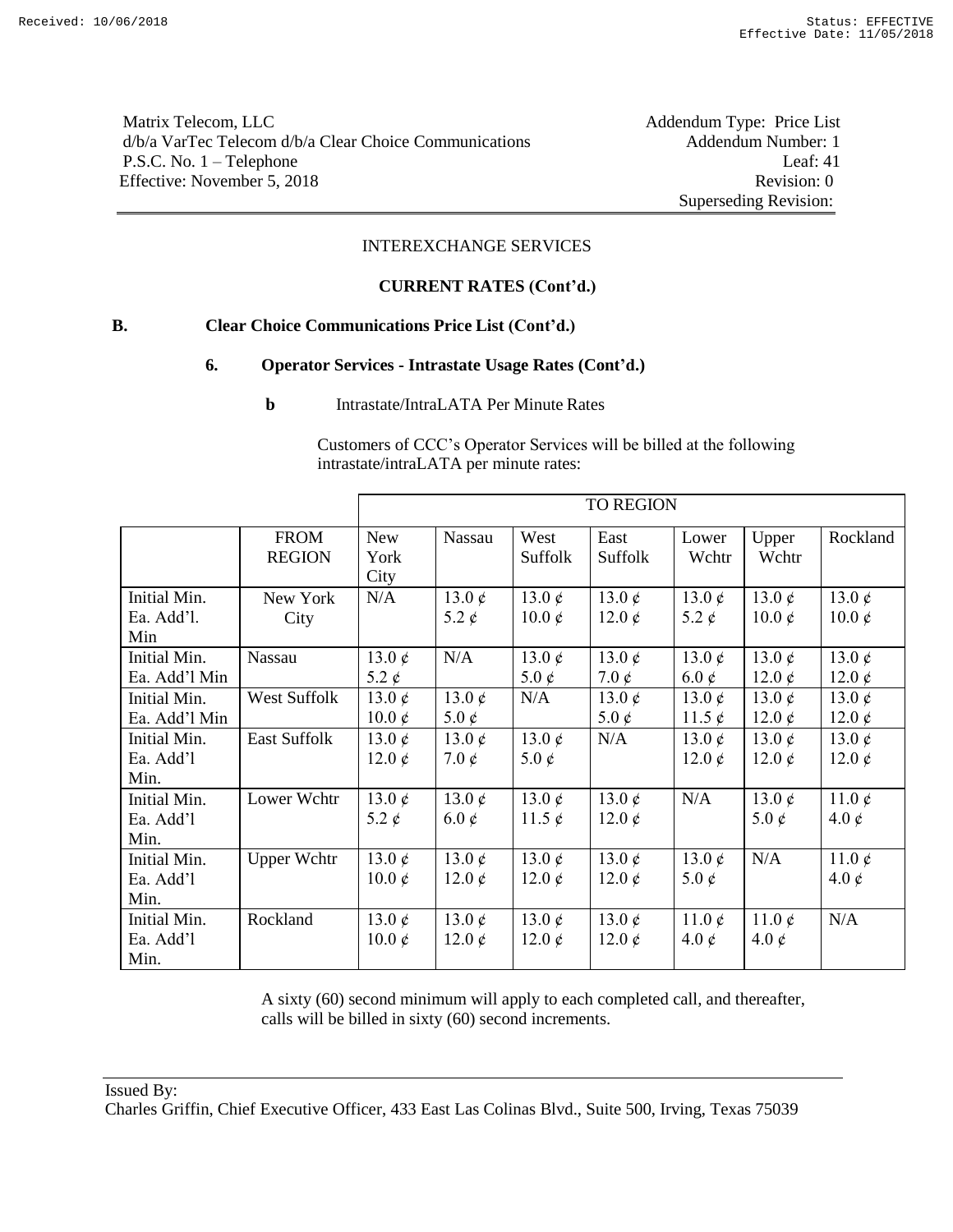Matrix Telecom, LLC Addendum Type: Price List d/b/a VarTec Telecom d/b/a Clear Choice Communications Addendum Number: 1 P.S.C. No. 1 – Telephone Leaf: 42 Effective: November 5, 2018 Revision: 0

Superseding Revision:

### INTEREXCHANGE SERVICES

### **CURRENT RATES (Cont'd.)**

### **B. Clear Choice Communications Price List (Cont'd.)**

#### **6**. **Operator Services - Intrastate Usage Rates Cont'd.)**

**c** Per Call Surcharges

In addition to the above per minute rates, Customers of CCC's Operator Services will be billed the following per call surcharges based on the selected calling and billing options:

| <b>Calling Option</b>                                  | InterLATA Per<br>Call | IntraLATA Per<br>Call |  |
|--------------------------------------------------------|-----------------------|-----------------------|--|
| <b>Operator Station-to-Station Sent Paid</b>           | Surcharge<br>\$1.80   | Surcharge<br>\$1.58   |  |
| <b>Operator Station-to-Station Sent Collect</b>        | \$1.80                | \$1.58                |  |
| <b>Operator Station-to-Station Third Number Billed</b> | \$1.85                | \$1.33                |  |
| <b>Operator Station-to-Station Calling Card</b>        | \$0.95                | \$0.40                |  |
| Person-to-Person Sent Paid                             | \$4.125               | \$3.49                |  |
| Person-to-Person Sent Collect                          | \$4.125               | \$3.49                |  |
| Person-to-Person Third Number Billed                   | \$4.125               | \$3.49                |  |
| Person-to-Person Calling Card                          | \$4.125               | \$3.49                |  |
| <b>Operator Dialed Surcharge</b>                       | \$0.875               | \$0.00                |  |

One or more surcharges will apply to all Operator Services calls which use any one or a combination of these calling and billing options.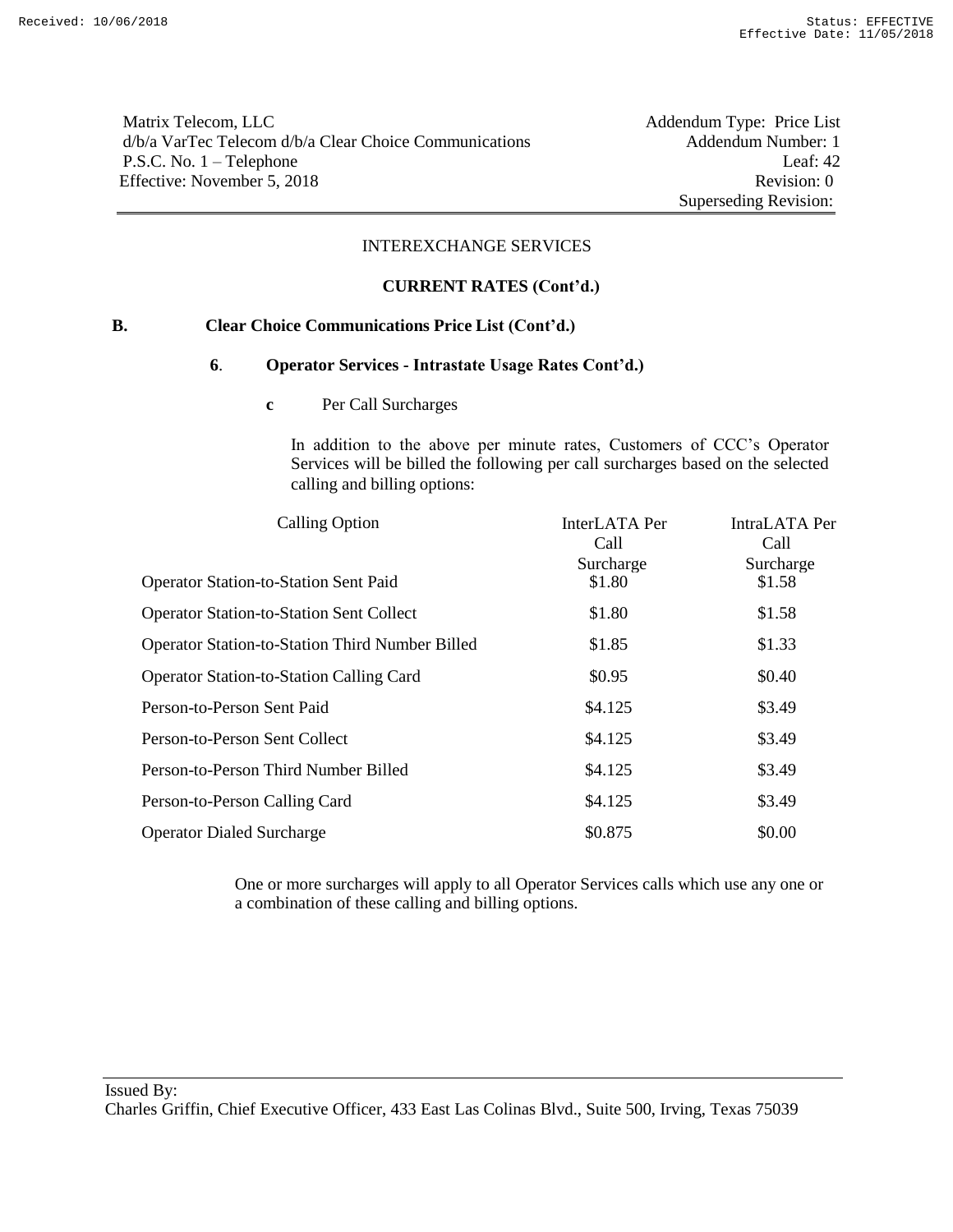Matrix Telecom, LLC **Addendum Type: Price List** d/b/a VarTec Telecom d/b/a Clear Choice Communications Addendum Number: 1 P.S.C. No. 1 – Telephone Leaf: 43 Effective: November 5, 2018 Revision: 0

Superseding Revision:

#### INTEREXCHANGE SERVICES

#### **CURRENT RATES (Cont'd.)**

### **B. Clear Choice Communications Price List (Cont'd.)**

# **7. TalkSM Service - Intrastate Usage Rates**

Customers of CCC's 5 Talk<sup>SM</sup> Service will be billed at the following per minute intrastate rate:

Day/ Evening/ Night/ Weekend - \$.1500

A three (3) minute minimum will apply to each completed call, and thereafter, Customers shall be billed in sixty (60) second increments.

A monthly usage fee of \$2.95 will be billed to all Customers of CCC's 5 Talk $^{SM}$ Service, and all new Customers will be billed the monthly usage fee of \$2.95 after the initial two

(2) months from their first use of the service (e.g., if a new Customer uses the 5 Talk<sup>SM</sup> Service for the first time on March 16, 2003, the first monthly usage fee would be assessed for May 2003 usage). The monthly usage fee will be billed in each month in which the Customer uses CCC's 5 Talk<sup>SM</sup> Service.

# **8**. **12 TalkSM Service - Intrastate UsageRates**

Customers of CCC's 12 Talk<sup>SM</sup> Service will be billed at the following per minute intrastate rate:

Day/ Evening/ Night/ Weekend - \$.1200

A sixty (60) second minimum will apply to each completed call, and thereafter, Customers shall be billed in sixty (60) second increments.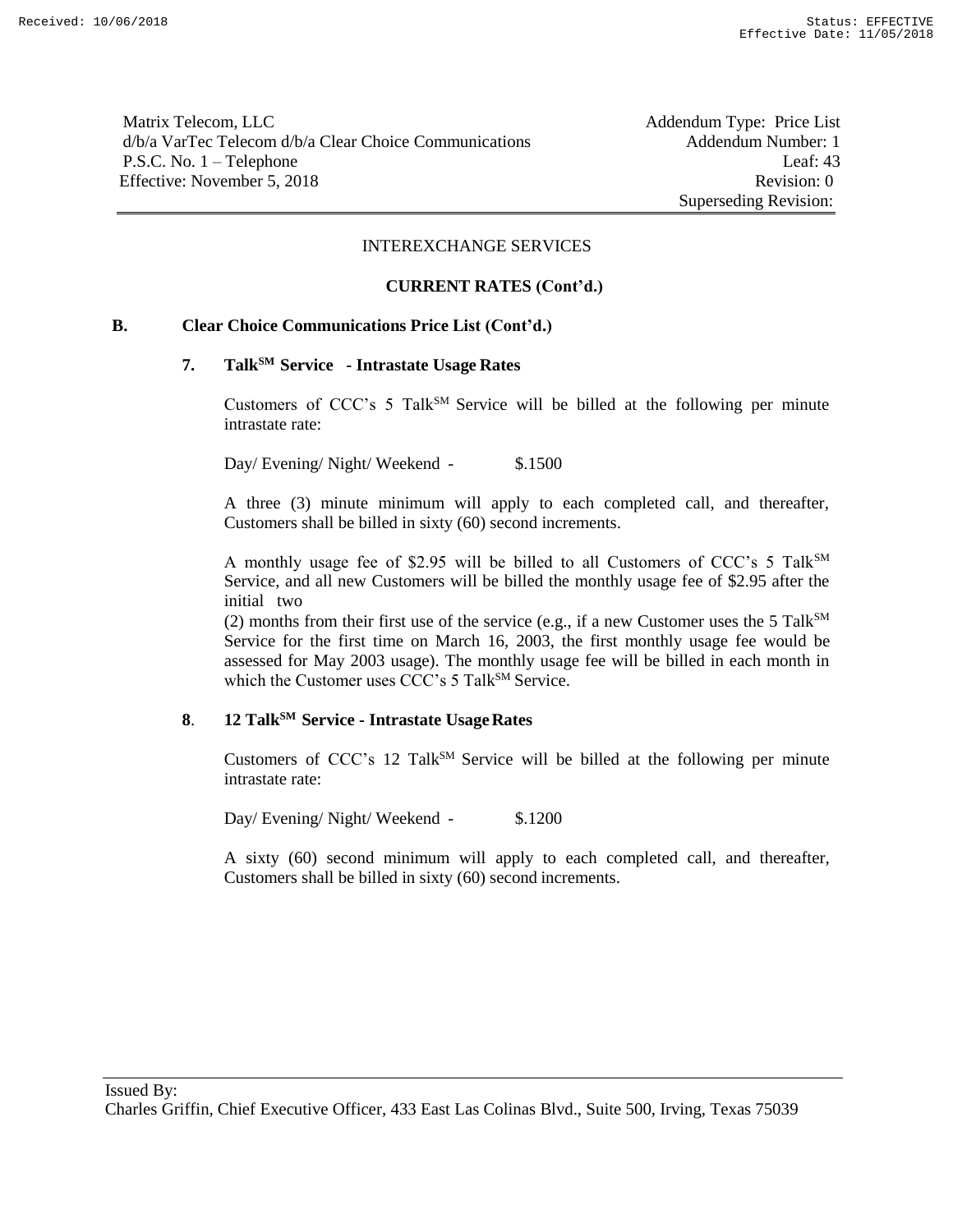Matrix Telecom, LLC **Addendum Type: Price List** d/b/a VarTec Telecom d/b/a Clear Choice Communications Addendum Number: 1 P.S.C. No. 1 – Telephone Leaf: 44 Effective: November 5, 2018 Revision: 0

Superseding Revision:

#### INTEREXCHANGE SERVICES

#### **CURRENT RATES (Cont'd.)**

### **B. Clear Choice Communications Price List (Cont'd.)**

# **9. 10 TimeSM Service - Intrastate Usage Rates**

Customers of CCC's 10 TimeSM Service will be billed at the following per minute intrastate rate:

Day/ Evening/ Night/ Weekend - \$.1000

A three (3) minute minimum will apply to each completed call, and thereafter, Customers shall be billed in sixty (60) second increments. A monthly access fee of five dollars (\$5.00) will be billed to all Customers utilizing this service after the initial month's billing cycle.

# **10. 9 TalkSM Service - Intrastate UsageRates**

Customers of CCC's 9 Talk<sup>SM</sup> Service will be billed at the following per minute intrastate rate:

Day/ Evening/ Night/ Weekend - \$.0900

A sixty (60) second minimum will apply to each completed call, and thereafter, Customers shall be billed in sixty (60) second increments. A monthly access fee of three dollars and ninety-five cents (\$3.95) will be billed to all Customers utilizing this service after the initial month's billing cycle.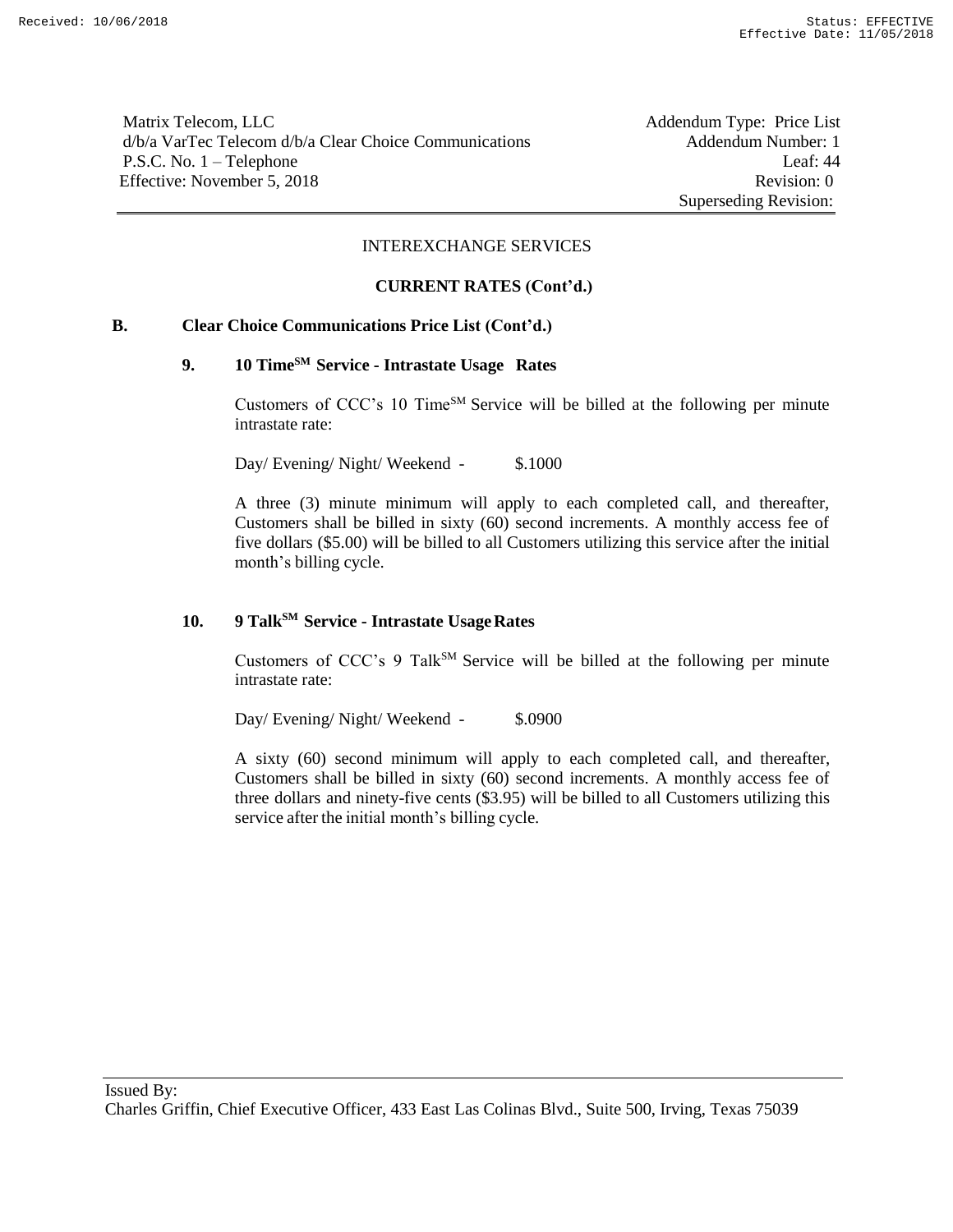Matrix Telecom, LLC **Addendum Type: Price List** d/b/a VarTec Telecom d/b/a Clear Choice Communications Addendum Number: 1 P.S.C. No. 1 – Telephone Leaf: 45 Effective: November 5, 2018 Revision: 0

Superseding Revision:

#### INTEREXCHANGE SERVICES

#### **CURRENT RATES (Cont'd.)**

### **B. Clear Choice Communications Price List (Cont'd.)**

# **11. New 10 TimeSM Service - Intrastate UsageRates**

Customers of CCC's New 10 Time<sup>SM</sup> Service will be billed at the following per minute intrastate rate:

Day/ Evening/ Night/ Weekend - \$.1000

A three (3) minute minimum will apply to each completed call, and thereafter, Customers shall be billed in sixty (60) second increments.

A monthly usage fee of \$1.95 will be billed to all Customers of CCC's New 10 Time<sup>SM</sup> Service in each month in which the Customer uses CCC's New 10 Time<sup>SM</sup> Service.

### **12. 5 Time® Service - Intrstate UsageRates**

Customers of CCC's 5 Time® Service will be billed at the following per minute intrastate rate:

Day/ Evening/ Night/ Weekend - \$.0500

A five (5) minute minimum will apply to each completed call, and thereafter, Customers shall be billed in sixty (60) second increments. A monthly access fee of five dollars (\$5.00) will be billed to all Customers utilizing this service after the initial month's billing cycle.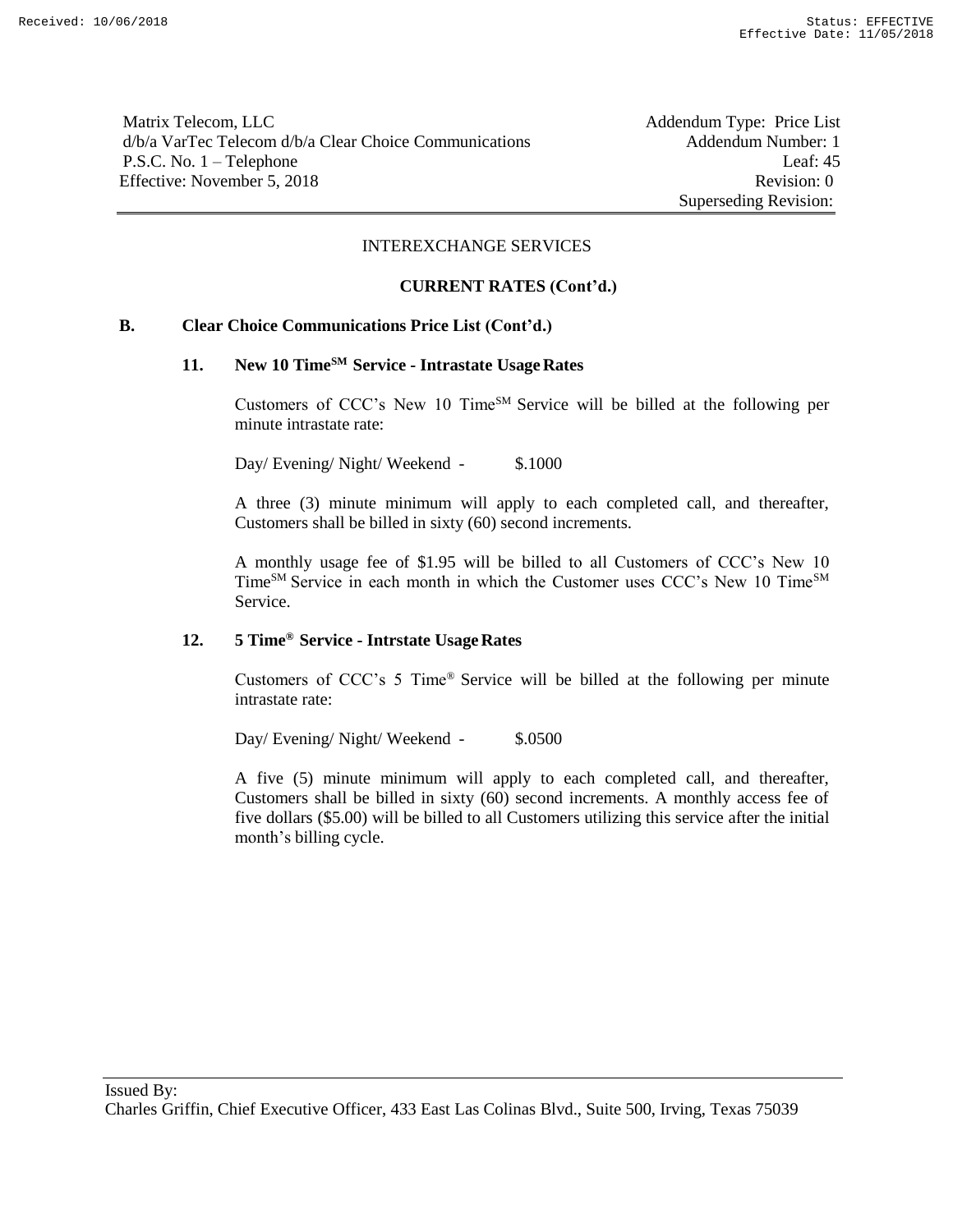Matrix Telecom, LLC **Addendum Type: Price List** d/b/a VarTec Telecom d/b/a Clear Choice Communications Addendum Number: 1 P.S.C. No. 1 – Telephone Leaf: 46 Effective: November 5, 2018 Revision: 0

Superseding Revision:

#### INTEREXCHANGE SERVICES

### **CURRENT RATES (Cont'd.)**

### **B. Clear Choice Communications Price List (Cont'd.)**

#### **13. Classic Travel Card Service - Intrastate Usage Rates**

Customers of CCC's Classic Travel Card Service will be billed at the following per minute rate:

Day/Evening/Night/Weekend - \$.1000

Customers of CCC's Classic Travel Card Service will also be billed a sixty cent (\$0.60) per call surcharge. A sixty (60) second minimum will apply to each completed call, and thereafter, Customers will be billed in sixty (60) second increments.

### **14. Classic 800 Service - Intrastate Usage Rates**

Customers of CCC's Classic 800 Service will be billed at the following per minute

rate: Day/Evening/Night/Weekend - \$.1000

Customers of CCC's Classic 800 Service will be charged a forty cent (\$0.40) per call surcharge. A sixty (60) second minimum will apply to each completed call, and thereafter, Customers shall be billed in sixty (60) second increments. A monthly recurring service fee of one dollar (\$1.00) may be charged to all Customers of CCC's Classic 800 Service.